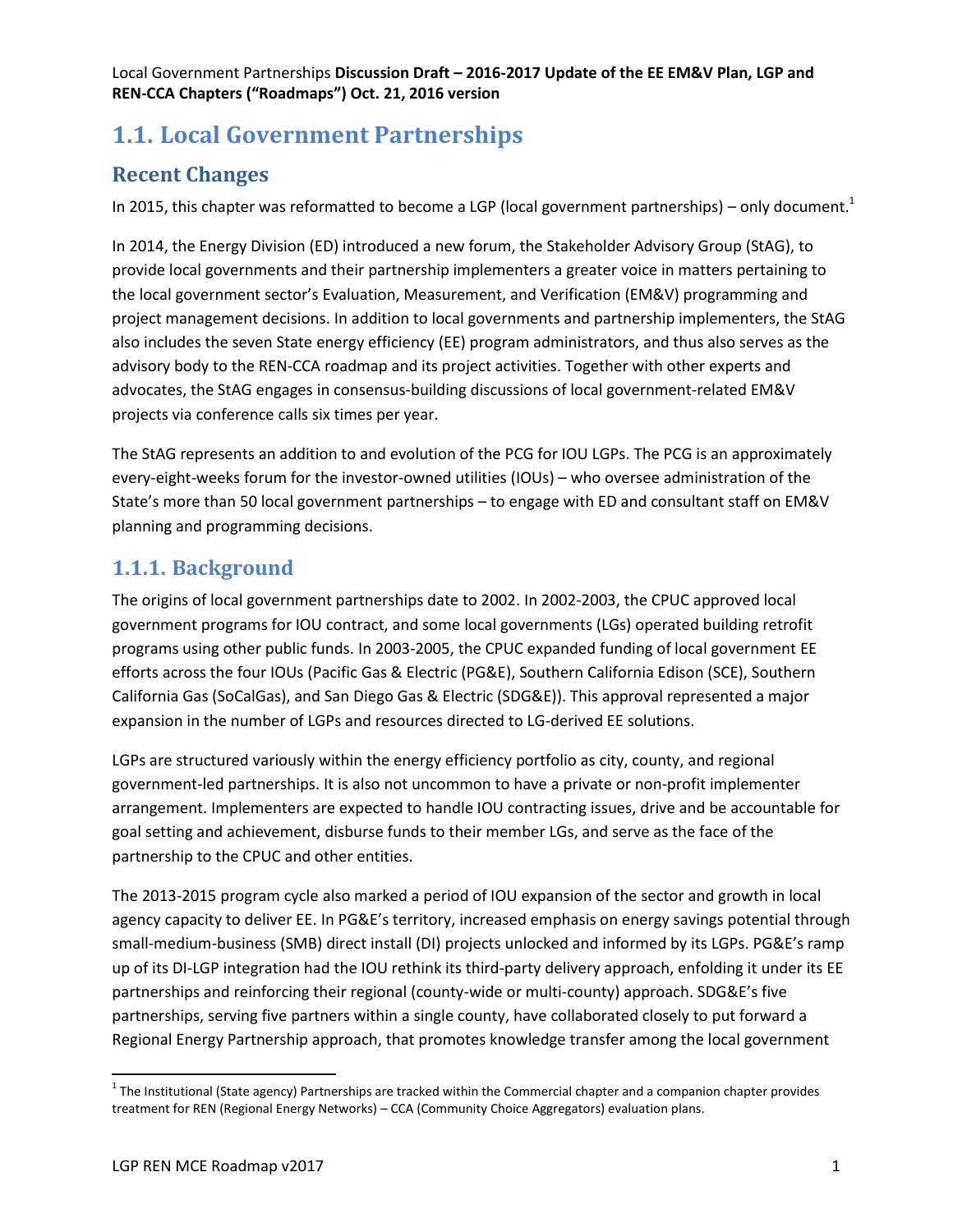partners and agencies without formal partnerships. SCE and SoCalGas have both introduced to their LGPs new local agency DI programs and have considered various savings attribution, incentives, and co-pay arrangements there. The two IOUs have nearly identical rosters of LGPs and the two coordinate to provide both gas and electric savings opportunities to achieve deep EE savings. Recent increased IOU services to the LGPs include project management and technical support services, vendor hiring ("job order contracting"), and data tools and performance dashboards.

Because, the local government partnerships are not statewide programs the IOUs have been afforded a degree of latitude in how they administer their LGP portfolios

Variation in the IOU approaches to their LGPs evident today came about in part from the 15-year evolution of the LGPs within separate IOU territories and by way of a relatively hands-off approach to the LGPs by the CPUC until 2012. Four distinct IOU LGP models may allow for increased ability to respond to local conditions, strengths and weakness, but such variation complicates regulatory oversight and makes the task of program evaluation difficult. Additionally, recent EM&V studies and stakeholder feedback have raised questions and concerns surrounding uneven application of rules and opportunities from county to county across the State.

In response, CPUC Decision 16-08-019<sup>2</sup> clearly signaled a call for change in the way the IOUs administer their LGPs, directing that "all business plans should also include strategies for improving the consistency of LGP administration statewide."

In the interim, the four IOUs operate their LGPs on a spectrum of resource to non-resource weighting. In this continuum PG&E has the most resource-based programs while SoCalGas and SDG&E offer entirely nonresource programs. In the middle is SCE, which treats efforts to address public buildings as resource programs. All four IOUs have some non-resource programs that address State Strategic Plan goals.

The IOU LGPs are expected to perform the following activities and deliver the following services:

- 1. Generate energy and demand savings through retrofits of municipal facilities;
- 2. Generate leads and opportunities for their IOU partners and be a source of on-the-ground information for the CPUC and other State agencies;
- 3. Support local agency actions that advance the California Long Term Energy Efficiency Strategic Plan's goals;
- 4. Exchange best practices and peer-to-peer knowledge transfer to allow for statewide expedited replication of successful approaches and to avoid projects whose approaches have not found success elsewhere;
- 5. Initiate discussions with community decision makers and local agency gatekeepers to advance the State's climate and energy goals; and
- 6. Initiate discussions with their community constituents to advance the State's climate and energy goals.

 $\overline{\phantom{a}}$ 

 $^2$  Findings of Law, No. 53, p. 104, August 18, 2016, http://docs.cpuc.ca.gov/SearchRes.aspx?docformat=ALL&DocID=166232537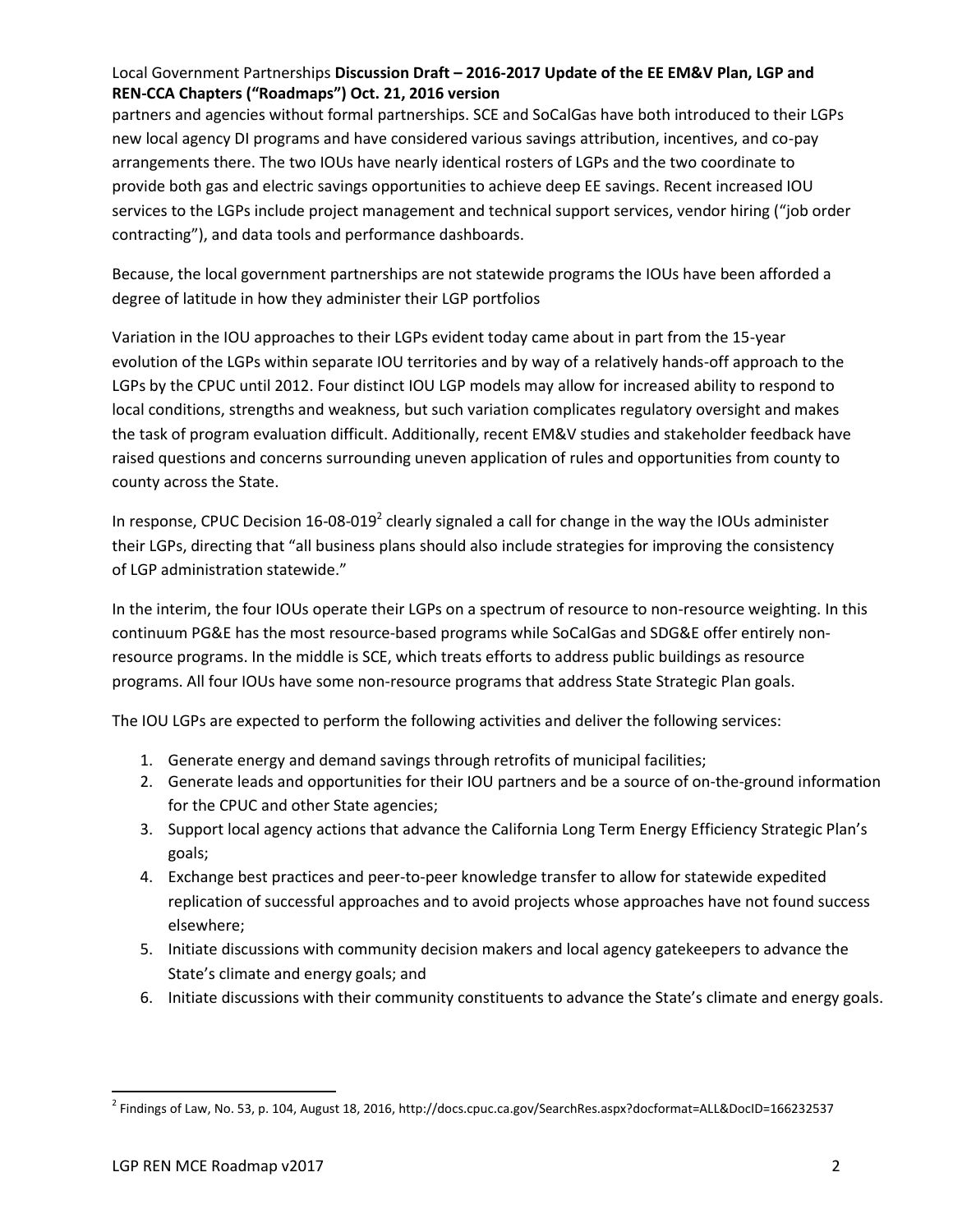LGP program changes and expansion in the 2015 and 2016 program years include the introduction of three new LGPs in the southern part of the State. Two are joint SCE-SoCalGas LGPs, North Orange County and SANBAG<sup>3</sup>; and the SCE-only High Desert LGP serves communities including and around Barstow and Victorville. In addition, three County partnerships with SCE, formerly within the State Partnerships grouping, were moved to LGPs: County of Los Angeles, County of Riverside, and County of San Bernardino. As a result, these three counties are now expected to be counted and treated consistently as LGPs by SCE, something SoCalGas has always done. Additionally, SCE and SCG have been moving their LGPs to more a regional-solutions model and have several consolidation efforts underway to more closely tie together proximate partner communities. These IOUs' former joint LGP, City of Beaumont, folded in 2016, citing a severe municipal budget crisis. In 2016, PG&E graduated to full LGP status a number of provisional partnerships out of its LGEAR incubator program to full partnership status.<sup>4</sup>

Table 1 presents the 2013-2015 *ex ante* first year savings and expenditures for the local government partnerships and for overarching programs in support of the partnerships

 $\overline{\phantom{a}}$ 

<sup>&</sup>lt;sup>3</sup> San Bernardino Associated Governments

<sup>&</sup>lt;sup>44</sup> Local Government Energy Action Resources (LGEAR) 2016 graduates consist of six LGPs serving the counties of Butte, Colusa, Glenn, Kings, Merced, San Joaquin, Shasta, Stanislaus, Sutter, Tehama, Tulare, Yolo, and Yuba.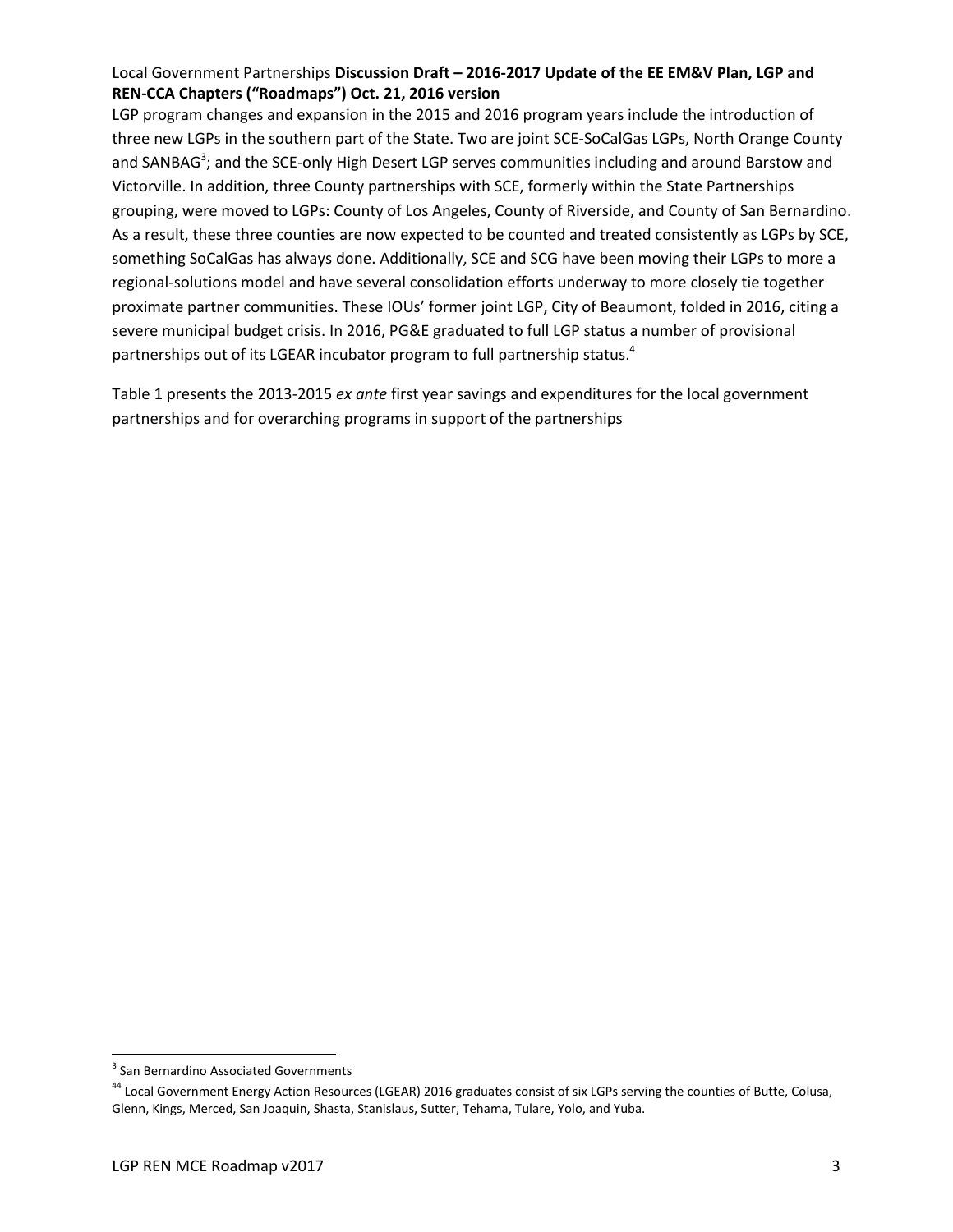|            |                                      |                                                                   | 2013-2014 Program Cycle                  |                                           |                                  | 2015 Program Cycle             |                                          |                                           |                                         |                                |
|------------|--------------------------------------|-------------------------------------------------------------------|------------------------------------------|-------------------------------------------|----------------------------------|--------------------------------|------------------------------------------|-------------------------------------------|-----------------------------------------|--------------------------------|
| <b>IOU</b> | <b>Program ID</b>                    | <b>Program Name</b>                                               | <b>Energy</b><br><b>Savings</b><br>(kWh) | <b>Demand</b><br><b>Reduction</b><br>(kW) | Gas<br><b>Savings</b><br>(Therm) | Program<br><b>Expenditures</b> | <b>Energy</b><br><b>Savings</b><br>(kWh) | <b>Demand</b><br><b>Reduction</b><br>(kW) | <b>Gas</b><br><b>Savings</b><br>(Therm) | Program<br><b>Expenditures</b> |
|            | <b>Local Government Partnerships</b> |                                                                   |                                          |                                           |                                  |                                |                                          |                                           |                                         |                                |
| PGE        | PGE211009                            | East Bay                                                          | 33,275,881                               | 2,087                                     | 78,715                           | 18,533,923                     | 11,611,123                               | 2,027                                     | $-21,952$                               | 6,719,111                      |
| PGE        | PGE211024                            | San Francisco                                                     | 17,095,271                               | 3,419                                     | 68,537                           | 12,939,113                     | 8,067,907                                | 1,428                                     | $-36,579$                               | 6,611,788                      |
| PGE        | PGE211023                            | Silicon Valley                                                    | 10,990,217                               | 1,205                                     | 60,821                           | 7,588,513                      | 13,253,706                               | 939                                       | $-22,213$                               | 4,609,175                      |
| PGE        | PGE211010                            | Fresno                                                            | 7,767,630                                | 1,167                                     | 9,315                            | 3,872,751                      | 7,551,318                                | 1,426                                     | $-55,910$                               | 3,130,833                      |
| PGE        | PGE211007                            | <b>Association of Monterey</b><br>Bay Area Governments<br>(AMBAG) | 11,487,200                               | 1,744                                     | 16,323                           | 7,915,038                      | 9,648,466                                | 1,080                                     | $-26,487$                               | 4,213,849                      |
| PGE        | PGE211011                            | Kern                                                              | 12,140,256                               | 2,108                                     | $-61,048$                        | 5,102,079                      | 6,251,049                                | 952                                       | $-41,842$                               | 2,811,185                      |
| PGE        | PGE211021                            | Sierra Nevada                                                     | 7,707,383                                | 1,006                                     | $-19,858$                        | 5,268,446                      | 3,454,852                                | 540                                       | $-12,484$                               | 1,954,601                      |
| PGE        | PGE211019                            | San Mateo County                                                  | 7,597,881                                | 782                                       | $-11,575$                        | 4,641,507                      | 5,619,083                                | 656                                       | $-6,747$                                | 2,625,108                      |
| PGE        | PGE211022                            | Sonoma County                                                     | 4,841,733                                | 660                                       | 10,768                           | 2,877,636                      | 5,603,896                                | 805                                       | $-4,233$                                | 2,226,417                      |
| PGE        | PGE211016                            | Redwood Coast                                                     | 2,843,992                                | 489                                       | $-12,952$                        | 3,208,554                      | 2,585,340                                | 516                                       | $-19,727$                               | 1,474,416                      |
| PGE        | PGE211013                            | Marin County                                                      | 2,402,056                                | 275                                       | $-5,588$                         | 2,664,877                      | 3,251,093                                | 396                                       | 199,693                                 | 1,179,302                      |
| PGE        | PGE211020                            | Santa Barbara                                                     | 5,148,092                                | 610                                       | $-22,289$                        | 2,280,433                      | 1,512,118                                | 261                                       | $-14,021$                               | 966,840                        |
| PGE        | PGE211018                            | San Luis Obispo Co.                                               | 4,954,875                                | 728                                       | $-25,379$                        | 2,802,162                      | 1,061,729                                | 189                                       | $-7,770$                                | 878,220                        |
| <b>PGE</b> | PGE211015                            | Napa County                                                       | 2,331,780                                | 299                                       | $-1,277$                         | 1,327,911                      | 576,830                                  | 128                                       | $-265$                                  | 519,326                        |
| PGE        | PGE211012                            | Madera                                                            | 919,490                                  | 148                                       | $-2,899$                         | 481,361                        | 901,601                                  | 144                                       | $-4,146$                                | 436,007                        |
| PGE        | PGE211014                            | Mendocino County                                                  | 937,747                                  | 128                                       | 552                              | 748,926                        | 1,149,922                                | 156                                       | $-2,062$                                | 626,591                        |
| <b>SCE</b> | SCE-13-L-002G                        | Community ELP                                                     | 5,680,339                                | 856                                       | $-3,432$                         | 2,935,326                      | 1,760,320                                | 154                                       | 7,381                                   | 1,610,971                      |
| <b>SCE</b> | SCE-13-L-002L                        | <b>Orange County Cities ELP</b>                                   | 3,229,388                                | 630                                       | 2,261                            | 1,302,767                      | 356,445                                  | 27                                        | $\mathbf 0$                             | 626,572                        |
| <b>SCE</b> | SCE-13-L-003C                        | County of Los Angeles ELP                                         | 5,961,644                                | 767                                       | 86,431                           | 2,050,213                      | 3,389,868                                | 333                                       | $-594$                                  | 1,805,796                      |

*Table 1. 2013-2015 Local Government Partnerships and Overarching Programs in Support of Partnerships Savings and Expenditures*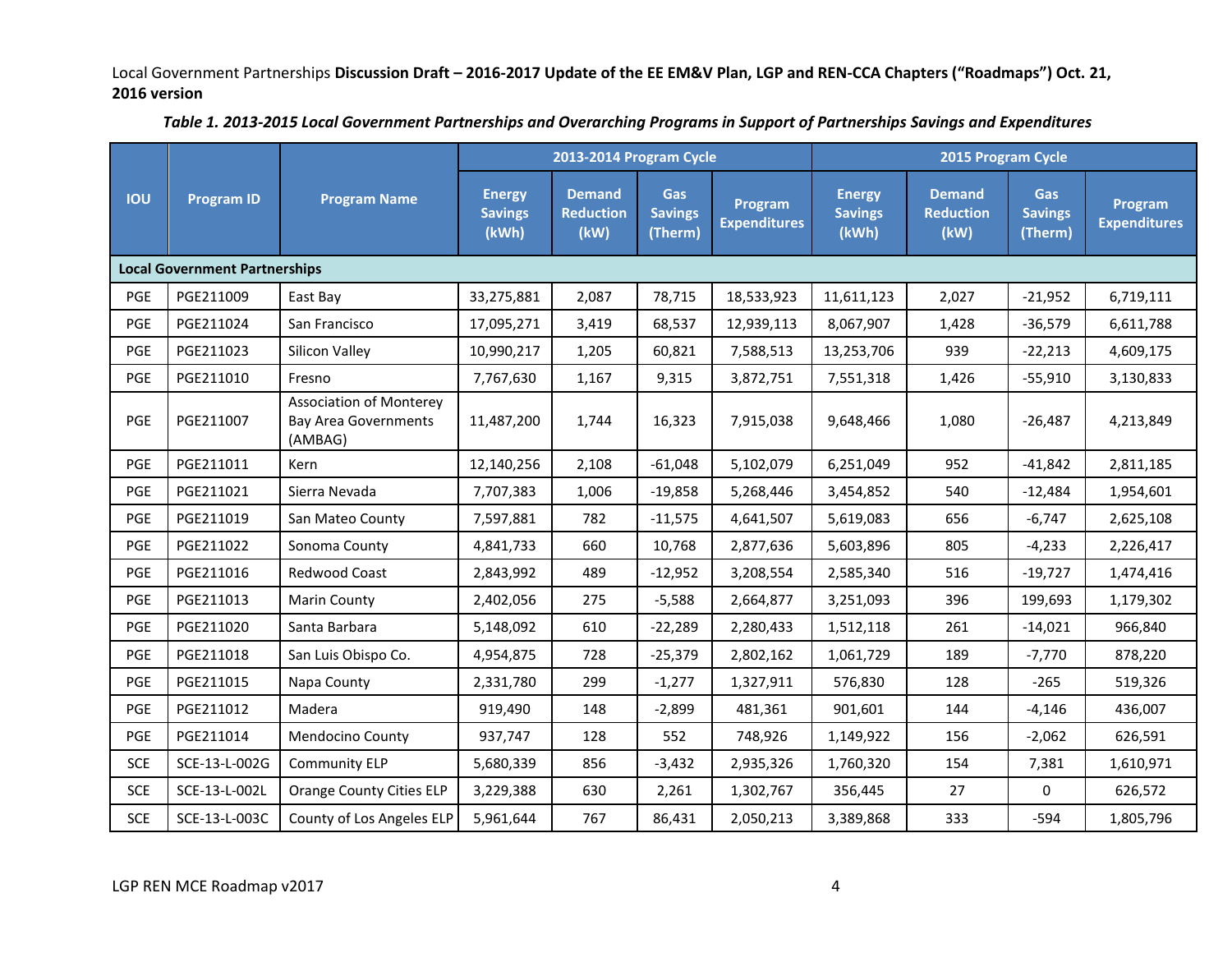|            |                   |                                        | 2013-2014 Program Cycle                  |                                           |                                  | 2015 Program Cycle             |                                          |                                           |                                         |                                |
|------------|-------------------|----------------------------------------|------------------------------------------|-------------------------------------------|----------------------------------|--------------------------------|------------------------------------------|-------------------------------------------|-----------------------------------------|--------------------------------|
| <b>IOU</b> | <b>Program ID</b> | <b>Program Name</b>                    | <b>Energy</b><br><b>Savings</b><br>(kWh) | <b>Demand</b><br><b>Reduction</b><br>(kW) | Gas<br><b>Savings</b><br>(Therm) | Program<br><b>Expenditures</b> | <b>Energy</b><br><b>Savings</b><br>(kWh) | <b>Demand</b><br><b>Reduction</b><br>(kW) | <b>Gas</b><br><b>Savings</b><br>(Therm) | Program<br><b>Expenditures</b> |
| <b>SCE</b> | SCE-13-L-002N     | San Joaquin Valley ELP                 | 2,196,733                                | 372                                       | $-3,314$                         | 1,468,943                      | 175,510                                  | 25                                        | $-158$                                  | 629,974                        |
| <b>SCE</b> | SCE-13-L-002O     | South Bay ELP                          | 1,781,504                                | 288                                       | $-3,474$                         | 2,350,869                      | 521,190                                  | 42                                        | $-245$                                  | 1,125,351                      |
| <b>SCE</b> | SCE-13-L-002Q     | Ventura County ELP                     | 4,002,476                                | 561                                       | $-3,553$                         | 1,739,493                      | 327,750                                  | 11                                        | $\mathbf 0$                             | 726,815                        |
| <b>SCE</b> | SCE-13-L-002F     | Gateway Cities ELP                     | 947,749                                  | 90                                        | $-815$                           | 751,051                        | 283,703                                  | $\mathbf{3}$                              | $-44$                                   | 339,031                        |
| <b>SCE</b> | SCE-13-L-002M     | San Gabriel Valley ELP                 | 2,872,891                                | 367                                       | $-1,483$                         | 1,545,826                      | 1,087,771                                | 60                                        | $-543$                                  | 707,493                        |
| <b>SCE</b> | SCE-13-L-003E     | County of San Bernardino<br><b>ELP</b> | 1,020,650                                | 181                                       | 199                              | 706,226                        | 444,692                                  | 153                                       | 101                                     | 650,202                        |
| <b>SCE</b> | SCE-13-L-003D     | County of Riverside ELP                | 845,988                                  | 117                                       | 629                              | 504,081                        | 102,453                                  | 22                                        | $\mathbf 0$                             | 191,456                        |
| <b>SCE</b> | SCE-13-L-002J     | <b>Desert Cities ELP</b>               | 2,517,897                                | 421                                       | $-1,652$                         | 856,843                        | 1,118,472                                | 164                                       | $-580$                                  | 953,948                        |
| <b>SCE</b> | SCE-13-L-002R     | Western Riverside ELP                  | 770,444                                  | 100                                       | $-1,020$                         | 708,784                        | 236,661                                  | 53                                        | $-16$                                   | 313,006                        |
| <b>SCE</b> | SCE-13-L-002P     | South Santa Barbara<br>County ELP      | 905,070                                  | 208                                       | $-2,440$                         | 976,832                        | 396,051                                  | 17                                        | 0                                       | 335,175                        |
| <b>SCE</b> | SCE-13-L-002D     | City of Santa Ana ELP                  | 1,251,546                                | 120                                       | $-417$                           | 629,900                        | 573,297                                  | $\overline{3}$                            | $\mathbf 0$                             | 387,827                        |
| <b>SCE</b> | SCE-13-L-002B     | City of Long Beach ELP                 | 711,637                                  | 125                                       | $-489$                           | 416,260                        | 161,679                                  | 49                                        | $-80$                                   | 228,600                        |
| <b>SCE</b> | SCE-13-L-002C     | City of Redlands ELP                   | 759,070                                  | 140                                       | $-990$                           | 462,088                        | 65,687                                   | 6                                         | $\mathbf 0$                             | 99,558                         |
| <b>SCE</b> | SCE-13-L-002T     | West Side ELP                          | 653,082                                  | 142                                       | $-1,620$                         | 549,926                        | 23,179                                   | $\pmb{0}$                                 | $\mathbf 0$                             | 163,476                        |
| <b>SCE</b> | SCE-13-L-002K     | Kern County ELP                        | 550,234                                  | 130                                       | $-3,194$                         | 802,453                        | 8,328                                    | $\mathbf{1}$                              | $-51$                                   | 87,084                         |
| <b>SCE</b> | SCE-13-L-002H     | Eastern Sierra ELP                     | 108,658                                  | 28                                        | $-1,123$                         | 365,223                        | 21,379                                   | 10                                        | $-23$                                   | 176,237                        |
| <b>SCE</b> | SCE-13-L-002S     | City of Adelanto ELP                   | 2,294,258                                | 271                                       | $-714$                           | 541,385                        | 166,892                                  | 46                                        | $-1,388$                                | 286,465                        |
| <b>SCE</b> | SCE-13-L-002A     | City of Beaumont ELP                   | 37,850                                   | 9                                         | $-85$                            | 138,717                        | $\mathbf{0}$                             | $\pmb{0}$                                 | $\mathbf 0$                             | 51,969                         |
| <b>SCE</b> | SCE-13-L-002E     | City of Simi Valley ELP                | 82,151                                   | 6                                         | $-5$                             | 154,730                        | 11,545                                   | $\overline{2}$                            | $\mathbf 0$                             | 77,406                         |
| SCG        | SCG3777           | San Gabriel Valley COG<br>Partnership  | $\pmb{0}$                                | 0                                         | $\mathbf 0$                      | 133,024                        | 0                                        | 0                                         | 0                                       | 116,053                        |
| SCG        | SCG3742           | LA County Partnership                  | $\pmb{0}$                                | $\mathbf 0$                               | $\mathbf 0$                      | 185,575                        | $\boldsymbol{0}$                         | $\pmb{0}$                                 | $\mathbf 0$                             | 138,376                        |
| SCG        | SCG3783           | Western Riverside ELP                  | $\pmb{0}$                                | 0                                         | 0                                | 131,668                        | $\pmb{0}$                                | $\pmb{0}$                                 | 0                                       | 126,310                        |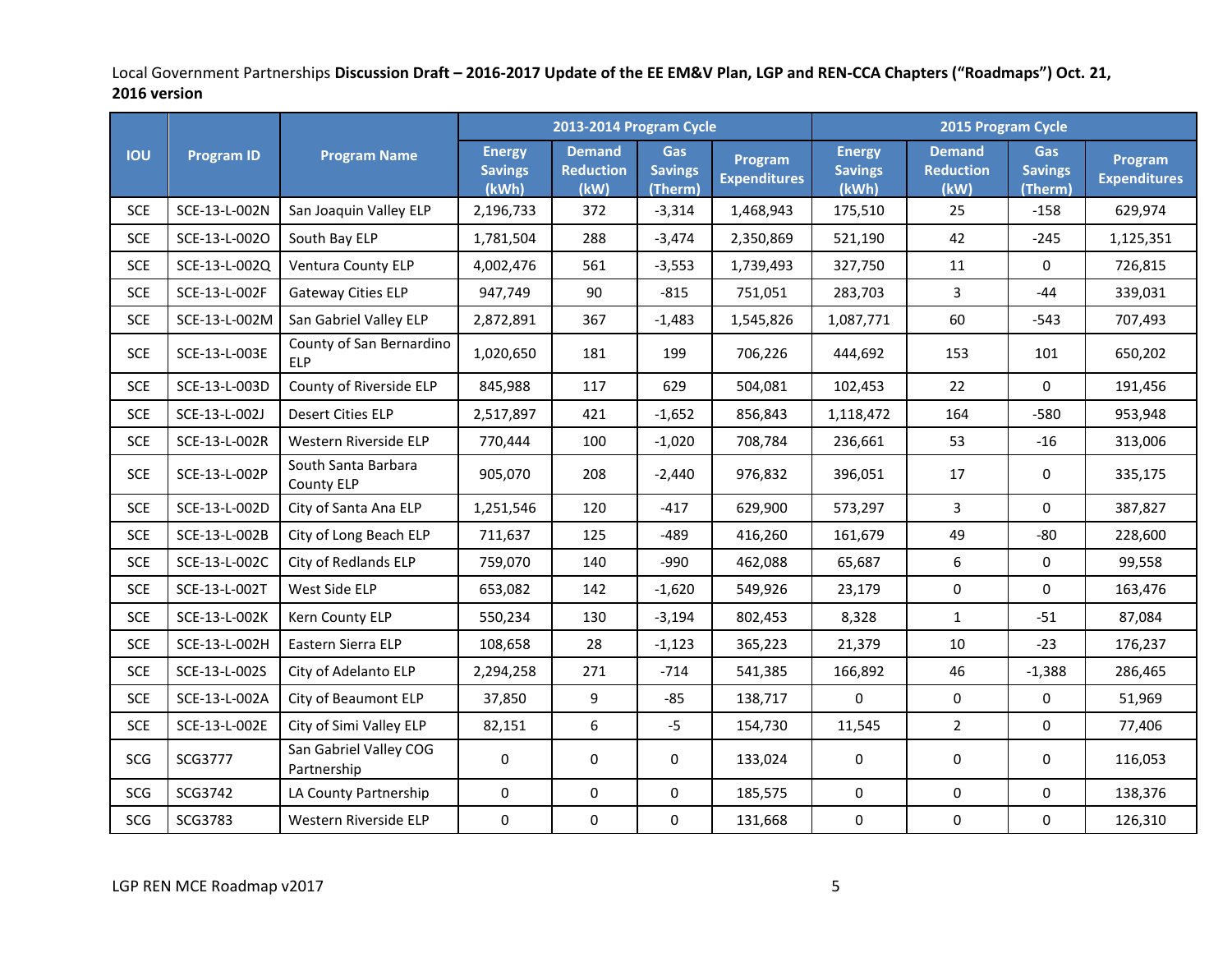|             |                   |                                      | 2013-2014 Program Cycle                  |                                           |                                  | 2015 Program Cycle             |                                          |                                           |                                         |                                |
|-------------|-------------------|--------------------------------------|------------------------------------------|-------------------------------------------|----------------------------------|--------------------------------|------------------------------------------|-------------------------------------------|-----------------------------------------|--------------------------------|
| <b>IOU</b>  | <b>Program ID</b> | <b>Program Name</b>                  | <b>Energy</b><br><b>Savings</b><br>(kWh) | <b>Demand</b><br><b>Reduction</b><br>(kW) | Gas<br><b>Savings</b><br>(Therm) | Program<br><b>Expenditures</b> | <b>Energy</b><br><b>Savings</b><br>(kWh) | <b>Demand</b><br><b>Reduction</b><br>(kW) | <b>Gas</b><br><b>Savings</b><br>(Therm) | Program<br><b>Expenditures</b> |
| SCG         | SCG3754           | Ventura County ELP                   | $\pmb{0}$                                | $\mathbf 0$                               | 0                                | 182,956                        | 0                                        | $\mathbf 0$                               | $\mathbf 0$                             | 92,825                         |
| SCG         | SCG3776           | <b>Gateway Cities ELP</b>            | $\pmb{0}$                                | $\mathbf 0$                               | $\mathbf 0$                      | 93,421                         | $\mathbf 0$                              | $\mathbf 0$                               | $\mathbf 0$                             | 63,584                         |
| SCG         | SCG3747           | South Bay Cities ELP                 | $\mathbf 0$                              | $\mathbf 0$                               | 0                                | 274,840                        | 0                                        | $\mathbf 0$                               | $\mathbf 0$                             | 252,363                        |
| SCG         | SCG3744           | <b>Riverside County ELP</b>          | $\pmb{0}$                                | $\mathbf 0$                               | $\mathbf 0$                      | 132,516                        | $\boldsymbol{0}$                         | $\mathbf 0$                               | $\mathbf 0$                             | 58,199                         |
| SCG         | SCG3745           | San Bernardino County<br><b>ELP</b>  | $\pmb{0}$                                | $\mathbf 0$                               | $\mathbf 0$                      | 150,041                        | $\boldsymbol{0}$                         | $\pmb{0}$                                 | $\mathbf 0$                             | 53,912                         |
| SCG         | SCG3750           | Orange County ELP                    | $\pmb{0}$                                | $\mathbf 0$                               | $\mathbf 0$                      | 135,404                        | 0                                        | 0                                         | 0                                       | 63,531                         |
| SCG         | SCG3752           | <b>Community ELP</b>                 | $\mathbf 0$                              | $\mathbf 0$                               | $\mathbf 0$                      | 232,981                        | $\mathbf 0$                              | $\mathbf 0$                               | $\mathbf 0$                             | 143,856                        |
| SCG         | SCG3783           | Western Riverside ELP                | $\mathbf 0$                              | $\mathbf 0$                               | $\mathbf 0$                      | 131,668                        | $\mathbf 0$                              | $\mathbf 0$                               | $\mathbf 0$                             | 126,310                        |
| SCG         | SCG3746           | Santa Barbara County<br><b>ELP</b>   | $\mathbf 0$                              | $\mathbf 0$                               | $\mathbf 0$                      | 164,005                        | $\boldsymbol{0}$                         | 0                                         | 0                                       | 83,261                         |
| SCG         | SCG3748           | San Luis Obispo County<br><b>ELP</b> | $\pmb{0}$                                | 0                                         | 0                                | 207,641                        | 0                                        | 0                                         | $\mathbf 0$                             | 109,753                        |
| SCG         | SCG3743           | Kern County ELP                      | $\mathbf 0$                              | 0                                         | $\mathbf 0$                      | 198,990                        | $\mathbf 0$                              | $\mathbf 0$                               | $\mathbf 0$                             | 72,650                         |
| SCG         | SCG3749           | San Joaquin Valley ELP               | $\pmb{0}$                                | $\mathbf 0$                               | 0                                | 129,458                        | $\boldsymbol{0}$                         | $\pmb{0}$                                 | $\mathbf 0$                             | 89,649                         |
| SCG         | SCG3778           | City of Santa Ana ELP                | $\mathbf 0$                              | $\mathbf 0$                               | 0                                | 59,065                         | 0                                        | $\pmb{0}$                                 | $\mathbf 0$                             | 58,407                         |
| SCG         | SCG3781           | City of Redlands Pilots              | $\mathbf 0$                              | $\mathbf 0$                               | 0                                | 63,198                         | $\mathbf 0$                              | $\mathbf 0$                               | $\mathbf 0$                             | 32,131                         |
| SCG         | SCG3782           | City of Beaumont<br>Programs         | 0                                        | 0                                         | $\mathbf 0$                      | 73,385                         | 0                                        | 0                                         | 0                                       | 31,398                         |
| SCG         | SCG3780           | City of Simi Valley ELP              | $\mathbf 0$                              | $\mathbf 0$                               | 0                                | 42,025                         | $\mathbf 0$                              | $\mathbf 0$                               | 0                                       | 22,205                         |
| SCG         | SCG3779           | West Side Cities ELP                 | $\mathbf 0$                              | $\mathbf 0$                               | $\mathbf 0$                      | 17,711                         | 0                                        | $\mathbf 0$                               | $\mathbf 0$                             | 35,340                         |
| SCG         | SCG3753           | <b>Desert Cities ELP</b>             | $\pmb{0}$                                | $\pmb{0}$                                 | 0                                | 26,384                         | 0                                        | 0                                         | $\mathbf 0$                             | 10,645                         |
| <b>SDGE</b> | SDGE3272          | City of Chula Vista ELP              | $\mathbf 0$                              | $\mathbf 0$                               | $\mathbf 0$                      | 2,829,767                      | $\boldsymbol{0}$                         | $\pmb{0}$                                 | $\mathbf 0$                             | 832,044                        |
| SDGE        | SDGE3273          | City of San Diego ELP                | $\mathbf 0$                              | $\mathbf 0$                               | 0                                | 2,816,067                      | 0                                        | $\pmb{0}$                                 | $\mathbf 0$                             | 1,238,464                      |
| SDGE        | SDGE3274          | County of San Diego ELP              | $\pmb{0}$                                | $\pmb{0}$                                 | $\mathbf 0$                      | 1,821,924                      | $\mathbf 0$                              | $\pmb{0}$                                 | $\mathbf 0$                             | 993,870                        |
| <b>SDGE</b> | SDGE3275          | Port of San Diego ELP                | $\pmb{0}$                                | 0                                         | 0                                | 1,648,462                      | $\pmb{0}$                                | $\pmb{0}$                                 | 0                                       | 830,008                        |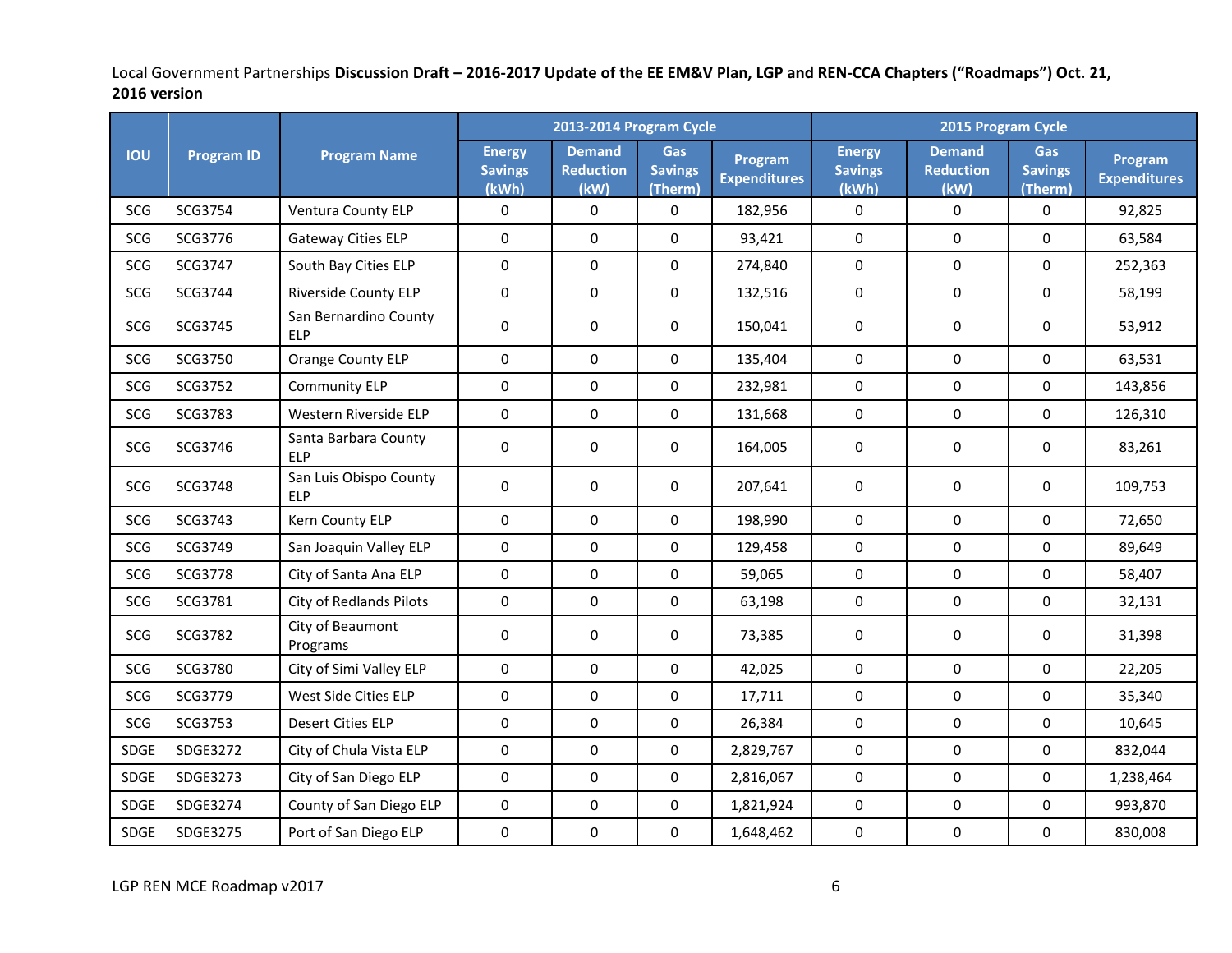|                                                    |                                         |                                                                   | 2013-2014 Program Cycle                  |                                           |                                         |                                | 2015 Program Cycle                       |                                           |                                         |                                |
|----------------------------------------------------|-----------------------------------------|-------------------------------------------------------------------|------------------------------------------|-------------------------------------------|-----------------------------------------|--------------------------------|------------------------------------------|-------------------------------------------|-----------------------------------------|--------------------------------|
| <b>IOU</b>                                         | <b>Program ID</b>                       | <b>Program Name</b>                                               | <b>Energy</b><br><b>Savings</b><br>(kWh) | <b>Demand</b><br><b>Reduction</b><br>(kW) | <b>Gas</b><br><b>Savings</b><br>(Therm) | Program<br><b>Expenditures</b> | <b>Energy</b><br><b>Savings</b><br>(kWh) | <b>Demand</b><br><b>Reduction</b><br>(kW) | <b>Gas</b><br><b>Savings</b><br>(Therm) | Program<br><b>Expenditures</b> |
| <b>SDGE</b>                                        | SDGE3276                                | <b>SANDAG ELP</b>                                                 | $\pmb{0}$                                | 0                                         | 0                                       | 1,420,521                      | 0                                        | 0                                         | 0                                       | 721,814                        |
| <b>Local Government Partnership Subtotal</b>       |                                         | 171,622,743                                                       | 22,781                                   | 141,863                                   | 117,513,863                             | 93,332,902                     | 12,824                                   | $-72,984$                                 | 58,954,141                              |                                |
|                                                    | <b>Programs Supporting Partnerships</b> |                                                                   |                                          |                                           |                                         |                                |                                          |                                           |                                         |                                |
| PGE                                                | PGE2110051                              | <b>Local Government Energy</b><br><b>Action Resources (LGEAR)</b> | 21,854,898                               | 2,073                                     | $-62,795$                               | 16,586,232                     | 20,369,565                               | 3,145                                     | $-118,971$                              | 10,810,840                     |
| PGE                                                | PGE2110052                              | <b>Strategic Energy</b><br>Resources                              | 0                                        | $\mathbf 0$                               | 0                                       | 4,080,843                      | $\mathbf 0$                              | 0                                         | $\mathbf 0$                             | 7,508,767                      |
| <b>SCE</b>                                         | SCE-13-L-002U                           | Local Government<br><b>Strategic Planning Pilot</b><br>Program    | $\pmb{0}$                                | 0                                         | 0                                       | 7,222,334                      | 0                                        | 0                                         | 0                                       | 3,221,345                      |
| <b>SCE</b>                                         | SCE-13-L-<br>002Rollup                  | <b>ELP Program</b>                                                | 0                                        | 0                                         | $\mathbf 0$                             | 249,327                        | 0                                        | 0                                         | 0                                       | $-26,209$                      |
| <b>SCE</b>                                         | SCE-13-L-0021                           | <b>ELP Strategic Support</b>                                      | $\mathbf 0$                              | 0                                         | $\Omega$                                | 4,318,945                      | $\Omega$                                 | $\Omega$                                  | 0                                       | 566,156                        |
| SCG                                                | SCG3774                                 | LGP-LG Regional<br>Resource Placeholder                           | 0                                        | $\mathbf 0$                               | $\Omega$                                | 523,307                        | $\mathbf 0$                              | 0                                         | $\mathbf 0$                             | 337,172                        |
| SCG                                                | SCG3773                                 | New Partnership<br>Programs                                       | 0                                        | $\mathbf 0$                               | 0                                       | 98,748                         | $\mathbf 0$                              | 0                                         | $\mathbf 0$                             | $-523$                         |
| SCG                                                | SCG3755                                 | Local Government<br><b>Energy Efficiency Pilots</b>               | $\pmb{0}$                                | $\mathbf 0$                               | 0                                       | $\Omega$                       | $\mathbf 0$                              | 0                                         | $\mathbf 0$                             | 1,926                          |
| SCG                                                | SCG3751                                 | LGP-SEEC Partnership                                              | 0                                        | $\mathbf 0$                               | $\mathbf 0$                             | 205,761                        | 0                                        | 0                                         | 0                                       | 167,230                        |
| SDGE                                               | <b>SDGE3278</b>                         | <b>LGP-Emerging Cities</b><br>Partnership                         | $\mathbf 0$                              | $\mathbf 0$                               | $\mathbf 0$                             | 397,305                        | 0                                        | 0                                         | $\mathbf 0$                             | 412,408                        |
| <b>SDGE</b>                                        | <b>SDGE3277</b>                         | LGP-SEEC Partnership                                              | $\Omega$                                 | $\Omega$                                  | $\overline{0}$                          | 609,147                        | $\Omega$                                 | $\Omega$                                  | $\Omega$                                | $-2,496$                       |
| <b>Programs Supporting Partnerships Subtotal</b>   |                                         | 21,854,898                                                        | 2,073                                    | $-62,795$                                 | 34,291,949                              | 20,369,565                     | 3,145                                    | $-118,971$                                | 22,996,616                              |                                |
| <b>Total Local Government Partnerships ('000s)</b> |                                         | 193,478                                                           | 25                                       | 79                                        | 151,806                                 | 113,702                        | 16                                       | $-192$                                    | 81,951                                  |                                |
| <b>Total EE Portfolio ('000s)</b>                  |                                         |                                                                   | 6,829,335                                | 1,110                                     | 100,790                                 | 1,636,984                      | 5,904,569                                | 1,336                                     | 45,742                                  | 1,203,733                      |
| <b>Percentage of Total EE Portfolio</b>            |                                         | 3%                                                                | 2%                                       | 0.08%                                     | 9%                                      | 2%                             | 1%                                       | $-0.42%$                                  | 7%                                      |                                |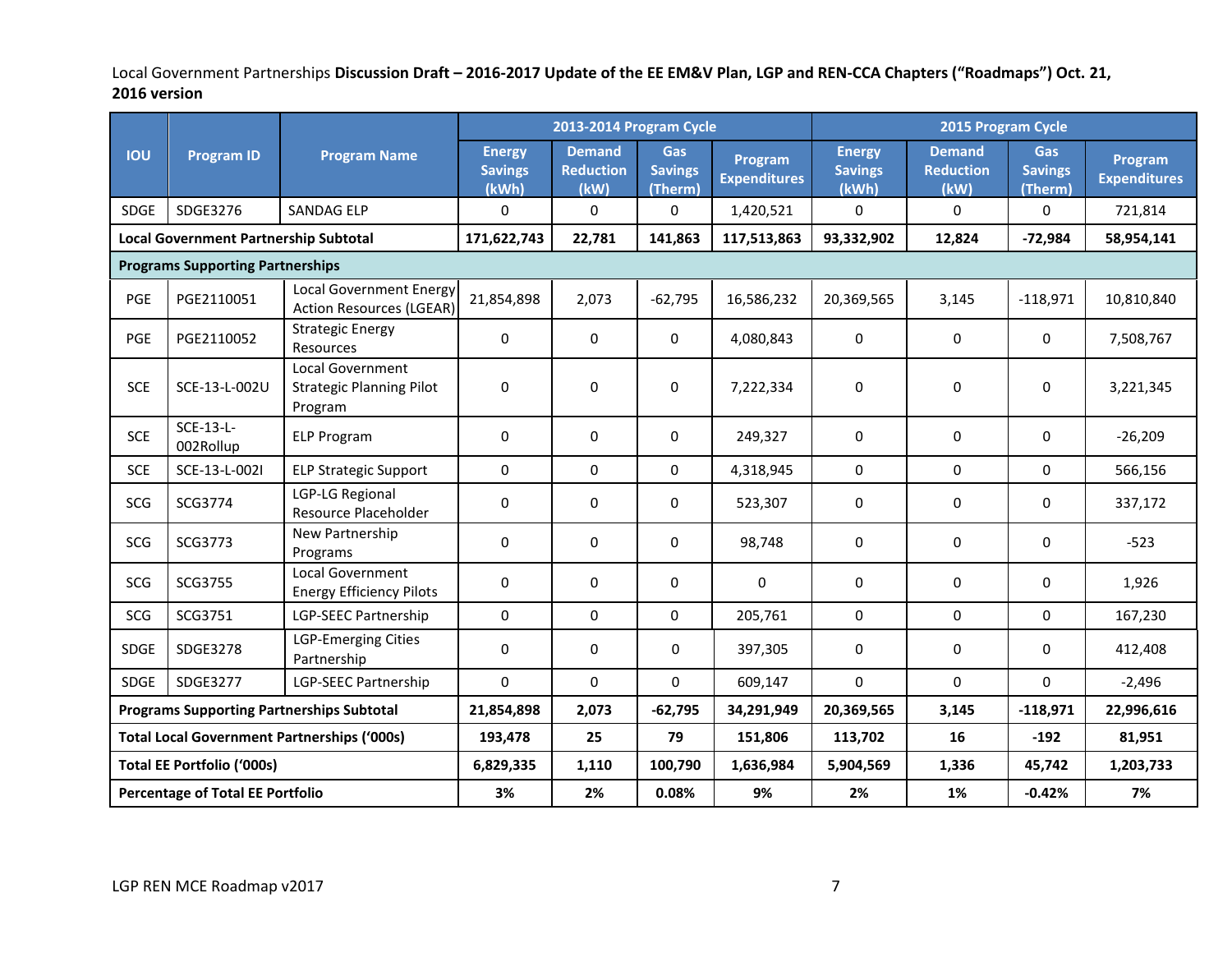### **1.1.2. Conditions Affecting Local Government Partnerships**

With the U.S. economy continuing to gain transaction in its long recovery from the Great Recession, local agencies have begun to rebound from the staff layoffs that began in late 2008 and persisted until about mid-2013. The upshot of the improved economic outlook is that local agencies may be in a better position to elevate energy efficiency efforts as a priority and to put resources toward the State's climate goals. Still, some local governments in California continue to struggle financially and their ability to deliver beyond core public health and safety services remains constrained.

Challenges in obtaining quality and affordable program evaluations within the IOU LGP sector include the absence of statewide program uniformity with four IOU models with inconsistent attribution of energy savings, subpar data collection and reporting, and a vast and diverse sector made up of approximately 50 LGPs representing nearly all California counties except those without energy service by the four IOUs. Thus, a starting point for effective evaluation of this sector would be to recognize and comprehend each IOU's approach to how it administers its LGP programs.

Through 2012, the LGPs were the sole ratepayer-funded EE delivery vehicle leveraging and targeting California local agencies. In late 2012, the CPUC approved two new non-IOU delivery models (See REN-CCA roadmap chapter below at **Section 1.2**).

Energy Division anticipates that an important future CPUC need may be useful research to address remaining unresolved questions regarding the appropriateness of some division of the EE market among the three PA types. As a response, Energy Division is proposing a new process evaluation within the LGP roadmap (detailed in **Section 1.1.7** below) to conduct a gap analysis that would, among other things, examine IOU cooperation with the other PAs through the LGP lens. The LGP lens approach to appraising the existing condition of multiple PAs simultaneously operating in the local government space would seek to determine whether the LGPs -- as a mature program – should serve as the marquee ratepayer-supported EE offering in the local government space. Additionally, because the LGPs have some unique and exclusive features, it would serve to learn if the LGPs warrant program revisions to ensure commensurate local agency commitment and performance expectations. Also, Energy Division is interested to learn whether codifying the LGP programs at this stage in their maturity would be useful to fully capture opportunities and preserve the LGPs' position as model leaders for innovation in the EE space.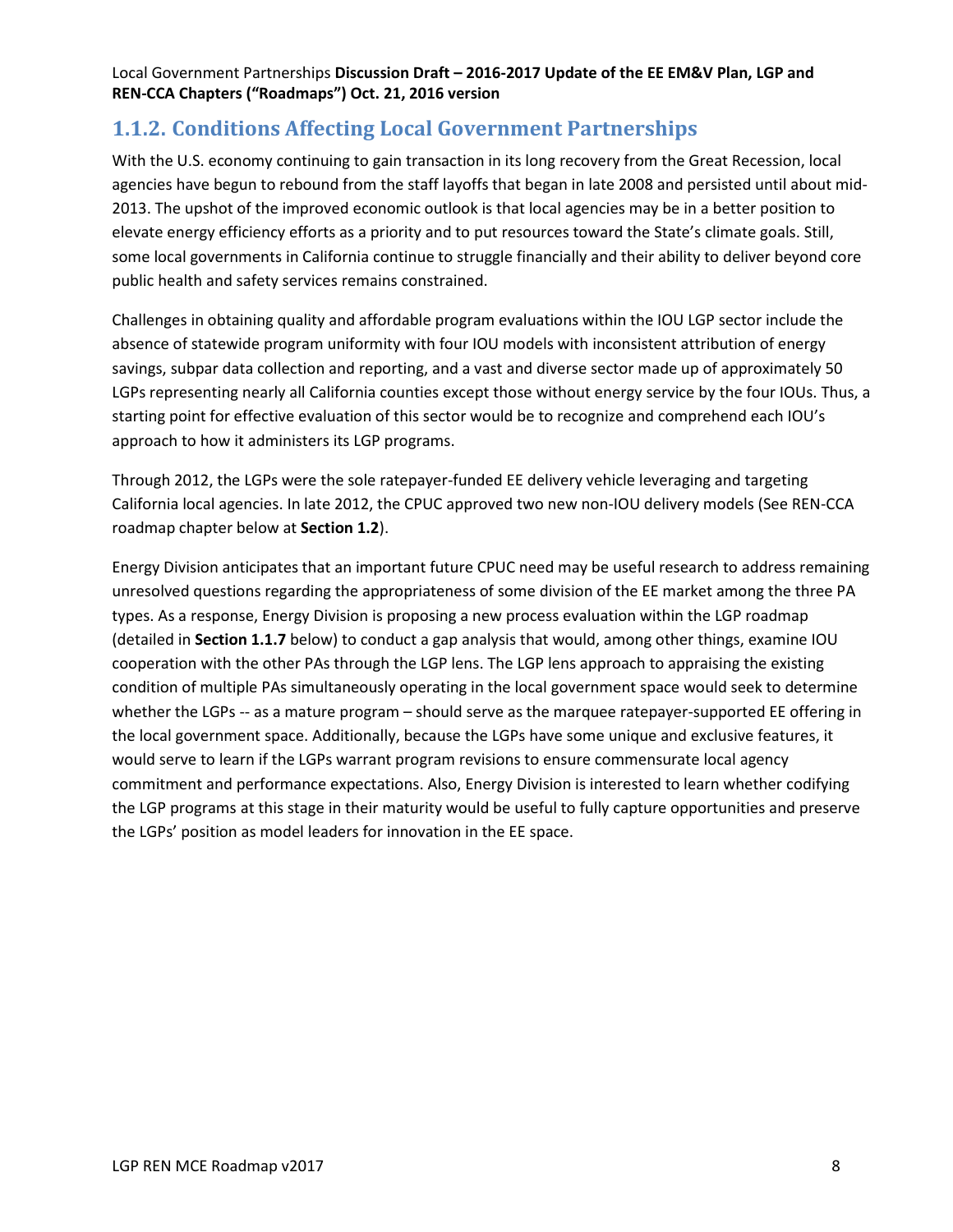### **1.1.3. 2013-2015 Local Government Partnerships EM&V Studies**

[Table 2](#page-8-0) presents the ongoing EM&V studies and budgets funded through the 2013-2015 cycle. It includes funding for projects that have not yet started, but for which budgets were set aside from the 2013-2015 allocation.

#### <span id="page-8-0"></span>*Table 2. 2013-2015 Local Government Partnerships EM&V Studies, Budgets, and Expected Dates of Completion*

| 2013-2015 Study Area/Title                                                |         | <b>Study</b><br><b>Manager</b> | <b>Budget</b> | <b>Completion</b><br><b>Date</b> |
|---------------------------------------------------------------------------|---------|--------------------------------|---------------|----------------------------------|
| <b>Studies In Progress</b>                                                |         |                                |               |                                  |
| PY 2013-2015 LGP Impact Evaluation                                        | Impact  | Energy                         | \$230,000     | Q2 2017                          |
| Local Government Partnerships Process Study: Assessing the LGP - DI Nexus | Process | Division                       | \$418,000     | Q4 2017                          |
| Targeted Process Evaluation of IOU Local Government Partnerships          |         | IOU (SCE)                      | \$490,000     | Q4 2016                          |
| Process and Effectiveness Evaluation of SCE Energy Leader Model           | Process | IOU (SCE)                      | \$225,000     | Q4 2016                          |

### **1.1.4. 2013-2015 Local Government Partnerships EM&V Study Descriptions**

This section provides short descriptions, objectives, and key research questions of each of the 2013- 2015 studies.

| Study Title: PY 2013-2015 Impact Evaluation of LGPs                                                                  | Budget: \$230,000                     |  |  |  |  |  |  |
|----------------------------------------------------------------------------------------------------------------------|---------------------------------------|--|--|--|--|--|--|
|                                                                                                                      | <b>Study Manager: Energy Division</b> |  |  |  |  |  |  |
| Expected Completion Date: Q2 2017                                                                                    | <b>Consultant Preparer: ITRON</b>     |  |  |  |  |  |  |
| Description: This study would develop ex post savings estimates of net and gross savings values for the LGP programs |                                       |  |  |  |  |  |  |
| for the 2013-2015 period. The evaluation would focus on high uncertainty measures or key measure-parameters (e.g.,   |                                       |  |  |  |  |  |  |
| operating hours for LED lamps) and rely on a combination of new data collection, and existing data from relevant     |                                       |  |  |  |  |  |  |
| 2010-12 and 2013-14 impact evaluations. The study team would combine a 2013-2014 impact evaluation with the          |                                       |  |  |  |  |  |  |
| 2015 impact evaluation of LGPs; however, interim results would be developed prior to the completion of this study to |                                       |  |  |  |  |  |  |
| focus on 2013-14 participation. This study would be conducted under the LGP/REN Nonresidential Downstream            |                                       |  |  |  |  |  |  |
| Impact Evaluation Work Order.                                                                                        |                                       |  |  |  |  |  |  |
| <b>Objectives:</b>                                                                                                   |                                       |  |  |  |  |  |  |
| • Estimate LGP program group-specific gross impact parameters for measures with high uncertainty that are            |                                       |  |  |  |  |  |  |
| significant contributors to the LGP programs;                                                                        |                                       |  |  |  |  |  |  |
| • Estimate net-to-gross ratios (NTGRs) for the LGP programs as a whole and for key grouping of LGP programs (such    |                                       |  |  |  |  |  |  |
| as by program administrator, and/or by delivery mechanism [e.g., direct install versus non-direct install]); and     |                                       |  |  |  |  |  |  |
| . To increase the reliability of results, this evaluation combined funding of the 2013-2014 impact assessment with   |                                       |  |  |  |  |  |  |
| the 2015 evaluation so the study would span 2013-2015 participants.                                                  |                                       |  |  |  |  |  |  |
| <b>Key Research Questions:</b>                                                                                       |                                       |  |  |  |  |  |  |
| . What are the ex post gross savings values for LGP programs?                                                        |                                       |  |  |  |  |  |  |
| • What are the NTGRs for LGP programs?                                                                               |                                       |  |  |  |  |  |  |
| • Sempra IOUs treat their LGPs entirely as non-resource programs. How is this arrangement working out? Does it       |                                       |  |  |  |  |  |  |
| allow for adequate tracking and performance evaluability of the Sempra LGPs? Does the arrangement create any         |                                       |  |  |  |  |  |  |
| challenges in comparing the IOUs across territories or measuring the statewide contribution of the LGPs across the   |                                       |  |  |  |  |  |  |
| IOU <sub>s</sub> ?                                                                                                   |                                       |  |  |  |  |  |  |
| • Sempra IOUs claim some savings from the LGPs within their core programs. What is the quantity of these savings?    |                                       |  |  |  |  |  |  |
| Where to do the savings appear? How are they tracked and reported? How evaluable are these savings?                  |                                       |  |  |  |  |  |  |
| Potential EM&V Methods: Telephone surveys to develop NTGRs, on-site verification, and monitoring to estimate key     |                                       |  |  |  |  |  |  |
| parameters for high uncertainty measures. These data would include a combination of new data collection, and         |                                       |  |  |  |  |  |  |
| existing data from relevant 2010-12 and 2013-14 CPUC impact evaluations.                                             |                                       |  |  |  |  |  |  |
|                                                                                                                      |                                       |  |  |  |  |  |  |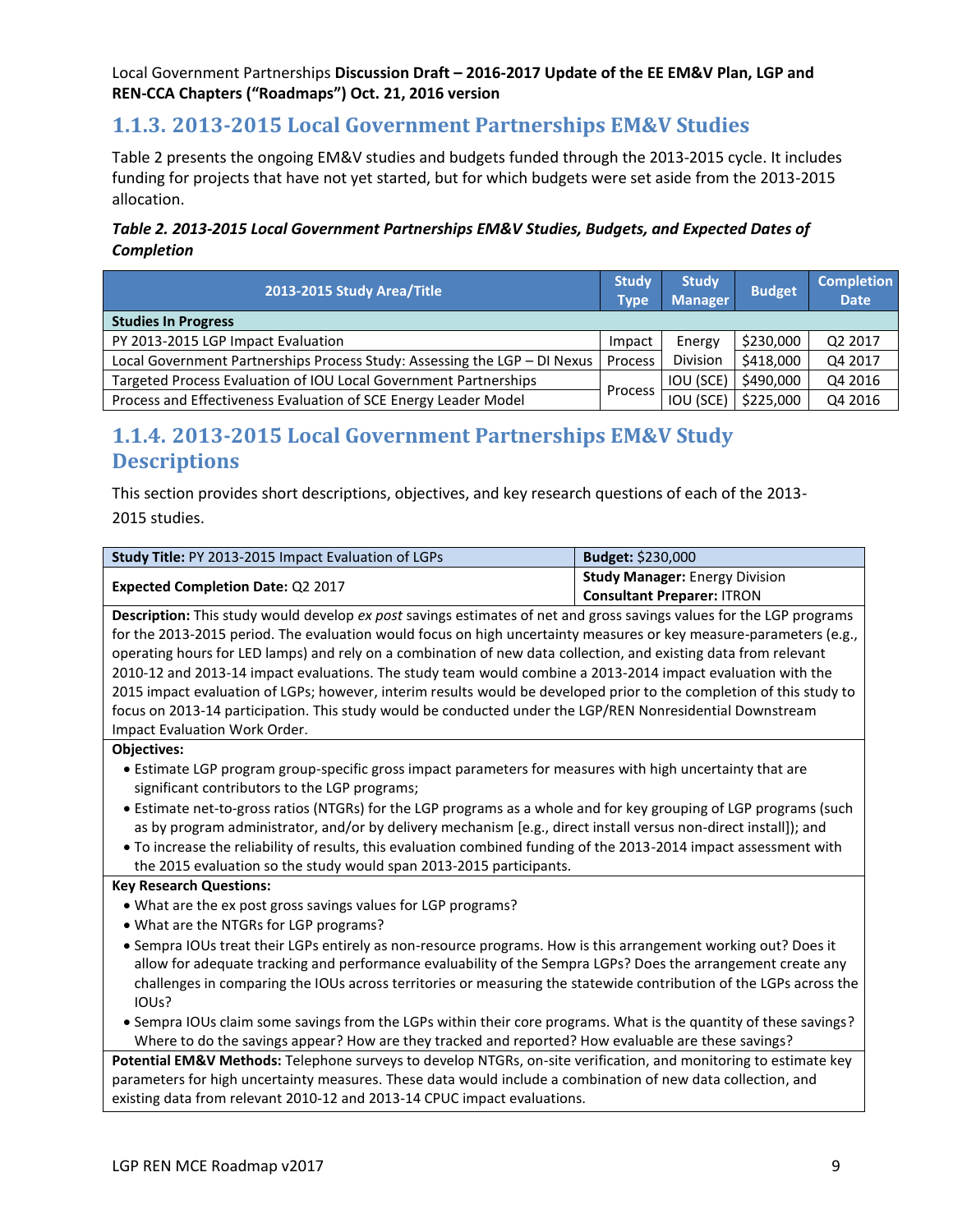| <b>Study Title: Local Government Partnerships Process Study: Assessing</b><br>the LGP-DI Nexus | <b>Budget: \$418,000</b>                                                           |
|------------------------------------------------------------------------------------------------|------------------------------------------------------------------------------------|
| <b>Expected Completion Date: Q4 2017</b>                                                       | <b>Study Manager: Energy Division</b><br>Consultant Preparer: Research Into Action |

**Description:** An examination of how the IOUs can more fully capture the potential of Direct Install (DI) and the appropriate level of involvement and control by their local government partnerships.

The study would conduct a comparative analysis of PG&E's partners' experience with DI vis-a-vis those LGPs administered by SCE, SCG, and SDG&E, to better understand local agency and implementer roles and ability to inform DI projects; authority, decision making, and data sharing power dynamics; and equitability of opportunities, eligible measures, and qualifying EE sectors/targets.

The study would conduct a focused analysis on PG&E partners' experience with DI to better understand how certain designated LGPs serve as lead shot-caller to implement, direct, and hire-and-fire DI implementers and how this arrangement may result in synergies, cost considerations, ability to capture deeper EE and fair share, as well as non-EE benefits such as local work force and economic development.

The study would conduct a comparative analysis among PG&E partners to determine if the self-directed LGP DI experience could be appropriately replicated to additional high-performing LGPs within the IOU territory.

The study would conduct a comparative analysis between existing PG&E partners having a self-directed LGP DI arrangement with select LGPs in the SCE and SDG&E territories to determine whether the limited PG&E LGP-directed DI experience could be appropriately replicated statewide.

The study would examine whether certain PG&E partner calls for a right of first refusal (ROFR) to allow LGPs priority to conduct DI projects over third-party vendors is warranted; and what the implications within the territory and statewide would be of a rule change.

Additionally, the study may include treatment of a handful of DI programs that interface with LGPs is small including Moderate Income Direct Install (MIDI), manufactured homes, lodging, casinos, tribal lands, vintners, and others. The study would allow for a deeper understanding of the direct install program component of the LGPs to specifically inform on:

- The level of influence of the DI component on customers to completing additional and more comprehensive follow-on installations of energy efficiency measures; and
- The importance of the DI component in encouraging customers to participate in other LGP or utility programs.

The study would examine various DI models in place at each IOU, the result of IOU trials and innovations such as required co-pays, and IOU-local government co-branding marketing efforts, all of which would provide the CPUC a better understanding of the ties and co-dependencies between DI and LGPs, and whether small commercial savings is an appropriate LGP requirement.

#### **Objectives:**

Improve CPUC understanding of DI and LGP coordination, potential, and opportunity.

#### **Research Questions:**

- How can the comprehensiveness of DI programs be improved and what, if any, contribution can the LGPs make toward this goal?
- What are potential solutions to a shortage of qualified energy auditors who can perform comprehensive energy audits beyond lighting or single measures?
- $\bullet$
- What can be done to improve matters for small businesses which may have difficulty finding contractors to complete comprehensive energy audits?
- What risk is associated with the LGPs' existing over-reliance on lighting-only programs to achieve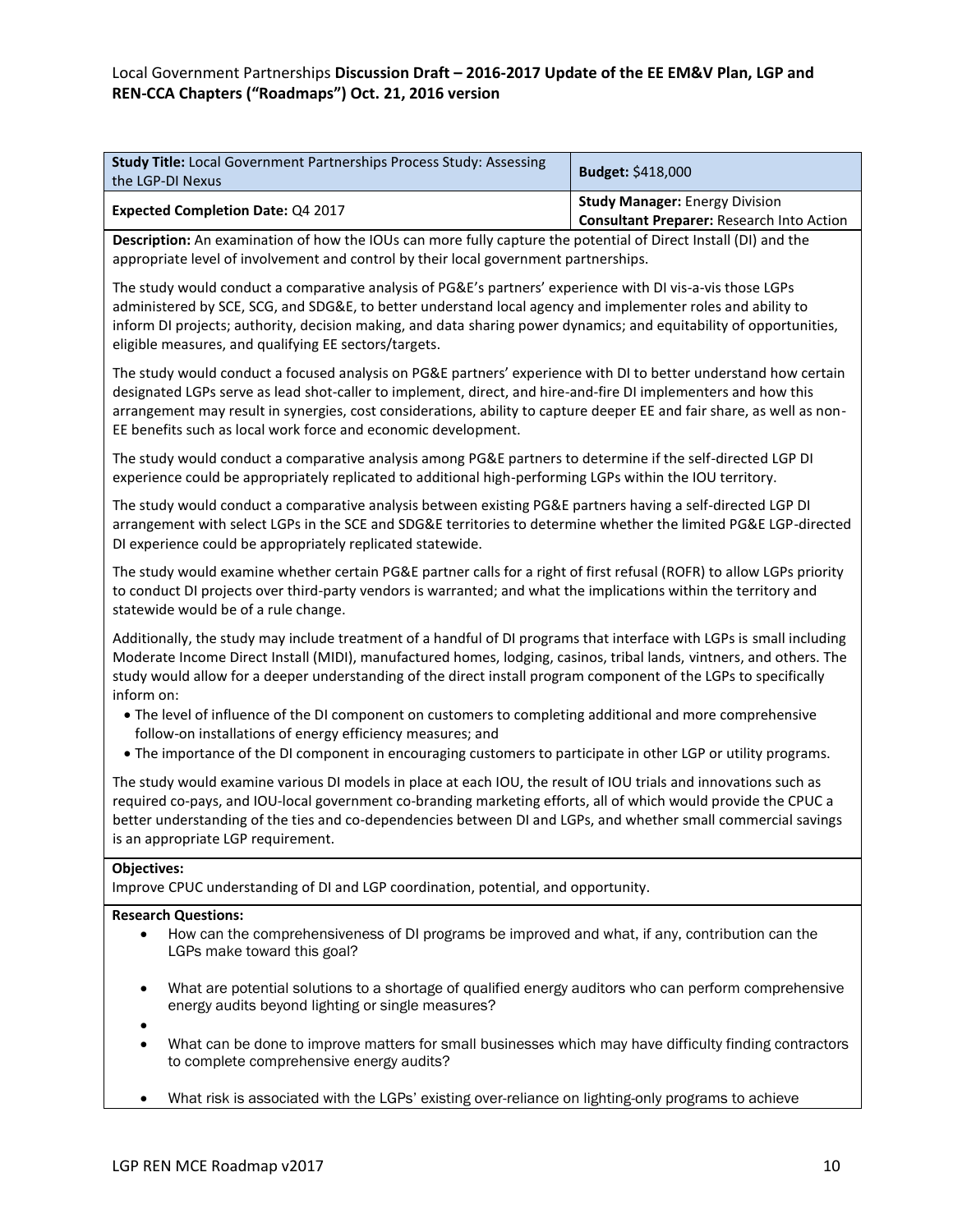| Study Title: Local Government Partnerships Process Study: Assessing<br>the LGP-DI Nexus                                                                                                                                                                                                                                                                                                                                                                                                                                                                                                                                  | Budget: \$418,000                                                                                                                                                                          |  |  |  |  |  |  |  |
|--------------------------------------------------------------------------------------------------------------------------------------------------------------------------------------------------------------------------------------------------------------------------------------------------------------------------------------------------------------------------------------------------------------------------------------------------------------------------------------------------------------------------------------------------------------------------------------------------------------------------|--------------------------------------------------------------------------------------------------------------------------------------------------------------------------------------------|--|--|--|--|--|--|--|
| savings? What might be a good divestment and diversification strategy and what costs might be                                                                                                                                                                                                                                                                                                                                                                                                                                                                                                                            |                                                                                                                                                                                            |  |  |  |  |  |  |  |
| associated with any change of approach?                                                                                                                                                                                                                                                                                                                                                                                                                                                                                                                                                                                  |                                                                                                                                                                                            |  |  |  |  |  |  |  |
| What are solutions to reported failure of DI vendors to uniformly make use of provided energy audit<br>$\bullet$<br>checklists, and what role might LGPs have in being part of the solution?                                                                                                                                                                                                                                                                                                                                                                                                                             |                                                                                                                                                                                            |  |  |  |  |  |  |  |
| ٠<br>$\bullet$                                                                                                                                                                                                                                                                                                                                                                                                                                                                                                                                                                                                           | What are consequences of the status quo (the lack of uniform adoption of the checklist) and are<br>reported lack of uniform energy audits and savings. across program vendors significant? |  |  |  |  |  |  |  |
| $\bullet$<br>٠                                                                                                                                                                                                                                                                                                                                                                                                                                                                                                                                                                                                           | Can common non-lighting measures such as refrigeration and VFDs serve as adequate diversification of<br>SMB DI programs or are more and more varied measures installed warranted?          |  |  |  |  |  |  |  |
| What are the repercussions of installing only measure offered through a given DI program (as opposed<br>$\bullet$<br>to a comprehensive and/or independent facility energy audit to identify all opportunities?                                                                                                                                                                                                                                                                                                                                                                                                          |                                                                                                                                                                                            |  |  |  |  |  |  |  |
| What strategies and solutions can be identified and implemented to counter SMB perceptions and<br>$\bullet$<br>barriers surrounding more complex measures, (higher cost, longer paybacks)?                                                                                                                                                                                                                                                                                                                                                                                                                               |                                                                                                                                                                                            |  |  |  |  |  |  |  |
| . What barriers exist and what accommodation or relief might be appropriate, warranted, or available with<br>regard to barriers to bundling, Title 24 updates, and existing conditions as baseline conditions? How might AB<br>802's directives affect support or conflict with existing rules and offer relief, if any? Are DI projects typically<br>adequately informed by and capturing the full benefit of the LGPs in whose region they service?<br>• Are DI projects contributing to stranded energy savings that go unrealized and/or cream skimming? And if so,<br>what could be done to correct this condition? |                                                                                                                                                                                            |  |  |  |  |  |  |  |
| . Would there be benefit to consistent IOUs attribution of DI program savings and budgets to their LGPs?<br>• Should LGP implementers be the gatekeepers for existing no-cost municipal DI offerings made available directly<br>to LGs to allow for decision-making ability to put forward a regional vision?                                                                                                                                                                                                                                                                                                            |                                                                                                                                                                                            |  |  |  |  |  |  |  |
| . Should LGPs have some say in the goals or hiring and firing of the 3P program DI providers given their budget and<br>savings ties?                                                                                                                                                                                                                                                                                                                                                                                                                                                                                     |                                                                                                                                                                                            |  |  |  |  |  |  |  |
| • Should there be an onramp period for advanced LGPs with DI implementation experience to have some first right<br>of refusal?                                                                                                                                                                                                                                                                                                                                                                                                                                                                                           |                                                                                                                                                                                            |  |  |  |  |  |  |  |
| . What are existing barriers to LGPs coordinating Utility DI programs?                                                                                                                                                                                                                                                                                                                                                                                                                                                                                                                                                   |                                                                                                                                                                                            |  |  |  |  |  |  |  |
| . What is the track record of DI 3P implementers with accommodating LGPs in terms of responsiveness to LGP<br>requests, sharing data, and program coordination?                                                                                                                                                                                                                                                                                                                                                                                                                                                          |                                                                                                                                                                                            |  |  |  |  |  |  |  |
| • How do the LGPs serve as the marketing arm of the DI, 3P, and IOU core programs? What would be the impact if<br>LGP marketing of these programs were eliminated? What is the extent of duplication between these efforts and<br>statewide ME&O efforts?                                                                                                                                                                                                                                                                                                                                                                |                                                                                                                                                                                            |  |  |  |  |  |  |  |
| . What types of marketing and outreach activities are presently undertaken by LGPs and to what degree do the<br>program designs originate with the IOUs?                                                                                                                                                                                                                                                                                                                                                                                                                                                                 |                                                                                                                                                                                            |  |  |  |  |  |  |  |
| • To what degree is an LGP's marketing approach shaped by its level of control of the DI programs in its region?                                                                                                                                                                                                                                                                                                                                                                                                                                                                                                         |                                                                                                                                                                                            |  |  |  |  |  |  |  |
| . What has been the overall community engagement and uptake rates, referrals to DI/3P/core programs, and                                                                                                                                                                                                                                                                                                                                                                                                                                                                                                                 |                                                                                                                                                                                            |  |  |  |  |  |  |  |
| resulting savings?                                                                                                                                                                                                                                                                                                                                                                                                                                                                                                                                                                                                       |                                                                                                                                                                                            |  |  |  |  |  |  |  |
| Potential EM&V Methods: Investigate through field visits, interviews, financial and data analysis, cause and effect.                                                                                                                                                                                                                                                                                                                                                                                                                                                                                                     |                                                                                                                                                                                            |  |  |  |  |  |  |  |
| Interviews with all parties within the LGP-DI community. Data requests and review of public filings. [This study would<br>be coordinated with the DI study being completed in the small-medium commercial sector]                                                                                                                                                                                                                                                                                                                                                                                                        |                                                                                                                                                                                            |  |  |  |  |  |  |  |
|                                                                                                                                                                                                                                                                                                                                                                                                                                                                                                                                                                                                                          |                                                                                                                                                                                            |  |  |  |  |  |  |  |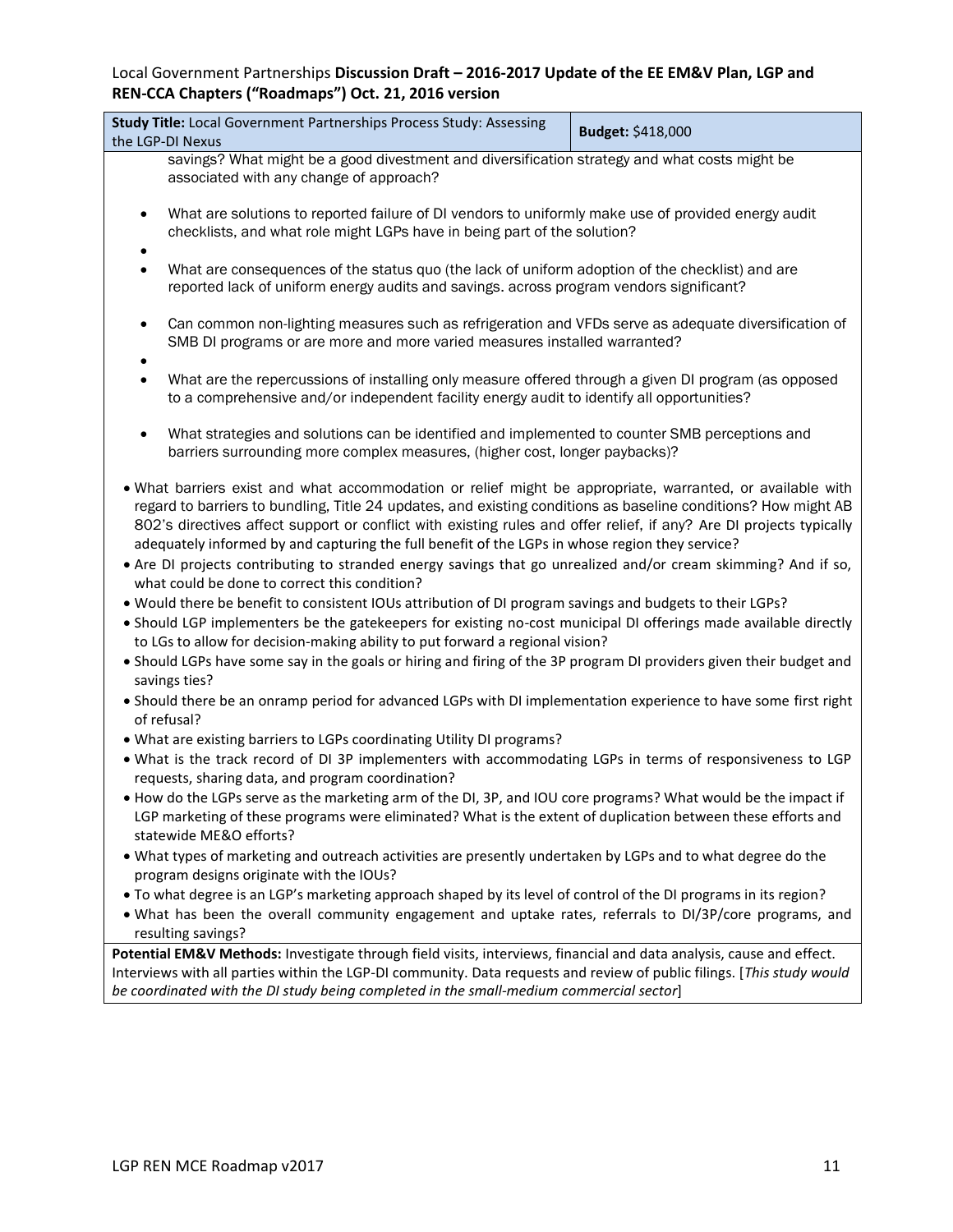| Study Title: Targeted Process Evaluation of IOU Local Government<br>Partnerships                                                                                                                                                                                                                                                                                                                                                                                                                                                                                                                                                                                                                                                                                                                                                                                                                                                                                                                                                                                                                                                                                                                                                                                                                                                                                                                                                                                                                                                                                                                                                                                                                        | Budget: \$490,000                                                             |  |  |  |  |  |  |  |
|---------------------------------------------------------------------------------------------------------------------------------------------------------------------------------------------------------------------------------------------------------------------------------------------------------------------------------------------------------------------------------------------------------------------------------------------------------------------------------------------------------------------------------------------------------------------------------------------------------------------------------------------------------------------------------------------------------------------------------------------------------------------------------------------------------------------------------------------------------------------------------------------------------------------------------------------------------------------------------------------------------------------------------------------------------------------------------------------------------------------------------------------------------------------------------------------------------------------------------------------------------------------------------------------------------------------------------------------------------------------------------------------------------------------------------------------------------------------------------------------------------------------------------------------------------------------------------------------------------------------------------------------------------------------------------------------------------|-------------------------------------------------------------------------------|--|--|--|--|--|--|--|
| <b>Expected Completion Date: Q4 2016:</b>                                                                                                                                                                                                                                                                                                                                                                                                                                                                                                                                                                                                                                                                                                                                                                                                                                                                                                                                                                                                                                                                                                                                                                                                                                                                                                                                                                                                                                                                                                                                                                                                                                                               | <b>Study Manager: SCE</b><br><b>Consultant Preparer: Research Into Action</b> |  |  |  |  |  |  |  |
| Description: PY 2013-2014 phase of ongoing process assessments of LGP activities, performance, and savings targets<br>achievements. Budget includes both 2013-2014 funds (\$365,000) and funds for a market assessment to aid post-<br>2014 program design (\$125,000).                                                                                                                                                                                                                                                                                                                                                                                                                                                                                                                                                                                                                                                                                                                                                                                                                                                                                                                                                                                                                                                                                                                                                                                                                                                                                                                                                                                                                                 |                                                                               |  |  |  |  |  |  |  |
| Objectives: Objectives: The IOUs have proposed within this study to identify a set of high-priority LGPs activities that<br>would undergo a process evaluation. This approach would identify a handful of LGPs to examine every year or two<br>within a process study. It is expected that the process assessment scope would include municipal retrofits and<br>Strategic Plan support activities, which have not yet been evaluated and which are non-duplicative with existing<br>study efforts.                                                                                                                                                                                                                                                                                                                                                                                                                                                                                                                                                                                                                                                                                                                                                                                                                                                                                                                                                                                                                                                                                                                                                                                                     |                                                                               |  |  |  |  |  |  |  |
| In order to better facilitate this endeavor, the IOUs propose that determining common criteria by which LGPs can be<br>categorized is a necessary precursor. This PY 2013-2014 would derive such LGP category criteria.                                                                                                                                                                                                                                                                                                                                                                                                                                                                                                                                                                                                                                                                                                                                                                                                                                                                                                                                                                                                                                                                                                                                                                                                                                                                                                                                                                                                                                                                                 |                                                                               |  |  |  |  |  |  |  |
| It is expected that this Targeted Process Evaluation would be the first in a series of Rolling Targeted Process<br>Evaluations, which would focus on the municipal building retrofits and Strategic Plan support activities components<br>of the LGPs. These program areas have not yet been thoroughly evaluated; this study would assure that any<br>duplication with existing study efforts would be minimized.                                                                                                                                                                                                                                                                                                                                                                                                                                                                                                                                                                                                                                                                                                                                                                                                                                                                                                                                                                                                                                                                                                                                                                                                                                                                                      |                                                                               |  |  |  |  |  |  |  |
| <b>Key Research Questions:</b><br>• How can LGPs be categorized to facilitate appropriate comparisons ("apples-to-apples")? Would IOU program<br>management benefit from a customization of these statewide standard categories? If so, in what way?<br>• At a high level, what have been LGPs' primary achievements and challenges? How do achievements and<br>challenges differ by LGP category?<br>. What are common LGP program processes? How do these practices differ by LGP category?<br>. What processes appear most effective? How do these practices differ by LGP category?<br>. What are opportunities for the IOUs to improve program outcomes? Do the individual IOUs need customized<br>metrics and milestones?<br>• For each Strategic Plan menu item, why have the IOUs struggled with assessing program performance and<br>reporting results? Would each IOU benefit from having a customized Strategic Plan menu?<br>• How can IOUs improve project performance reporting such as building type, building vintage, and building square<br>footage to better inform the how the LGPs are contributing to State goals?<br>• How many local governments have some type of Energy Management System (EMS)? How have they been using<br>them? What achievements have the use of an EMS enabled? How many local governments link EMS data to<br>other databases?<br>. How have the LGs shared resources across areas and regions? Are significant LGP-to-LGP knowledge transfer<br>lines of communication established?<br>• To what extent do ratepayer dollars fund local government staff positions? Are staff positions within joint powers<br>authorities or councils of governments? |                                                                               |  |  |  |  |  |  |  |
| Study Title: Process and Effectiveness Evaluation of SCE's Energy<br>Leader Model (SCE)                                                                                                                                                                                                                                                                                                                                                                                                                                                                                                                                                                                                                                                                                                                                                                                                                                                                                                                                                                                                                                                                                                                                                                                                                                                                                                                                                                                                                                                                                                                                                                                                                 | Budget: \$225,000                                                             |  |  |  |  |  |  |  |

**Description:** Process Evaluation

**Objective:** Study would be the first broad evaluation of the SCE Energy Leader Program (ELP) model since it was introduced in 2008. SCE seeks to demonstrate that the ELP is well received by the partners and results in its intended effect of building capacity via gradually paying greater incentive levels based on certain LG accomplishments. The CPUC

**Expected Completion Date:** Q4 2016 **Study Manager:** IOU (SCE)

**Consultant Preparer:** Research Into Action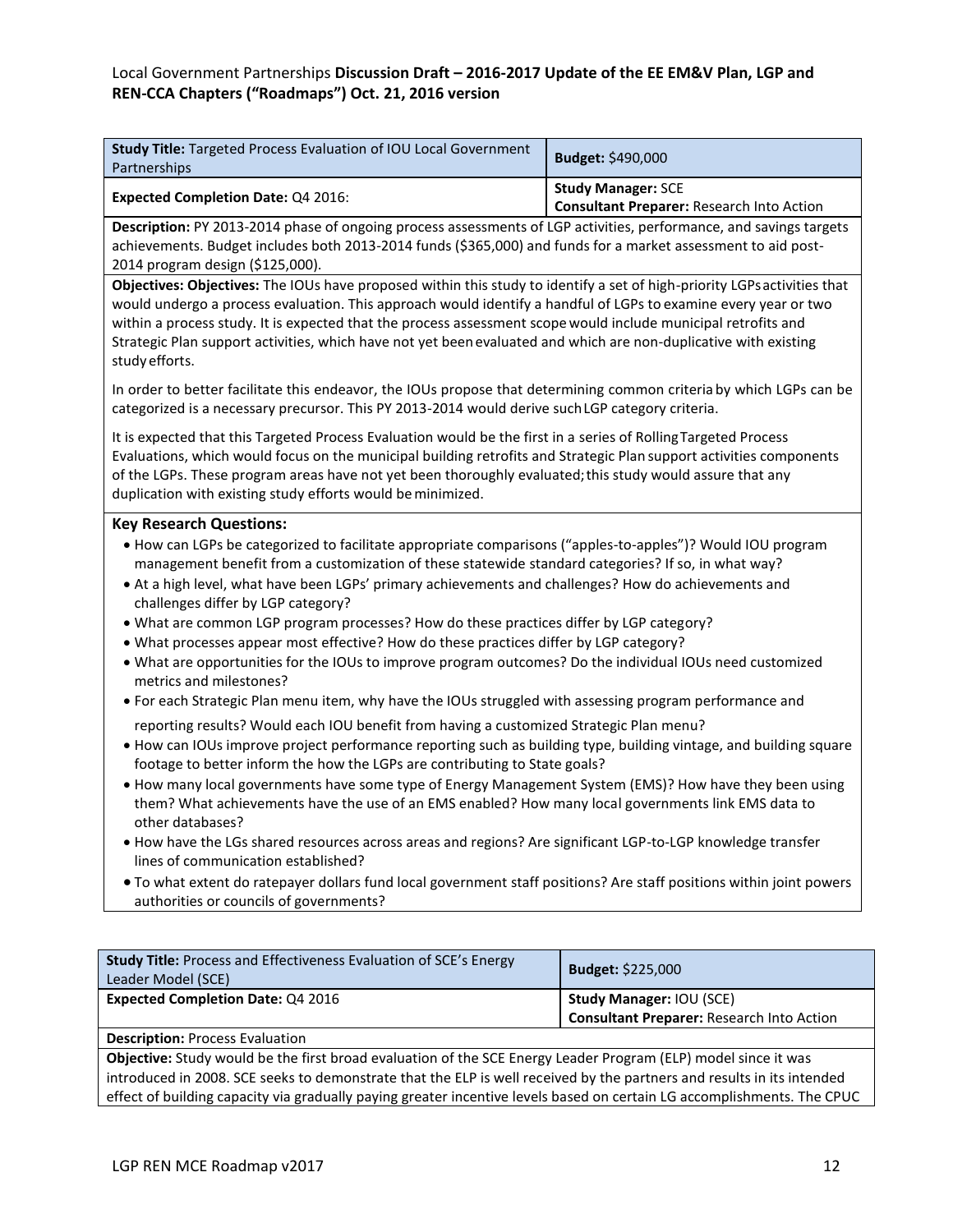| <b>Study Title:</b> Process and Effectiveness Evaluation of SCE's Energy<br>Leader Model (SCE)                                                                                                                                  | <b>Budget: \$225,000</b> |  |  |  |  |  |  |  |
|---------------------------------------------------------------------------------------------------------------------------------------------------------------------------------------------------------------------------------|--------------------------|--|--|--|--|--|--|--|
| seeks to learn whether the ELP effectively administers opportunities as LGP success is demonstrated. CPUC seeks to<br>understand whether some Statewide graduated LGP model is warranted.                                       |                          |  |  |  |  |  |  |  |
| <b>Key Research Questions:</b>                                                                                                                                                                                                  |                          |  |  |  |  |  |  |  |
| • What are the value, merit, and effectiveness of SCE's ELP model in motivating achievements of, and building<br>capacity within LGs?                                                                                           |                          |  |  |  |  |  |  |  |
| . What are the factors driving success? How can SCE build on its success to improve the program? What elements, if<br>any, might be appropriate to extend statewide or, conversely, to discontinue?                             |                          |  |  |  |  |  |  |  |
| • How do SCE-provided technical experts facilitate capacity and savings in LGs?                                                                                                                                                 |                          |  |  |  |  |  |  |  |
| • What is current LG capacity? What is the likelihood that the ELP model offers a viable strategy for increasing that<br>capacity? Are some LGs or types of LGs more likely to benefit from the ELP program model? <sup>5</sup> |                          |  |  |  |  |  |  |  |
| <b>EM&amp;V Methods:</b>                                                                                                                                                                                                        |                          |  |  |  |  |  |  |  |
| • Review of program documents and records                                                                                                                                                                                       |                          |  |  |  |  |  |  |  |
| • In-depth interviews with three to four key SCE and SCG program staff                                                                                                                                                          |                          |  |  |  |  |  |  |  |
| • In-depth interviews with up to 20 program staff and contractors from SCE and SCG <sup>6</sup>                                                                                                                                 |                          |  |  |  |  |  |  |  |
| • Interviews with contacts for up to 18 sampled LGs                                                                                                                                                                             |                          |  |  |  |  |  |  |  |
|                                                                                                                                                                                                                                 |                          |  |  |  |  |  |  |  |

# **1.1.5. 2016 and Beyond Local Government Partnerships EM&V Studies**

### **Proposed 2016 Energy Division Budget:** \$1,676,664 (2016-2017)

The Local Government Partnerships roadmap (this EM&V Plan chapter) has received new two-year (2016 and 2017) funding in the amount of \$1.6 million for Energy Division-led studies. This funding is made available to conduct impact, process and market studies and evaluations to improve understanding and implementation of LGP programs and activities.

Besides noting the challenges in evaluating LGPs described above, the proposed studies described within this roadmap document call for careful consideration of the differences in size, available resources, and level of experience among local governments as well as their geographic, socioeconomic, and political variations.

The LGP PY 2013-2014 Value and Effectiveness Study Report (completed in 2015) left some core study questions unaddressed, that may be able to be answered in future studies. Specifically, the Value and Effectiveness Study did not fully address two prescribed research questions due to, in part, small sample sizes. A more ambitious future evaluation study might, therefore, be able to resolve these remaining research questions:

- Can a predictive tool be developed to identify LGs that have the highest potential for success as sponsors of Strategic Plan goals? Does this correlate with effective implementation?
- Across California, how does the IOUs' program administration of their LGP portfolios affect the LGs' ability to meet Strategic Plan goals?

 $\overline{\phantom{a}}$ <sup>5</sup> Excerpted from the RIA Research Plan, September 10, 2015, pp. 2-3.

 $^6$  A review of SCE and SCG program documents indicates that nine staff members are involved in managing SCE's noninstitutional partnerships, and eight staff members involved in managing SCG's partnerships.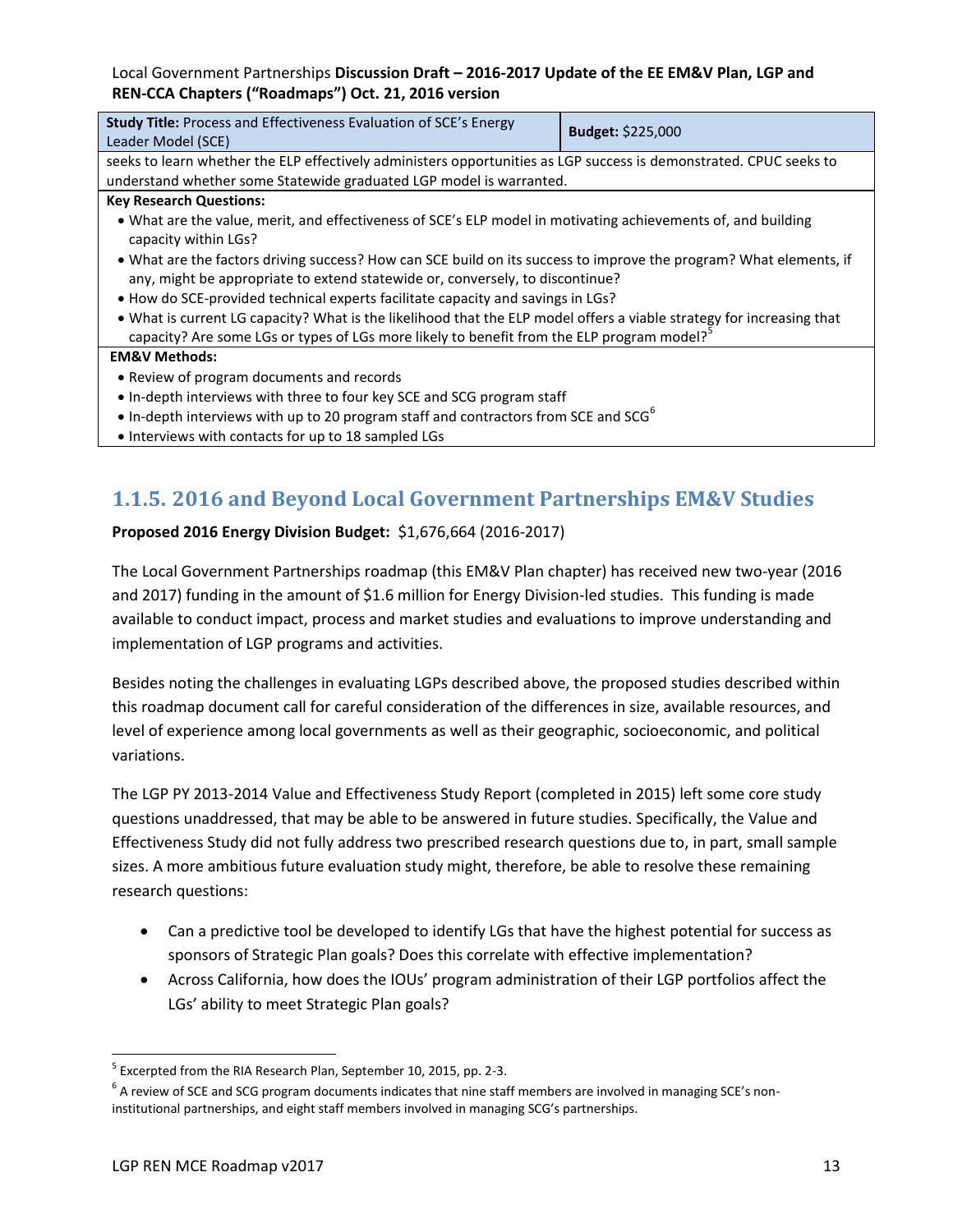The LGP PY 2013-2014 Value and Effectiveness Study Report also brought to light the condition that SDG&E accounts for the majority of the State's spending in the LGP Strategic Plan area. SDG&E program staff responds that their LGP program model is one that is centered around delivering Strategic Plan activities and elevating these efforts as the priority for the partnerships. As noted above in the proposed scope for the LGP Impact Study, Sempra IOUs treat their LGPs as non-resource programs, an arrangement that makes impact evaluation of the Sempra LGPS (problematic, (this is noted in the EDled, ITRON-prepared study in progress and why the impact study addresses SCE and PG&E LGPs only).

Additionally, the LGP PY 2013-2014 Value and Effectiveness Study Report identified new research questions that could be future topics for investigation within future program evaluations. These potential new future study questions include:

- What are appropriate consequences or penalties for Strategic Plan project failure by the LGPs?
- **How are the IOUs encouraging LGPs to follow through on their completed Climate Action Plans** to ensure they are adopted and implemented? What has been the effect of this IOU practice of monitoring, follow up, and encouragement (if they exist) on the LGPs?
- What local agency contribution might be appropriate to fund Strategic Plan projects?
- **IS a change to the LG Strategic Plan program model warranted such that routine Climate Action** Plans could be funded via a "small grant" program while more ambitious project proposals with the potential for replicability, knowledge transfer, and innovation would be treated as Strategic Plan pilots and reserved for qualified and experienced LGPs?
- **If changes to the LG Strategic Plan program model as described above are warranted, what** competency requirements should be demonstrated by LGPs to graduate from "small grant" program eligibility to qualifying to apply for a Strategic Plan pilot project?
- What criteria do the IOUs employ in ranking and selecting Strategic Plan projects and is the process impartial and justified?
- Are non-resource program efforts, which include the LG Strategic Plan projects (addressing GHG reduction, climate change, reach codes, and data management, among others) as important as or subordinate to the goal of achieving direct energy savings?
- Do those IOUs that treat their LGPs as non-resource programs (e.g., SDG&E and SoCalGas) enjoy any competitive advantage to advancing Strategic Plan Projects and claiming a greater share of the available statewide funding pie?
- What new questions might be raised by the ITRON impact study of the LGPs in progress and what cost-effectiveness considerations should the Energy Division prioritize for additional evaluation? As described above, an impact evaluation of the LGPs is scheduled to be completed in 2017, and these findings may highlight additional challenges that the LGPs face regarding program cost-effectiveness and overall savings impacts. Therefore, documenting these effects would continue to be an important component of future research studies in this program area.
- How can the Energy Division ensure that the Sempra LGPs are appropriately treated within an impact evaluation given their non-resource character? Can the Energy Division make special accommodation and apply some unconventional approach to appraise the Sempra LGPs within an impact study and effectively gauge these programs' cost effectiveness?

The Energy Division has a special interest in better understanding how LGP Marketing, Education & Outreach (ME&O) efforts function both as Strategic Plan efforts and as outreach activities to promote IOU DI and core resource programs. ED counts two categories of ME&O here, which are in addition to statewide ME&O efforts. How are these efforts coordinated to ensure a consistent, non-duplicative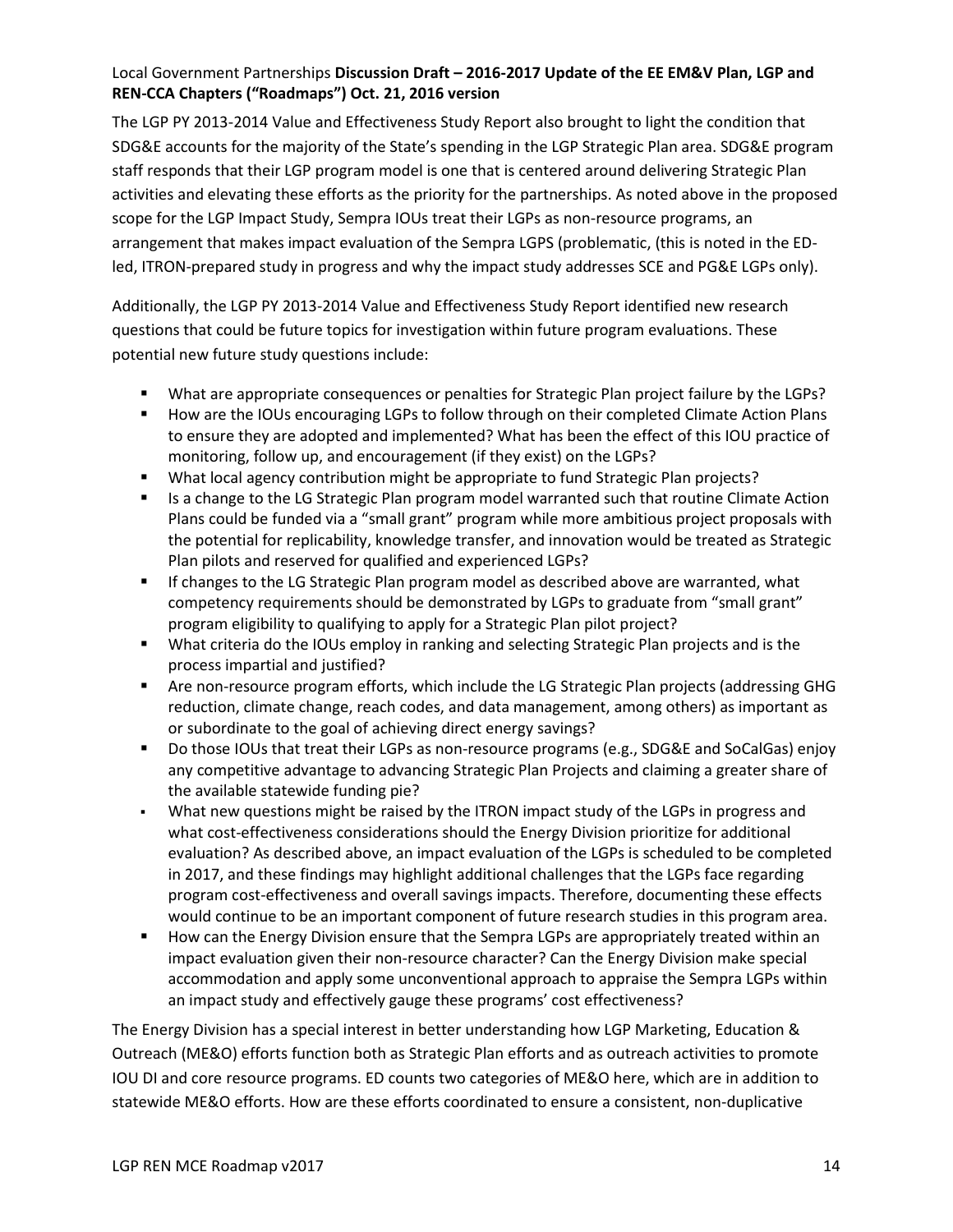message? Does any double counting of benefit occur? Another theme for possible exploration within future LGP studies would be to assess the overall effectiveness of the IOU marketing and outreach strategies that leverage LGP community networks to promote energy efficiency to their constituents. Research to date has not fully explained how these activities are being deployed, and what if any duplication exists with statewide ME&O efforts. Research questions that could potentially frame a future LGP study are:

- How do these marketing and outreach activities vary by IOU or LGP implementer?
- What types of marketing methods and strategies have been the most and least effective? Do these results vary by sector or program model?
- How are marketing and outreach activities tracked within this sector? What additional ME&O data should be tracked, in order to inform future evaluations and decision-making?
- What are the awareness levels of these activities?
- What are the engagement points, and is there effective follow-up to encourage project completion?

### **Proposed Program Administrator Budget:** \$395,000 (2016 and 2017]

The Investor Owned Utilities plan to focus their evaluation efforts on the systematic review of the local government partnership portfolio with a second wave of process evaluations. They have started this with a two part "rolling" process evaluation described below..

[Table 3](#page-14-0) details the proposed studies that rely on 2016 and 2017 program year funding.

#### <span id="page-14-0"></span>*Table 3.. . 2016 and Beyond Proposed Local Government Partnerships EM&V Studies, Budgets, and Dates of Completion (PY 2016 program funds)*

| 2016-2017 Study Area/Title                                                                                                                                                       |                | <b>Study</b><br><b>Manager</b> | <b>Budget</b> | <b>Completion</b><br><b>Date</b> |
|----------------------------------------------------------------------------------------------------------------------------------------------------------------------------------|----------------|--------------------------------|---------------|----------------------------------|
| <b>Studies Proposed, but not yet Scoped</b>                                                                                                                                      |                |                                |               |                                  |
| Local Government Partnerships Process Study:<br><b>Comparative Analysis of Select Large Regional LGPs</b>                                                                        | <b>Process</b> | Energy<br>Division             | \$350,000     | Q4 2018                          |
| Local Government Partnerships Process Study:<br>Assessing Implementer Autonomy, Communication,<br>and Decision-making in the Context of IOU and Local<br><b>Agency Officials</b> | <b>Process</b> | Energy<br><b>Division</b>      | \$250,000     | Q4 2018                          |
| Local Government Partnerships Process Study: Gap<br>Analysis                                                                                                                     | <b>Process</b> | Energy<br><b>Division</b>      | \$285,000     | Q4 2018                          |
| Applied Impact Analysis of the Sempra LGPs -<br>Gauging Cost-effectiveness of the Non-resource<br>LGPs;                                                                          | Impact         | Energy<br><b>Division</b>      | \$125,000     | Q4 2018                          |
| Other Impact Evaluation Needs (TBD)                                                                                                                                              | Impact         | Energy<br><b>Division</b>      | \$590,000     | <b>TBD</b>                       |
| <b>Local Government Partnerships Rolling Process</b><br><b>Evaluations: First Wave</b>                                                                                           | Process        | IOU (SCG)                      | \$295,000     | Q2 2017                          |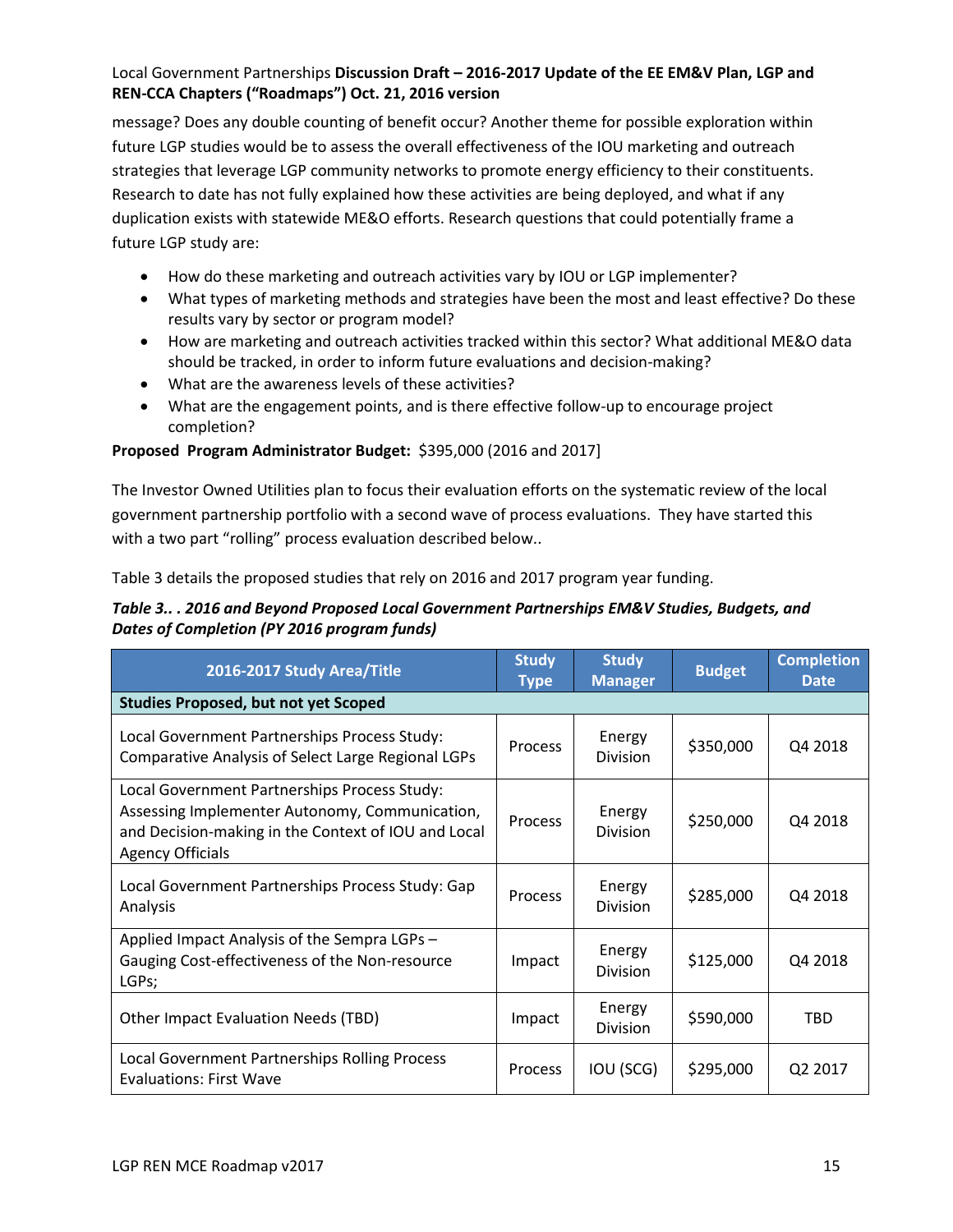| 2016-2017 Study Area/Title                                                       | <b>Study</b><br>Tvpe | <b>Study</b><br><b>Manager</b> | <b>Budget</b> | <b>Completion</b><br><b>Date</b> |
|----------------------------------------------------------------------------------|----------------------|--------------------------------|---------------|----------------------------------|
| Local Government Partnerships Rolling Process<br><b>Evaluations: Second Wave</b> | Process              | IOU                            | \$100,000     | Q1 2018                          |

### **1.1.6. 2016 and Beyond Local Government Partnerships EM&V Study Descriptions**

This section provides short descriptions, objectives, and key research questions of each of the Local Government Partnership EM&V studies which would be funded with 2016 and 2017 EM&V budgets planned for this sector.

| <b>Study Title:</b> Local Government Partnerships Process Study: Comparative<br>Analysis of Select Large Regional LGPs                                                                                                                                                                                                                                                                                                                                                                                                                    | <b>Budget: \$350,000</b>              |  |  |  |  |
|-------------------------------------------------------------------------------------------------------------------------------------------------------------------------------------------------------------------------------------------------------------------------------------------------------------------------------------------------------------------------------------------------------------------------------------------------------------------------------------------------------------------------------------------|---------------------------------------|--|--|--|--|
| Expected Completion Date: Q4 2018                                                                                                                                                                                                                                                                                                                                                                                                                                                                                                         | <b>Study Manager: Energy Division</b> |  |  |  |  |
| Description: This process study would probe practices, performance, and organization of a handful of large<br>multijurisdictional regional LGPs and compare methods, resources, and decision-maker commitment to better<br>understand how a LGP implementer can put forward and effective regional vision and lead member LGs effectively.<br>It's expected that this study would build upon findings that come out of the LGP-DI Nexus process study.                                                                                    |                                       |  |  |  |  |
| Objectives: Improve Energy Division understanding of Select Large Regional LGPs                                                                                                                                                                                                                                                                                                                                                                                                                                                           |                                       |  |  |  |  |
| <b>Key Research Questions:</b>                                                                                                                                                                                                                                                                                                                                                                                                                                                                                                            |                                       |  |  |  |  |
| • How do LGP implementers teach, develop capacity in, and lead a course for EE achievement among their<br>member agencies?                                                                                                                                                                                                                                                                                                                                                                                                                |                                       |  |  |  |  |
| • How do LGPs intervene and respond differently to member agencies of different ability, resource availability, and<br>local leader commitment to create a consistent member roster and put forward a coordinated regional vision?<br>• Is there a correlation between population served and ability to make a contribution to the State's EE efforts?<br>• Is there a correlation between population served and ability to deliver EE, innovate, serve as effective regional<br>leader, and contribute to the statewide EE conversation? |                                       |  |  |  |  |
| . What attributes and predictors are linked to high-performing regional LGPs?                                                                                                                                                                                                                                                                                                                                                                                                                                                             |                                       |  |  |  |  |

**EM&V Data Collection Methods:** TBD

| <b>Study Title:</b> Local Government Partnerships Process Study: Assessing<br>Implementer Autonomy, Communication, and Decision-Making Authority in the                             | <b>Budget: \$250,000</b>              |
|-------------------------------------------------------------------------------------------------------------------------------------------------------------------------------------|---------------------------------------|
| Context of IOU and Local Agency Officials                                                                                                                                           |                                       |
| <b>Expected Completion Date: Q4 2018</b>                                                                                                                                            | <b>Study Manager: Energy Division</b> |
| Description: This study would combine two deferred process studies that treated the decision-making role and                                                                        |                                       |
| authority of LGP implementers, and the effect of outside communication flows and relationships between IOUs and                                                                     |                                       |
| local agency officials on the LGPs and their ability to fulfill their mission and function effectively and efficiently.                                                             |                                       |
| Objective: Improve Energy Division's understanding of LGP implementer importance and value in serving as a                                                                          |                                       |
| conduit for IOU communication and directives to partner local governments.                                                                                                          |                                       |
| • Learn if IOU program rule changes are duly noticed and adequately made known to their partners                                                                                    |                                       |
| • Learn how partner understanding of new CPUC or IOU rules could be improved and how failure to fully<br>understand may negatively impact program implementation                    |                                       |
| . Improve Energy Division's understanding of IOU communication with local government officials and how such<br>engagement impacts the ability of LGPs to deliver cost-effective EE. |                                       |

Improve Energy Division's understanding of the effects of IOU staff serving as local government officials and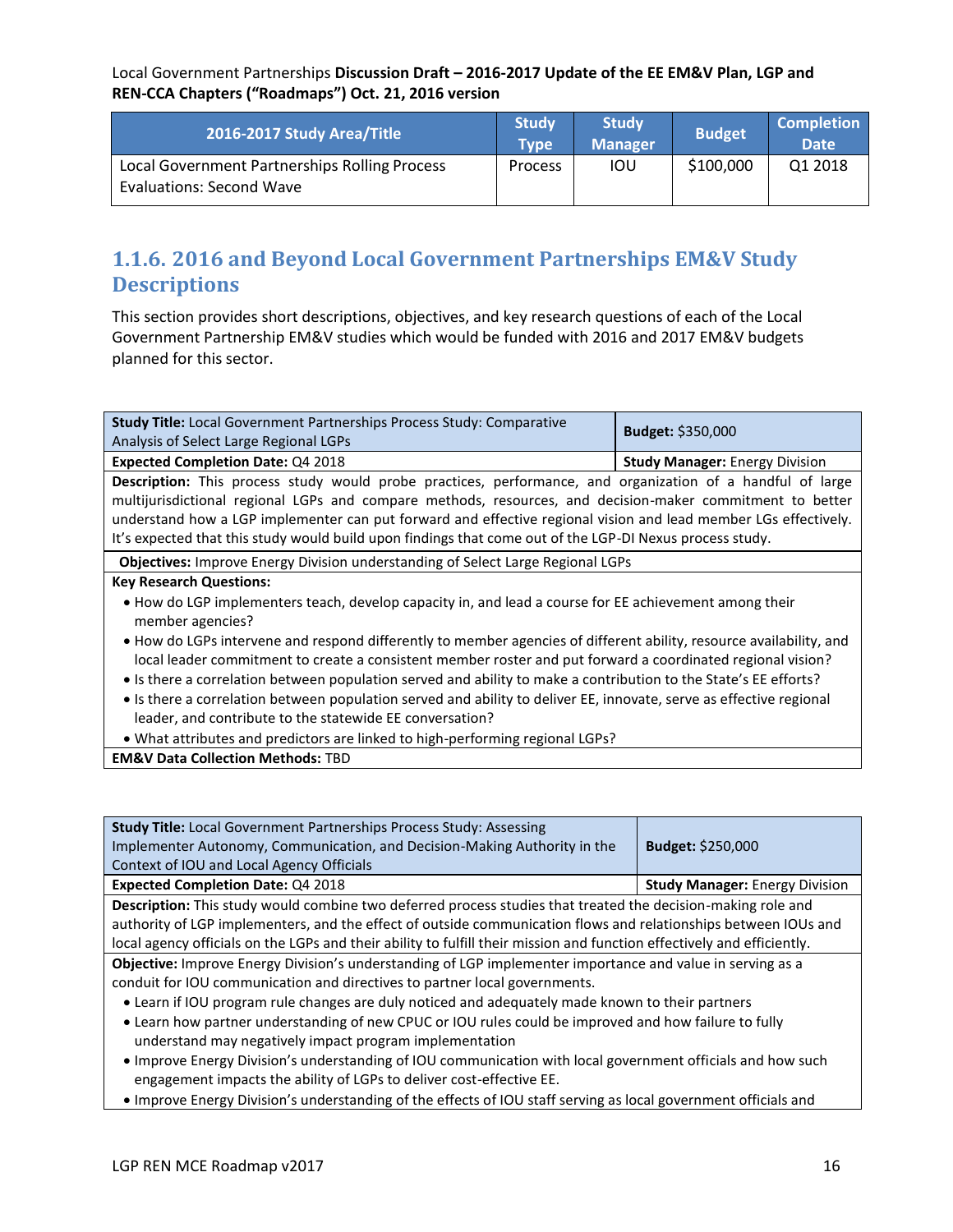| <b>Study Title: Local Government Partnerships Process Study: Assessing</b><br>Implementer Autonomy, Communication, and Decision-Making Authority in the<br><b>Budget: \$250,000</b><br>Context of IOU and Local Agency Officials |  |  |  |  |
|----------------------------------------------------------------------------------------------------------------------------------------------------------------------------------------------------------------------------------|--|--|--|--|
| whether some restrictions are warranted.                                                                                                                                                                                         |  |  |  |  |
| Examine whether limitations on certain communications or required disclosures are appropriate for IOU                                                                                                                            |  |  |  |  |
| communication local government elected leaders and high-level public agency staff.                                                                                                                                               |  |  |  |  |
| <b>Key Research Questions: TBD</b>                                                                                                                                                                                               |  |  |  |  |
| <b>EM&amp;V Data Collection Methods: TBD</b>                                                                                                                                                                                     |  |  |  |  |
| Objectives: Improve Energy Division understanding of the role of the LGP implementer and LGP opportunities to                                                                                                                    |  |  |  |  |
| contribute to their program assignments. Gauge LGPs well as satisfaction levels with existing contract arrangements,                                                                                                             |  |  |  |  |
| resource levels, and assigned markets and measures.                                                                                                                                                                              |  |  |  |  |

| Study Title: Applied Impact Analysis of the Sempra LGPs - Gauging Cost-<br><b>Budget: \$125,000</b><br>effectiveness of the Non-resource LGPs |  |  |  |  |  |
|-----------------------------------------------------------------------------------------------------------------------------------------------|--|--|--|--|--|
| <b>Expected Completion Date: Q4 2018</b><br><b>Study Manager: Energy Division</b>                                                             |  |  |  |  |  |
| Description: This study would address several areas within and related to                                                                     |  |  |  |  |  |
| Objective: Ensure the State's fully captures the potential of the local government's sector to deliver energy savings                         |  |  |  |  |  |
| from non resource activities                                                                                                                  |  |  |  |  |  |
| <b>Key Research Questions:</b>                                                                                                                |  |  |  |  |  |
| • Are the non resource activities documenting meaningful and measurable metrics                                                               |  |  |  |  |  |
| . What have been the accomplishments to date from Sempra's LGP?                                                                               |  |  |  |  |  |
| <b>EM&amp;V Data Collection Methods: TBD</b>                                                                                                  |  |  |  |  |  |

| <b>Study Title: Local Government Partnerships Rolling</b><br><b>Comprehensive Process Evaluations: First Wave</b> | Budget: \$295,000         |
|-------------------------------------------------------------------------------------------------------------------|---------------------------|
| <b>Expected Completion Date: Q2 2017</b>                                                                          | <b>Study Manager: IOU</b> |

**Description:** Each IOU will conduct comprehensive process evaluations on several of its LGPs each year, which it is thought would add some depth to an evaluation. By rotating to a new IOU each year, it is thought that each LGP in an IOU service territory will receive a comprehensive process evaluation every four or five years. Each IOU will oversee the evaluations for its own LGPs.

One common scope of work will be used for all individual process evaluations of LGPs so that findings can be compared year after year. The specific number of LGPs to be evaluated in each year will depend on the available budget each year. To avoid duplication with existing studies, at the start of each process evaluation, the IOUs will research and disclose those issues addressed by other LGP evaluation studies either planned or in progress.

For 2015, the LGPs that will be evaluated through this process are: PG&E:

- Association of Monterey Bay Area Governments (AMBAG)
- San Luis Obispo County (implemented with SCG)
- San Mateo County
- Sierra Nevada
- Valley Innovative Energy Watch (VIEW, jointly implemented with SCE and SCG) SCE/SCG:
	- Los Angeles County
	- Riverside County
	- San Bernardino County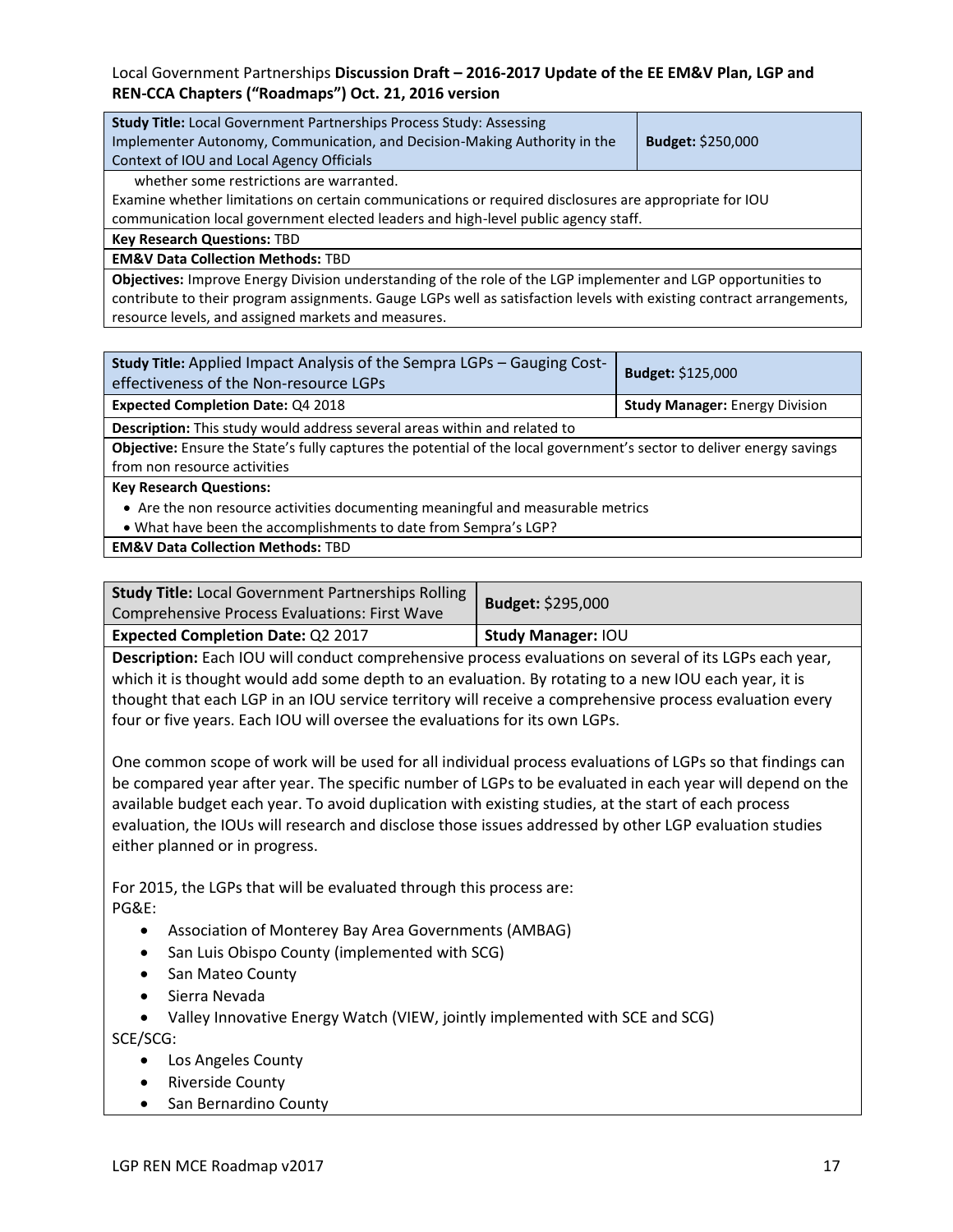| <b>Study Title:</b> Local Government Partnerships Rolling | Budget: \$295,000 |
|-----------------------------------------------------------|-------------------|
| Comprehensive Process Evaluations: First Wave             |                   |

SDG&E:

• City of Chula Vista

**Objectives**: 1) Provide full documentation of each LGP's suite of activities at the time of the evaluation; 2) Provide customized recommendations to each LGP on how they can improve their progress towards their filed program objectives, taking into account the unique nature of each local government; 3) Gauge and track customer satisfaction with each evaluated LGP; 4) Document how each LGP has adopted and implemented the recommendations from the previous process evaluation.

**Key Research Questions:** Based upon study areas described in the California Evaluation Framework (2004**)**  the following will be examined

- How well does each partner (IOU, implementer, local government) understand its respective roles and responsibilities? How can they better collaborate together?
- Program design, goal setting, common vision, and the improvement process,
- Program staffing, staff skills, training, management and operations, institutional set-up,
- Program information and information support systems,
- Program targeting, marketing, and outreach efforts,
- Program theories, theory assumptions, and key theory relationships especially their causal relationships,
- Program timing and timelines,
- Participant satisfaction (both overall and individual components that interact with the participant in order for these to be assessed),
- Quality control procedures and processes,
- Reasons for unexpected low (or high) participation rates,
- Reasons for overly high free riders, or too low a level of market effects, free- drivers or spillover,
- Use of new practices or best practices, and intended or unanticipated market effects, among others.
- And additional local research issues to be determined at the time of the project initiation meeting.

**EM&V Data Collection Methods:** TBD but will conform to process evaluation methods per the California Evaluation Framework (2004)

| <b>Study Title: Local Government Partnerships</b><br>Rolling Comprehensive Process Evaluations:<br>Second Wave | <b>Budget: \$100,000</b>  |
|----------------------------------------------------------------------------------------------------------------|---------------------------|
| <b>Expected Completion Date: Q1 2018</b>                                                                       | <b>Study Manager: IOU</b> |

**Description:** This is a continuation of the Local Government Partnerships Rolling Comprehensive Process Evaluations, using the same scope of work with each wave budgeted annually. Please see the Description section in the First Wave study description.

For the 2016 program year, the number of LGPs to be evaluated is yet to be determined.

**Objectives**: This is a continuation of the Local Government Partnerships Rolling Comprehensive Process Evaluations, using the same scope of work with each wave budgeted annually. Please see the Objectives section in the First Wave study description.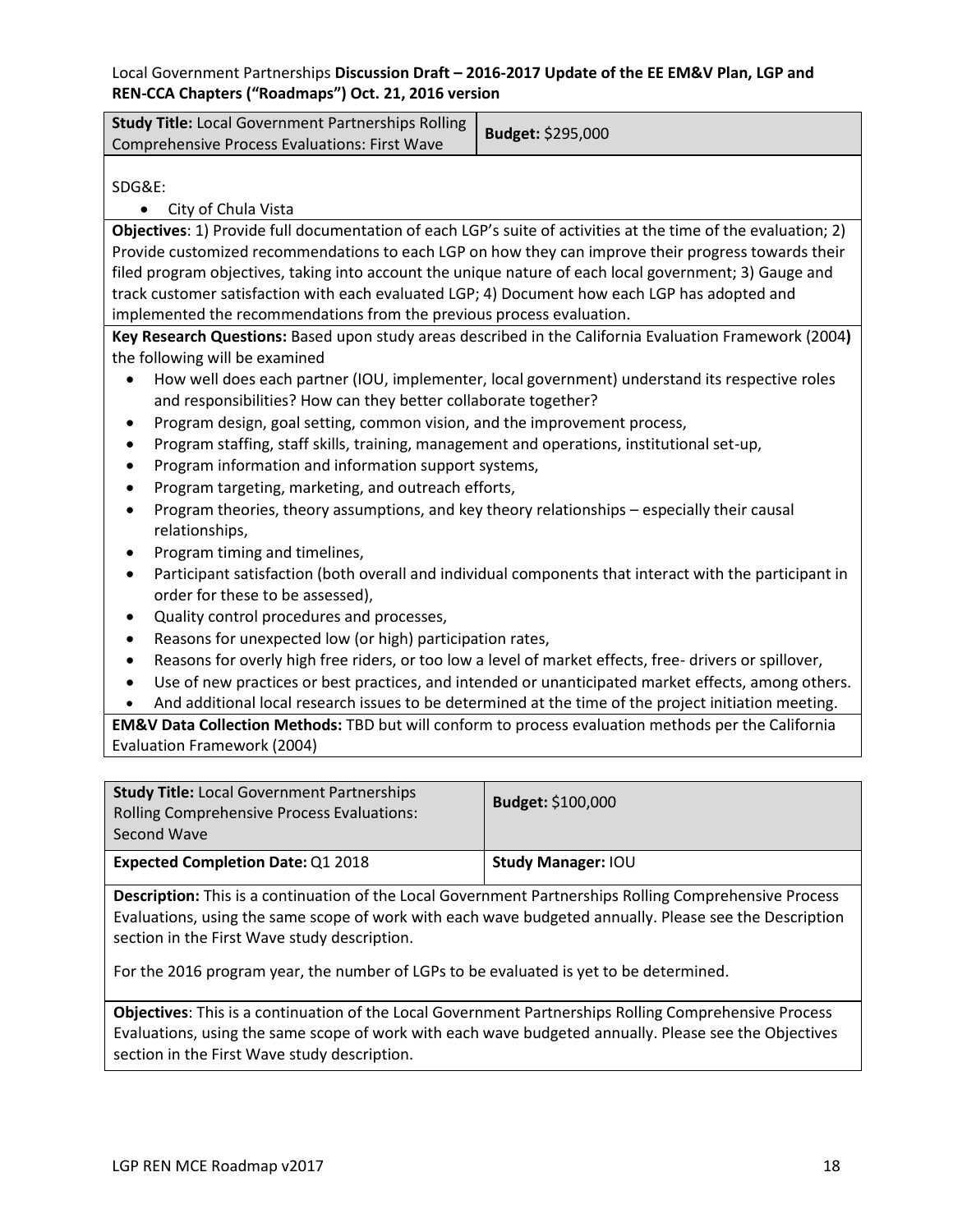**Key Research Questions:** This is a continuation of the Local Government Partnerships Rolling Comprehensive Process Evaluations, using the same scope of work with each wave budgeted separately. Please see the Key Research Questions section in the First Wave study description.

**EM&V Data Collection Methods:** This is a continuation of the Local Government Partnerships Rolling Comprehensive Process Evaluations, using the same scope of work with each wave budgeted annually. Please see the PY2015 Comprehensive Process Evaluation plan for the common scope of work and data collection methods, available at:

http://www.energydataweb.com/cpucFiles/pdaDocs/1590/FINAL%20Research%20Plan%20- %20LGP%20Process%20Evaluations%20-%20clean.pdf

### *Ex Ante* **Updates**

Programs and activities in this sector use ex ante savings estimates and should be aware of updates to these estimates and studies needed to improve the savings estimates. However, a section on *ex ante* updates is not included in this chapter. The studies planned in this sector would not likely be designed to directly inform updates to ex ante savings estimates. Please see the customer specific research plans for discussion of updates to ex ante savings estimates.

### **1.1.7. Related EM&V Studies that Inform Evaluation of Local Government Partnerships**

There are dozens of related EM&V studies planned or ongoing that may touch on local government themes. Table 4, below, lists the other studies that may be of interest to local governments. To find out more about these studies, reference the specific roadmap indicated where the related study resides and and look up the study description by funding cycle.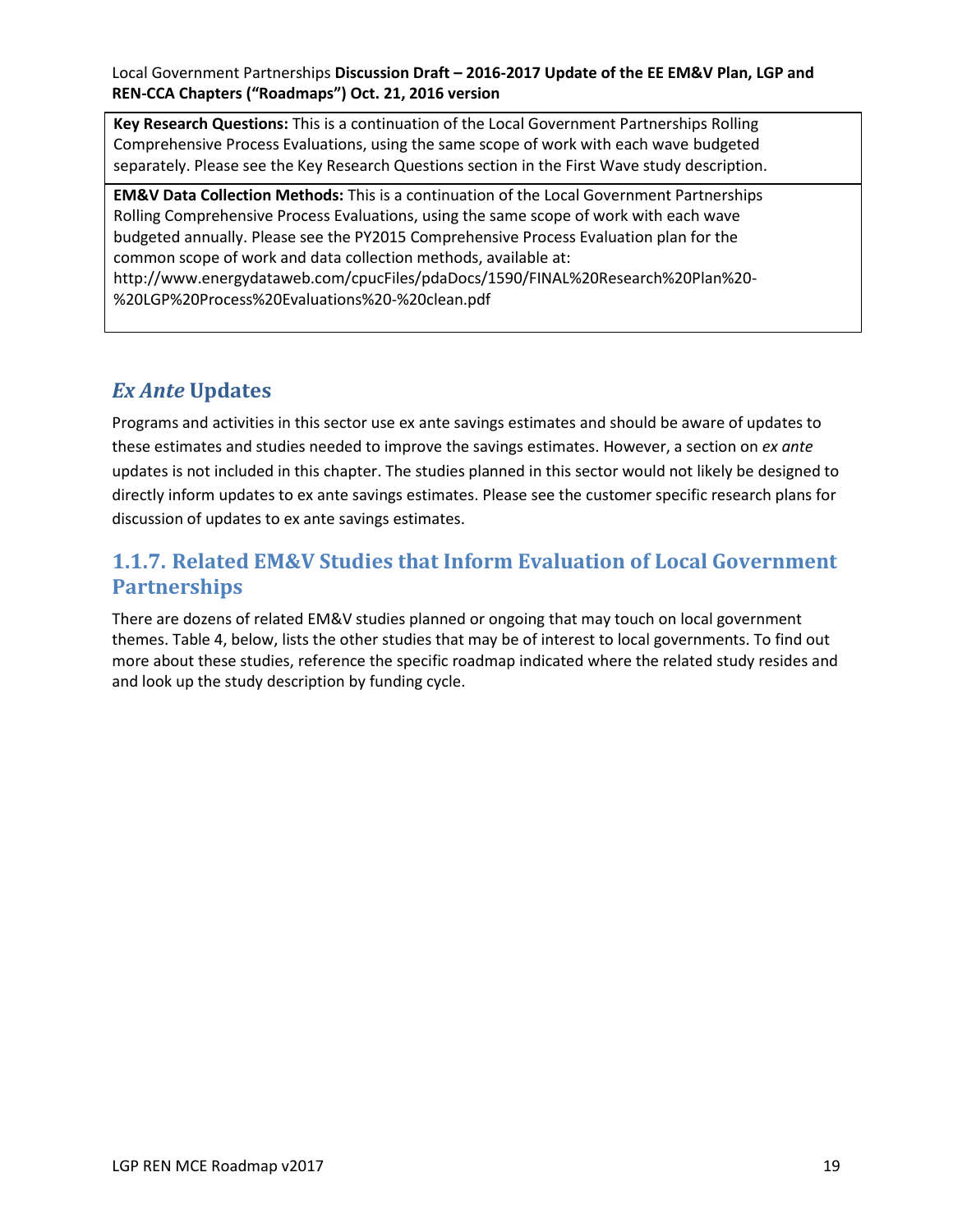| $\blacksquare$ | <b>Funding</b><br>Cycle | <b>Roadmap</b> | <b>Study Name</b>                                                                                                                          | <b>Study</b><br><b>Type</b> | <b>Study</b><br><b>Lead</b> | <b>Study</b><br><b>Budget</b> | <b>Estimated</b><br><b>Completion</b><br><b>Dates</b> | <b>Notes on Study Relevant to LGPs</b>                                                                                                                                                                                                                                                                                                                                                                                                           |
|----------------|-------------------------|----------------|--------------------------------------------------------------------------------------------------------------------------------------------|-----------------------------|-----------------------------|-------------------------------|-------------------------------------------------------|--------------------------------------------------------------------------------------------------------------------------------------------------------------------------------------------------------------------------------------------------------------------------------------------------------------------------------------------------------------------------------------------------------------------------------------------------|
| 1              | 2013-2014               | Finance        | Impact Evaluation #1 - Cross-<br><b>Cutting and Attribution Research</b>                                                                   | Impact                      | Energy<br>Division          | \$350,000                     | Q1 2016                                               | Would consider the attribution analysis method<br>for local finance programs                                                                                                                                                                                                                                                                                                                                                                     |
| 2              | 2013-2014               | Finance        | Process Evaluation #2A - HERO<br>Loan Program                                                                                              | Process                     | IOU                         | \$200,000                     | Q2 2016                                               | Expects to look at the role of local governments in<br>this program                                                                                                                                                                                                                                                                                                                                                                              |
| 3              | 2013-2014               | <b>HVAC</b>    | Market Assessment to Identify<br>Baselines and Barriers for Existing<br><b>HVAC Conditions, Building Permit</b><br>and Title 24 Compliance | Market                      | Energy<br>Division          | \$1,450,000                   | Q3 2016                                               | Evaluators may phone or go onsite to local<br>government permit departments to pull permits                                                                                                                                                                                                                                                                                                                                                      |
| 4              | 2015                    | <b>HVAC</b>    | <b>HVAC Permitting</b><br>Characterization                                                                                                 | Process                     | IOU<br>(SCG)                | \$60,000                      | Q4 2016                                               | Look at whether IOUs could perform outreach to<br>municipalities through LGPs for better permitting<br>system                                                                                                                                                                                                                                                                                                                                    |
| 5              | 2015                    | Residential    | 12 - EUC-HU Process Evaluation<br>Phase 2                                                                                                  | Process                     | IOU<br>(PG&E)               | \$150,000                     | Q3 2016                                               | Plans to interview local governments involved in<br>the home retrofit and renovation marketplace                                                                                                                                                                                                                                                                                                                                                 |
| 6              | 2013-2014               | Commercial     | 2013-2014 Impact Evaluation of<br>Deemed, Direct Installation and<br><b>Third Party Programs</b>                                           | Impact                      | Energy<br>Division          | \$500,000                     | Q2 2017                                               | Impacts would include some measures installed<br>within areas covered by the LGPs, although not<br>specific to LGPs                                                                                                                                                                                                                                                                                                                              |
| 7              | 2013-2014               | Commercial     | <b>Direct Install Process Evaluation</b>                                                                                                   | Process                     | Energy<br><b>Division</b>   | \$300,000                     | Q2 2016                                               | Expected to be rolled into a single study using<br>both 2013-2014 and 2015 funds. See 2015 Direct<br>Install Process Evaluation study below.                                                                                                                                                                                                                                                                                                     |
| 8              | 2013-2014               | Commercial     | 3P Program Value and<br><b>Effectiveness Study</b>                                                                                         | Process                     | Energy<br>Division          | \$600,000                     | Q4 2015                                               | Study may cover third-party programs who service<br>LGPs.                                                                                                                                                                                                                                                                                                                                                                                        |
| 9              | 2015                    | Commercial     | 2015 Impact Evaluation of<br>Deemed, Direct Installation and<br><b>Third Party Programs</b>                                                | Impact                      | Energy<br>Division          | \$500,000                     | Q2 2017                                               | Impacts would include some measures installed<br>within areas covered by the LGPs, although not<br>specific to LGPs                                                                                                                                                                                                                                                                                                                              |
| 10             | 2015                    | Commercial     | 2015 Direct Install Process<br>Evaluation                                                                                                  | Process                     | Energy<br><b>Division</b>   | \$360,000                     | Q2 2016                                               | Rolled into a single study using both 2013-2014<br>and 2015 funds. Goal is to characterize DI pro-<br>grams. The LGP survey collected some information<br>regarding DI during the recent Internet survey<br>with local governments. The overlap between<br>LGPs and 3Ps and how they work together are of<br>particular interest in this evaluation and would<br>include examining overall bene-fits of offering DI<br>through the LGPs and 3Ps. |

#### *Table 4. TO BE UPDATED UPON COMPLETION OF PUBLIC COMMENT PROCESS Other Studies that Inform IOU LGP Evaluation*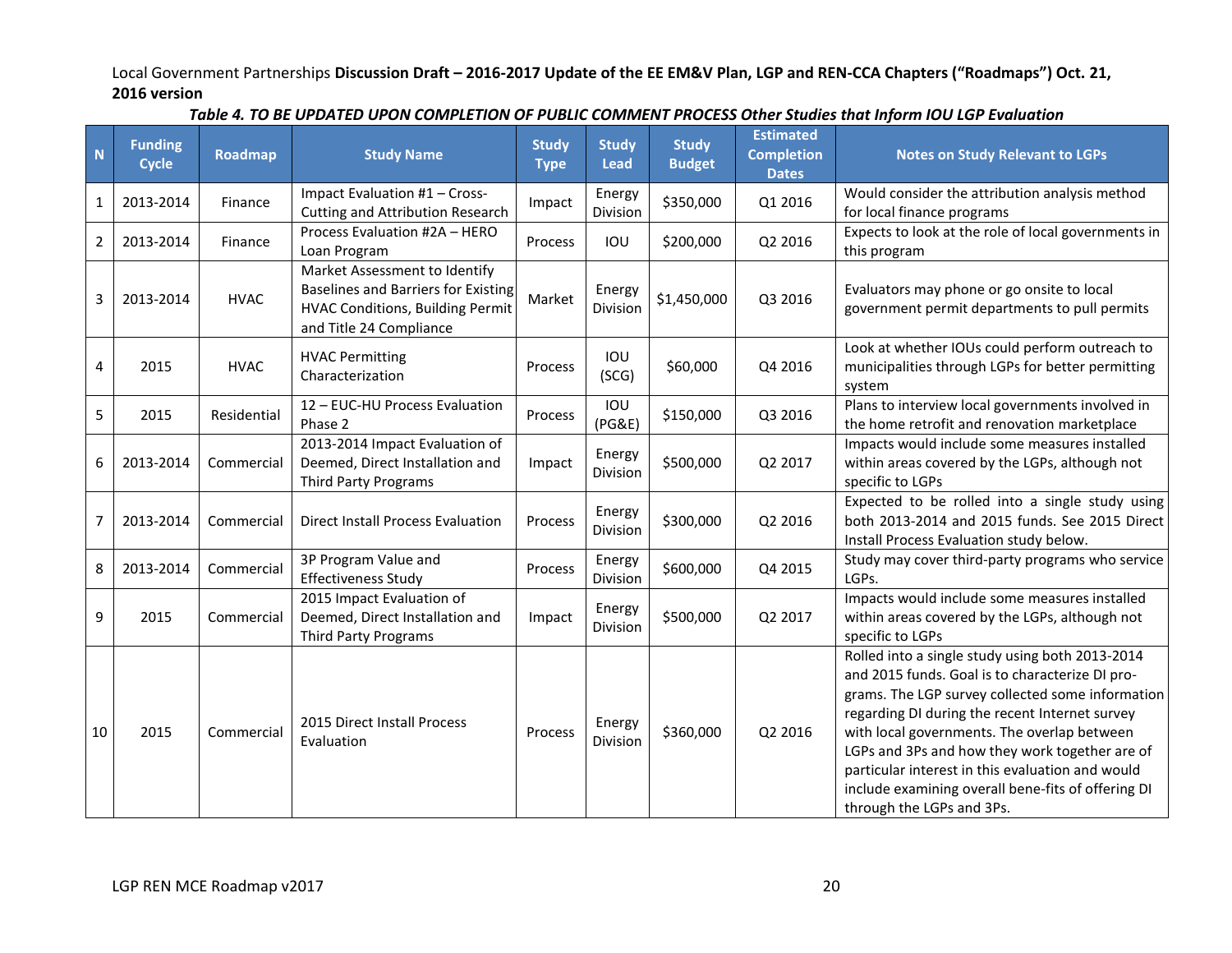# **1.2. Regional Energy Networks and Community Choice Aggregators**

### **1.2.1. Background**

The 2016 update of the EM&V Plan provides for this roadmap chapter to present the State's efforts to track and evaluate Regional Energy Network (REN) pilots and Community Choice Aggregators (CCAs). This update represents the second revision since this roadmap chapter was introduced in Q2 2015. The two non-IOU program administrators (PAs) represent an increasingly important position within the EE portfolio and are viewed as innovation drivers, giving special attention to targeting hard-to-reach niche markets and other untapped opportunities. At present, this chapter covers EE programs administered by the Bay Area Regional Energy Network, the Southern California Regional Energy Network, and Marin Clean Energy. These three PAs have representation within the Commission's EM&V programming and structure via the REN-CCA PCG-2, established in 2014. The REN-CCA PCG-2 and this stand-alone RENs-CCAs chapter of the EM&V General Plan are Energy Division's efforts to grant the non-IOU PAs their own EM&V programming forum on a level with what has traditionally existed for the IOUs.

In addition, all seven of the state's PAs share in discussion of local government-related EE EM&V projects as members of the Energy Division's Stakeholder Advisory Group (StAG) a stakeholder group of interested parties, experts, and advocates who meet by conference call every eight weeks.

### **RENs Background**

In Guidance Decision 12-05-015, the CPUC requested that proposed REN pilots demonstrate in the applications the extent to which their activities:

- **EXECT** Leverage additional state and federal resources so that energy efficiency programs are offered at lower costs to ratepayers,
- Address the water/energy nexus,
- **Develop and deploy new and existing technologies,**
- **Address workforce training issues, and**
- Address hard-to-reach customer segments such as low to moderate residential households and small- to medium-sized businesses.<sup>7</sup>

In Decision D.12-11-015 (November 2012), the CPUC evaluated the RENs proposals according to three criteria:

- 1. Provide activities that utilities cannot or do not intend to undertake,
- 2. Pilot activities where there is no current utility program offering, and where there is potential for scalability to a broader geographic reach, if successful, and
- 3. Pilot activities in hard-to-reach markets, whether or not there is a current utility program that may overlap.<sup>8</sup>

 $\overline{a}$ 

<sup>7</sup> D.12-05-015, page 149-150.

<sup>8</sup> D.12-11-015, page 17.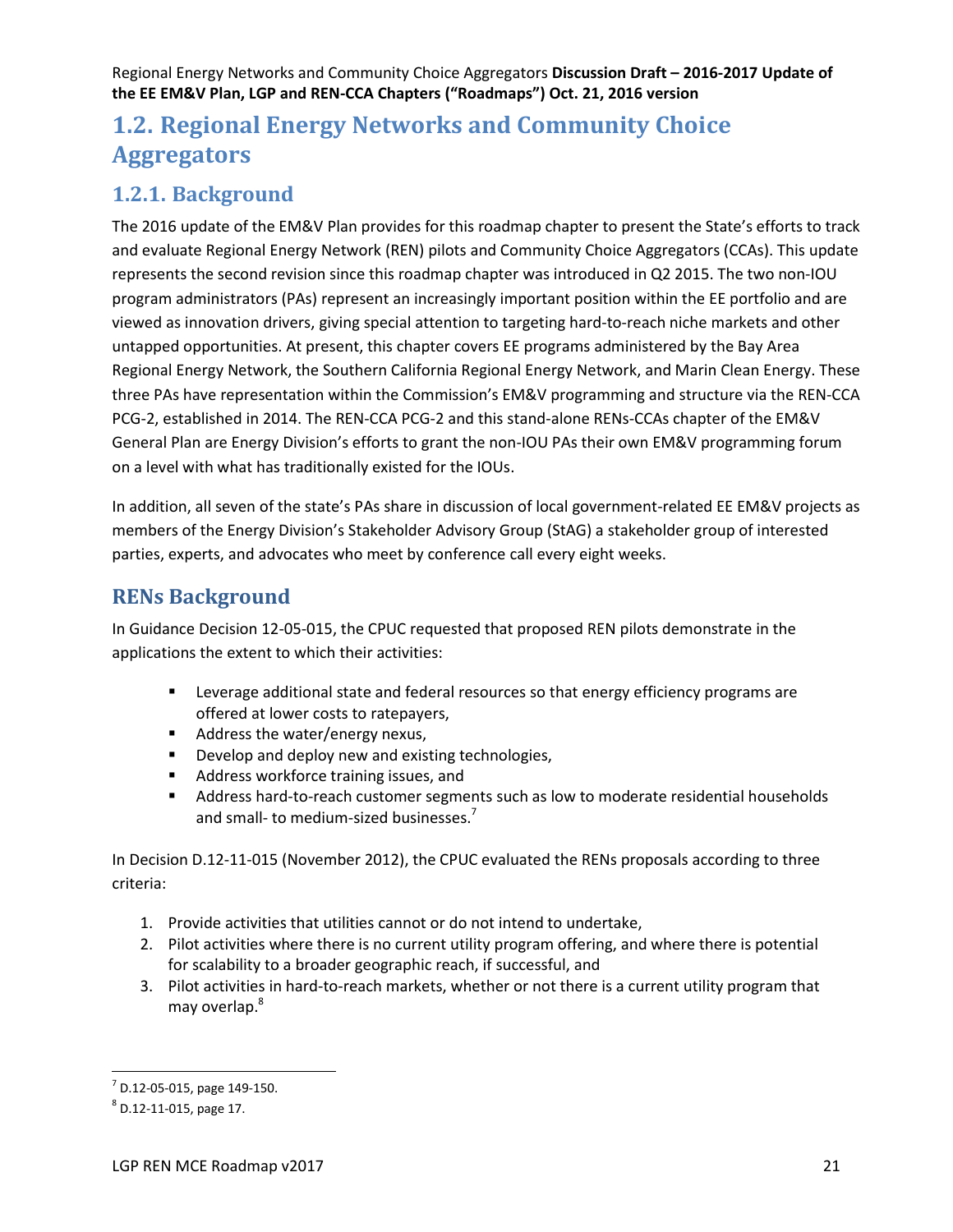The CPUC approved both the Bay Area Regional Energy Network (BayREN), encompassing the nine Bay Area counties, and the Southern California Regional Energy Network (SoCalREN), which serves the counties of Los Angeles, San Bernardino, Riverside, Ventura, Inyo, Imperial, and Mono, as well as portions of Orange, Kern, Tulare, Santa Barbara and Kings. The Decision also outlined the relationship between the RENs and the IOUs. Specifically, RENs are reliant on the IOUs for program spending reimbursement, but are independent of IOUs for program design and delivery. The RENs as pilots are at present ineligible to direct their own ratepayer-funded EM&V work. Described below is an in-progress EM&V study that assesses the RENs' value and effectiveness and that is being overseen by the Energy Division. A companion Energy Division-led RENs impact assessment is also near completion. Combined, these two REN studies cover and inform PY 2013-2015 program activities.

As described below in **Section 1.2.2.**, the RENs are newly authorized to administer ratepayer-funded EE programs as a Program Administrator.

### **CCA Background**

Marin Clean Energy (MCE) is authorized to administer ratepayer-funded EE programs as a Program Administrator. As the first CCA in California to undertake energy efficiency efforts, MCE is eligible but has so far not initiated an EM&V study.

Since the CPUC first authorized MCE in 2012 to administer EE programs, it has enjoyed healthy growth, and has annexed new service territory (the City of Richmond and Unincorporated Napa County) into the CCA. [Table 5.](#page-22-0) below presents the *ex ante* first year savings and expenditures of the RENs and MCE for 2013- 2015.

### **1.2.2. New Regulatory Developments Affecting REN and CCA EM&V Activities**

In August 2016, the CPUC revised its rules to codify and allow for a funding stream for CCAs to conduct their own process evaluations. Relatedly, the same CPUC rulemaking also modified rules for RENs to lift the prohibition on RENs conducting their own process evaluations and identified a source of ratepayer funds for these efforts.**<sup>9</sup>**

l

<sup>&</sup>lt;sup>9</sup> "EM&V budgets for non-IOU program administrators, including CCAs and RENs, should be allocated from among the up to 40 percent of the EM&V budget that goes to program administrators, on a proportional basis (based on each program administrator's total program budget) within the utility service areas where the non-IOU administrators operate." Decision 16-08-019, August 18, 2016, Conclusions of Law No. 70, p. 107 http://docs.cpuc.ca.gov/SearchRes.aspx?docformat=ALL&DocID=166232537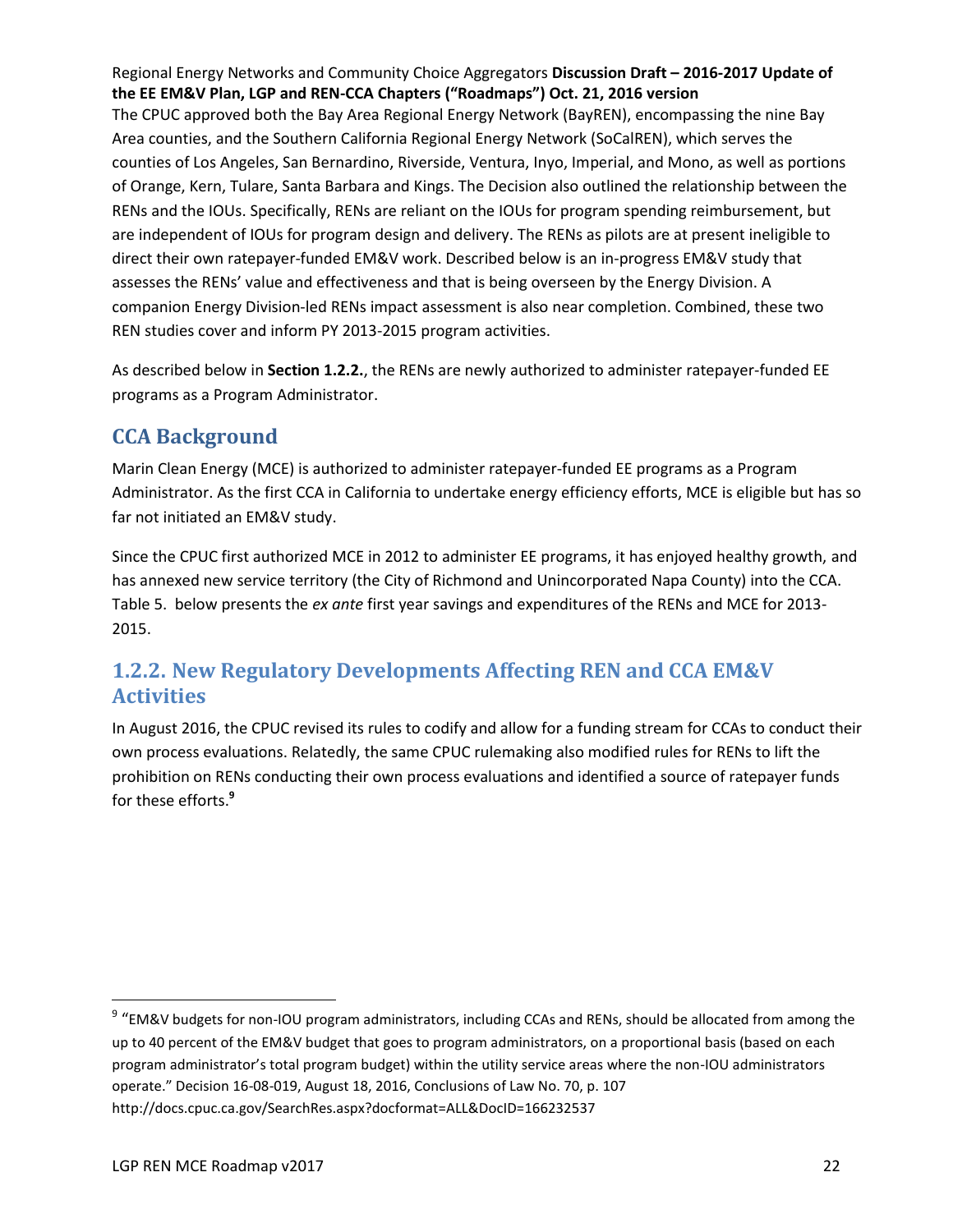Regional Energy Networks and Community Choice Aggregators **Discussion Draft – 2016-2017 Update of the EE EM&V Plan, LGP and REN-CCA Chapters ("Roadmaps") Oct. 21, 2016 version** *Table 5. 2013-2015 Regional Energy Networks and Community Choice Aggregator\* Savings and* 

|                                                                        |                                          |                                         | 2013-2014 Program Cycle            |                                             | 2015 Program Cycle                       |                                         |                                    |                                             |
|------------------------------------------------------------------------|------------------------------------------|-----------------------------------------|------------------------------------|---------------------------------------------|------------------------------------------|-----------------------------------------|------------------------------------|---------------------------------------------|
| Program<br>Administrator                                               | <b>Energy</b><br><b>Savings</b><br>(MWh) | <b>Demand</b><br><b>Savings</b><br>(MW) | Gas<br><b>Savings</b><br>(Mtherms) | Program<br><b>Expenditures</b><br>(\$000's) | <b>Energy</b><br><b>Savings</b><br>(MWh) | <b>Demand</b><br><b>Savings</b><br>(MW) | Gas<br><b>Savings</b><br>(Mtherms) | Program<br><b>Expenditures</b><br>(\$000's) |
| Bay Area Regional<br><b>Energy Network</b><br>(BayREN)                 | 1,923                                    | 1                                       | 238                                | \$33,980                                    | 3,988                                    | 1                                       | 350                                | \$16,747                                    |
| Marin Clean<br>Energy (MCE)                                            | 892                                      | 0                                       | $\boldsymbol{6}$                   | \$1,643                                     | 1,569                                    | $\mathbf 0$                             | 38                                 | \$1,564                                     |
| Southern<br>California Regional<br><b>Energy Network</b><br>(SoCalREN) | 466                                      | 0                                       | 26                                 | \$25,011                                    | 1,506                                    | 1                                       | 69                                 | \$20,968                                    |
| <b>RENs and MCE</b><br><b>Total</b>                                    | 3,281                                    | 1                                       | 270                                | 60,635                                      | 7,062                                    | 2                                       | 457                                | 39,280                                      |
| <b>Total EE</b><br><b>Portfolio</b>                                    | 6,829,335                                | 1,110                                   | 100,790                            | 1,636,984                                   | 5,904,569                                | 1,336                                   | 45,742                             | 1,203,733                                   |
| Percentage of<br><b>Total EE Portfolio</b>                             | 0.05%                                    | 0.08%                                   | 0.27%                              | 4%                                          | 0.12%                                    | 0.17%                                   | 1%                                 | 3%                                          |

# <span id="page-22-0"></span>*Expenditures*

# **1.2.3. Considerations for Local - Regional Government EE Coordination**

The REN pilots (see D. 12-11-015 for details) and the Marin Clean Energy CCA program operation in the local government space calls for careful coordination between the IOUs and these new PA portfolios to avoid customer confusion and program redundancy.<sup>10</sup>

With this in mind, and with the RENs remaining for now in the status of provisional pilots, the CPUC has placed a special emphasis on more and rapid EM&V of the RENs to better understand their long-term prospects to drive California's EE goals, by way of savings achieved, and by way of their ability to grow capacity among the local agencies they serve. The CPUC policy change described above in **Section 1.2.2** to allow RENs to conduct process studies should serve as a useful addition for contributing to the existing body of knowledge on RENs.

Table 6, below, outlines related EM&V studies outside of this roadmap chapter that are programmed or in progress that may contribute to the understanding of the RENs (and CCAs). Some of the more anticipated studies would include study areas such as Code and Standards, Financing Programs, and the single-family Residential Home Upgrade Program.

Energy Division, as the entity tasked with completing impact studies for the EE portfolio has a special obligation to deliver timely and useful REN evaluation reports that probe savings achieved, costeffectiveness, and other pertinent bottom-line issues. In response, ED with the help of its consultant

l  $^{10}$  Combined, the three PAs offer EE services to some seven million households, which is about 70 percent of the population serviced within the combined IOU service territory.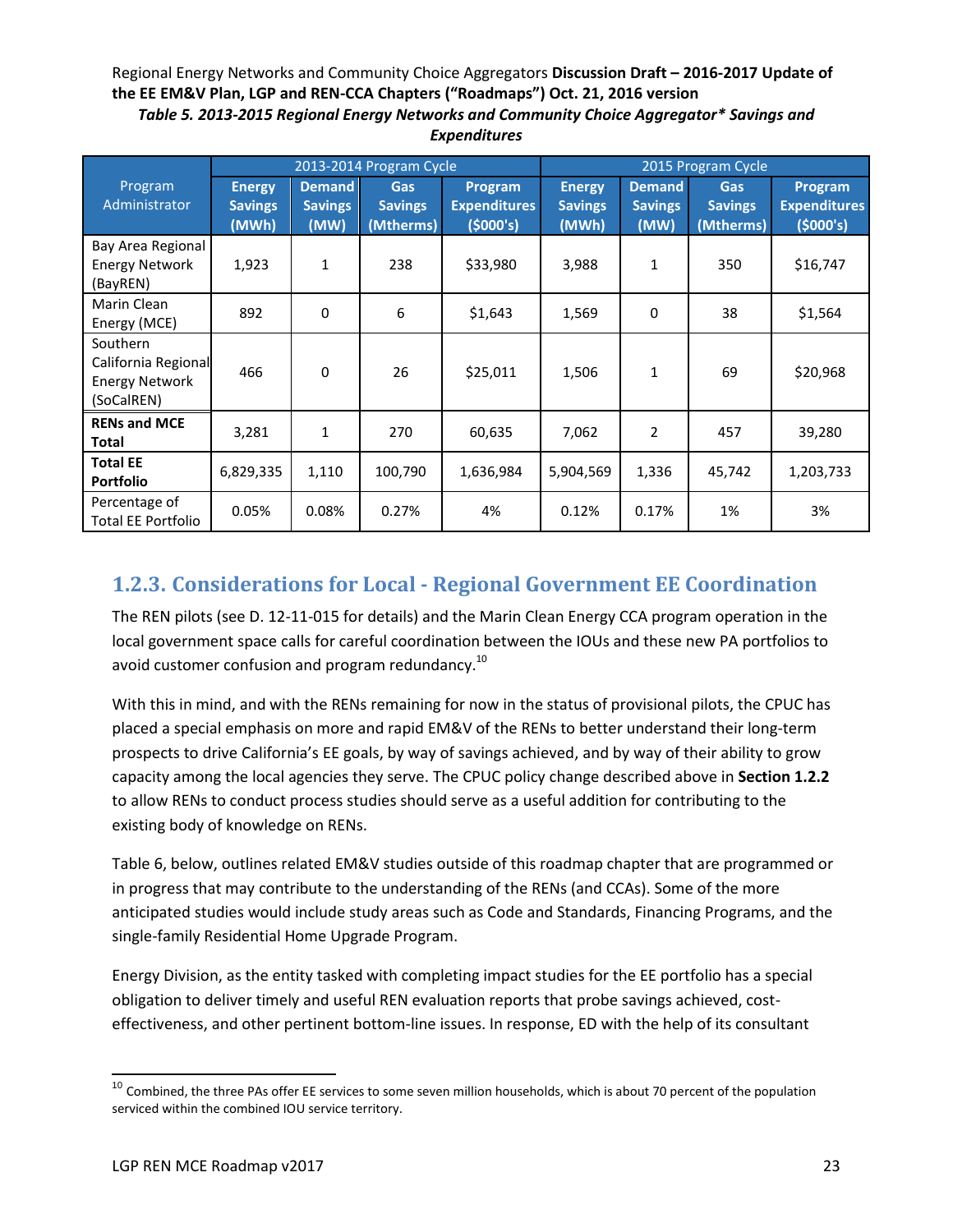Regional Energy Networks and Community Choice Aggregators **Discussion Draft – 2016-2017 Update of the EE EM&V Plan, LGP and REN-CCA Chapters ("Roadmaps") Oct. 21, 2016 version** preparers has completed one 2013-2014 impact assessment and is has in progress a 2013-2015 impact evaluation whose completion is expected before summer 2017.

The CPUC has made available an additional \$838,332 in 2016 program year funds for Energy Division to complete a "third-wave" of evaluation for the RENs and CCAs.

As outlined above in **Section 1.2.1**, the RENs were conceived with an idea of putting additional resources toward existing community-level gaps, which LGPs had not consistently or fully addressed. Thus, the RENs were approved and are evaluated according to qualifying compliance criteria. Four years after the RENs and MCE emerged as new EE Program Administrators (PAs), and as the CPUC has in hand some of the more fundamental data, it may wish to move to the broader issue of how or whether to set additional parameters for each of the three types of EE PAs operating in California (IOU, CCA, and REN).

Energy Division anticipates that an important future CPUC need may be useful research to address remaining resolved questions regarding the appropriateness of some division of the EE market among the three PA types. As a response, Energy Division is proposing a new process evaluation within the LGP roadmap (in **Section 1.2.1** above) to conduct a gap analysis that would, among other things, examine REN-CCA-IOU cooperation through the LGP lens. The LGP lens approach to appraising the existing condition of multiple PAs simultaneously operating in the local government space would seek to determine whether the LGPs, as a mature program, warrant revisions to ensure the LGP programs preserve their position as model leaders for innovation in the EE space. Thus, one sees that LGPs and RENs-CCAs, although within treated separately within their own roadmap chapters, remain fairly intertwined when it comes to program delivery and planning.

As with the RENs, Energy Division expects the CPUC policy change described above in Section 1.2.2 (to establish a defined funding allocation for CCAs to conduct process studies) would enable MCE to supplement Energy Division capacity to deliver evaluation findings on their CCA experience. This leverage of Energy Division capacity should grow understanding of this emerging Program Administrator and other CCAs who may come forward to request CPUC approval to conduct EE programs with ratepayer funds.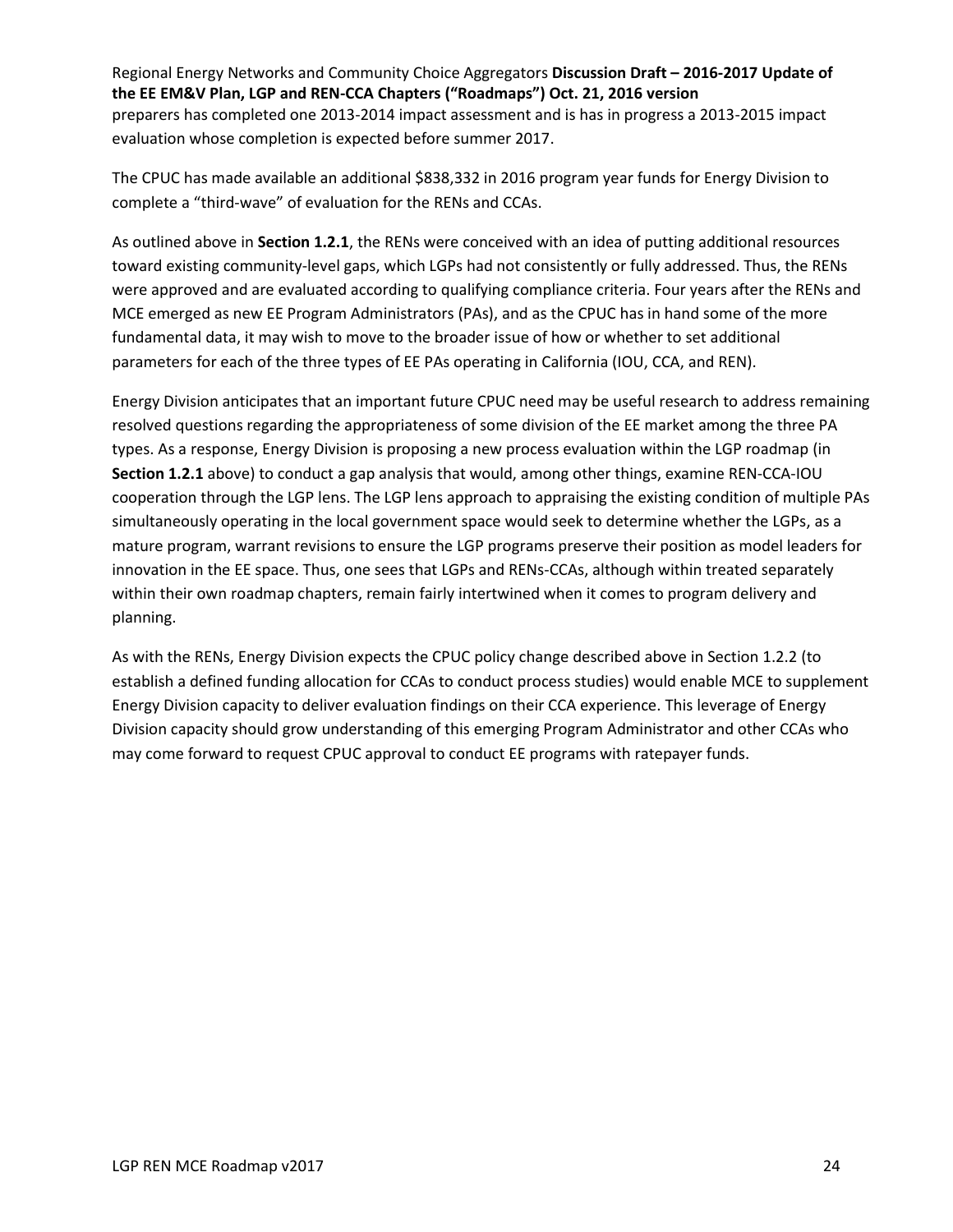### **1.2.4. 2013-2015 RENs and CCA EM&V Studies**

[Table 6](#page-24-0) shows three Energy Division-led studies funded with 2013-2015 funds expected to be completed in 2017.

#### <span id="page-24-0"></span>*Table 6. 2013-2015 Regional Energy Networks and Community Choice Aggregator EM&V Studies, Budgets, and Expected Dates of Completion*

| 2013-2015 Study Area/Title                     | <b>Study</b><br><b>Type</b> | <b>Study Manager</b>   | <b>Budget</b> | <b>Completion</b><br><b>Date</b> |
|------------------------------------------------|-----------------------------|------------------------|---------------|----------------------------------|
| <b>Studies In Progress</b>                     |                             |                        |               |                                  |
| PY 2013-2015 REN Impact Evaluation             | Impact                      |                        | \$215,000     | Q2 2017                          |
| PY 2013-2015 RENs Process Study: More Fully    | <b>Process</b>              |                        | \$250,000     | Q4 2017                          |
| Assessing Program Efforts and Future Potential |                             | <b>Energy Division</b> |               |                                  |
| Market Scalability Study of the RENs and MCE   | <b>Process</b>              |                        | \$110,000     | Q4 2017                          |
| <b>Multifamily Programs</b>                    |                             |                        |               |                                  |

### **1.2.5. 2013-2015 RENs and CCA EM&V Study Descriptions**

This section details CPUC-programmed funding to address evaluation needs for program years through 2015.

| <b>Study Title: PY 2013-2015 REN Impact Evaluation</b>                                                                                                                                                                                                                                                                                                                                                                                                                                                                                                                                                                                                                                                                                                                                                                         | Budget: \$215,000                                                         |  |  |  |  |  |
|--------------------------------------------------------------------------------------------------------------------------------------------------------------------------------------------------------------------------------------------------------------------------------------------------------------------------------------------------------------------------------------------------------------------------------------------------------------------------------------------------------------------------------------------------------------------------------------------------------------------------------------------------------------------------------------------------------------------------------------------------------------------------------------------------------------------------------|---------------------------------------------------------------------------|--|--|--|--|--|
| <b>Expected Completion Date: Q2 2017</b>                                                                                                                                                                                                                                                                                                                                                                                                                                                                                                                                                                                                                                                                                                                                                                                       | <b>Study Manager: Energy Division</b><br><b>Consultant Preparer: APEX</b> |  |  |  |  |  |
| Description: This study would conduct an ex post analysis on the REN programs. The study would focus on the<br>program-measure combinations that contribute the highest level of uncertainty in the lifecycle net savings values for<br>the portfolio of RENs' programs. Activities for the multifamily whole building projects include calibrated simulation<br>models, onsite visits, and baseline and net of free-ridership assessment. For the analysis of REN single-family Home<br>Upgrade programs, the study would estimate gross savings impacts using a pooled fixed-effects billing analysis<br>approach. To assess changes in energy usage and aid in comparison across years, the billing analysis would follow an<br>approach similar to the one developed for the 2013-2014 REN home upgrade impact evaluation. |                                                                           |  |  |  |  |  |
| <b>Objectives:</b><br>• Estimate key impact parameters (e.g., NTGRs or gross realization rates) for REN multifamily and single family<br>programs.                                                                                                                                                                                                                                                                                                                                                                                                                                                                                                                                                                                                                                                                             |                                                                           |  |  |  |  |  |
| <b>Key Research Questions:</b>                                                                                                                                                                                                                                                                                                                                                                                                                                                                                                                                                                                                                                                                                                                                                                                                 |                                                                           |  |  |  |  |  |
| • What are the gross energy and demand savings (therms, kWh, kW) achieved by the BayREN and SoCalREN<br>programs?<br>• What are the net energy and demand savings achieved by the programs?                                                                                                                                                                                                                                                                                                                                                                                                                                                                                                                                                                                                                                    |                                                                           |  |  |  |  |  |
| • How can the RENs improve their ex ante savings claims so that they align with ex post values?<br>Potential EM&V Methods: Telephone surveys to develop NTGRs, onsite visits, calibrated simulation models, and                                                                                                                                                                                                                                                                                                                                                                                                                                                                                                                                                                                                                |                                                                           |  |  |  |  |  |
| billing analysis to estimate gross savings values                                                                                                                                                                                                                                                                                                                                                                                                                                                                                                                                                                                                                                                                                                                                                                              |                                                                           |  |  |  |  |  |
|                                                                                                                                                                                                                                                                                                                                                                                                                                                                                                                                                                                                                                                                                                                                                                                                                                |                                                                           |  |  |  |  |  |
| Study Title: PY 2013-2015 RENs Process Study: More Fully Assessing Program<br>Budget: \$250,000<br><b>Efforts and Future Potential</b>                                                                                                                                                                                                                                                                                                                                                                                                                                                                                                                                                                                                                                                                                         |                                                                           |  |  |  |  |  |
| <b>Expected Completion Date: Q4 2017</b><br><b>Study Manager: Energy Division</b>                                                                                                                                                                                                                                                                                                                                                                                                                                                                                                                                                                                                                                                                                                                                              |                                                                           |  |  |  |  |  |
|                                                                                                                                                                                                                                                                                                                                                                                                                                                                                                                                                                                                                                                                                                                                                                                                                                | <b>Consultant Preparer: TBD</b>                                           |  |  |  |  |  |
| <b>Description: Process evaluation</b>                                                                                                                                                                                                                                                                                                                                                                                                                                                                                                                                                                                                                                                                                                                                                                                         |                                                                           |  |  |  |  |  |

**Objective:** Further enhance understanding of benefit of Regional Energy Network pilots. This study would answer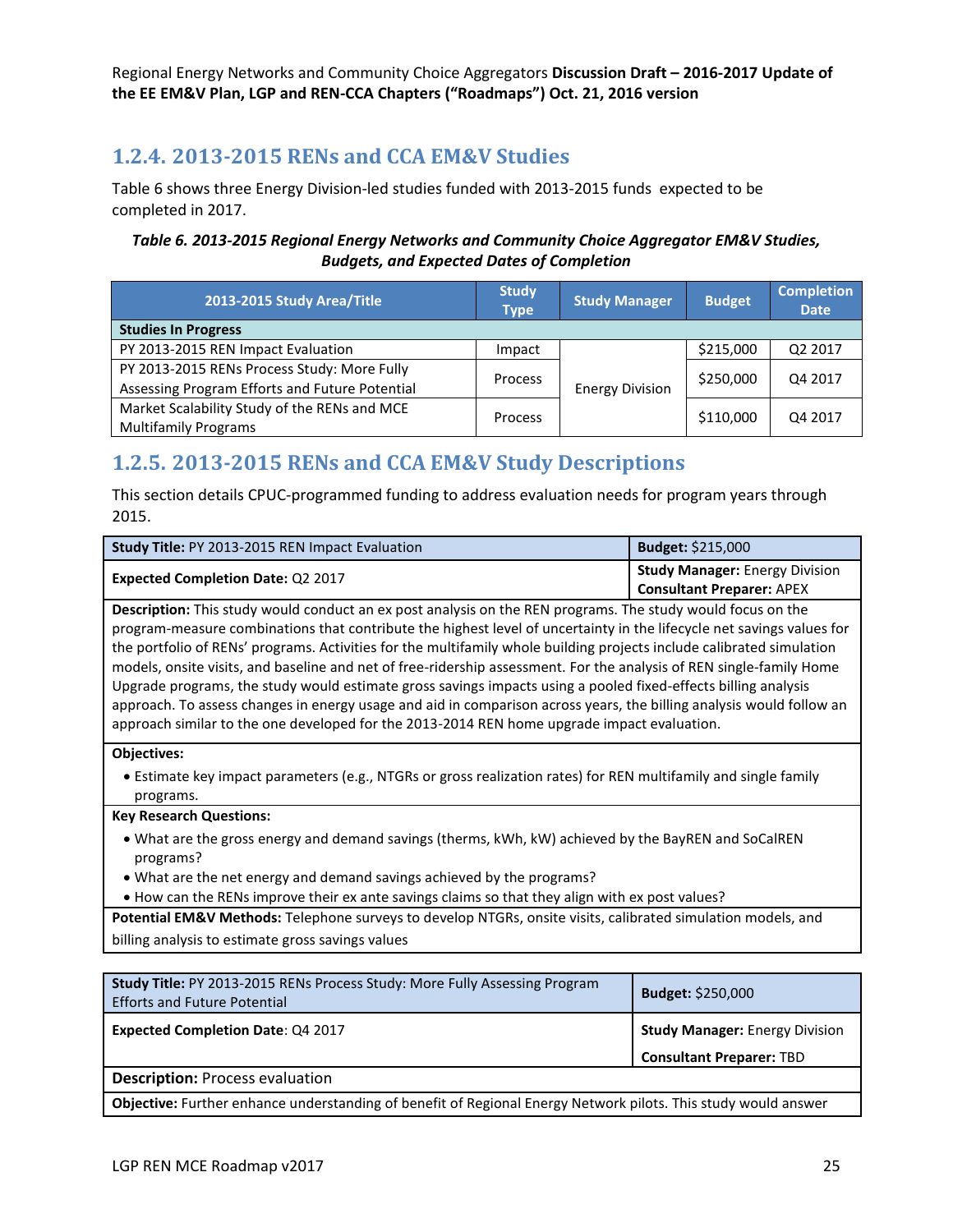| Study Title: PY 2013-2015 RENs Process Study: More Fully Assessing Program<br>Budget: \$250,000                                                                  |  |  |  |  |  |
|------------------------------------------------------------------------------------------------------------------------------------------------------------------|--|--|--|--|--|
| <b>Efforts and Future Potential</b>                                                                                                                              |  |  |  |  |  |
| remaining questions not addressed in the PY 2013-2014 study. The study would be meant to inform the                                                              |  |  |  |  |  |
| appropriateness of REN next steps and program expansion to inform the CPUC's direction on the issue, including                                                   |  |  |  |  |  |
| whether continued probationary status is warranted, whether the RENs should be made permanent, and whether                                                       |  |  |  |  |  |
| new REN applications would be invited. Proposed study would also address program areas that the PY 2013-2014                                                     |  |  |  |  |  |
| evaluation study did not cover including the Regional Energy Center pubic agency technical assistance, and Water-                                                |  |  |  |  |  |
| Energy Nexus efforts. The study would consider how RENs may be driving innovation within EE in California and                                                    |  |  |  |  |  |
| would attempt to characterize spillover benefit from this new program administrator.                                                                             |  |  |  |  |  |
| <b>Key Research Questions:</b>                                                                                                                                   |  |  |  |  |  |
| . How valuable and easy to use do customers find the SoCalREN Enterprise Energy Management Information                                                           |  |  |  |  |  |
| System (EEMIS) and Community Energy Efficiency Project Management System (CEEPMS) software?                                                                      |  |  |  |  |  |
| . What would be the cost to scale up EEMIS training and support to a statewide level?                                                                            |  |  |  |  |  |
| o How do program administrators (RENs) get the most of the state government programs, and what are their                                                         |  |  |  |  |  |
| advantages (to offering energy efficiency programs)?                                                                                                             |  |  |  |  |  |
| o Provide a comparison of goals vs. actual results for resource and non-resource activities;                                                                     |  |  |  |  |  |
| o Assessing the most effective role of RENS play as program administrators?                                                                                      |  |  |  |  |  |
| o How do program administrators (RENs) get the most of the state government programs, and what are their<br>advantages (to offering energy efficiency programs)? |  |  |  |  |  |
| o Document the progress of the recommendations made in the previous Value and Effectiveness Study for                                                            |  |  |  |  |  |
| the RENs (ODC recommendation);                                                                                                                                   |  |  |  |  |  |
| o Systematically gather additional data specific to customer and contractor confusion                                                                            |  |  |  |  |  |
| • An impact evaluation that replicates the non-resource assessment verification analysis with additional program                                                 |  |  |  |  |  |
| years and non-resource databases and attempt an attribution analysis in order to quantify the benefits of the                                                    |  |  |  |  |  |
| non-resource activities (Itron recommendation); and                                                                                                              |  |  |  |  |  |
| The value of the metrics currently tracked for non-resource programs is questionable as they are not                                                             |  |  |  |  |  |
| linked directly back to specific program goals.?                                                                                                                 |  |  |  |  |  |
| Potential EM&V Methods: Secondary data collection and analysis                                                                                                   |  |  |  |  |  |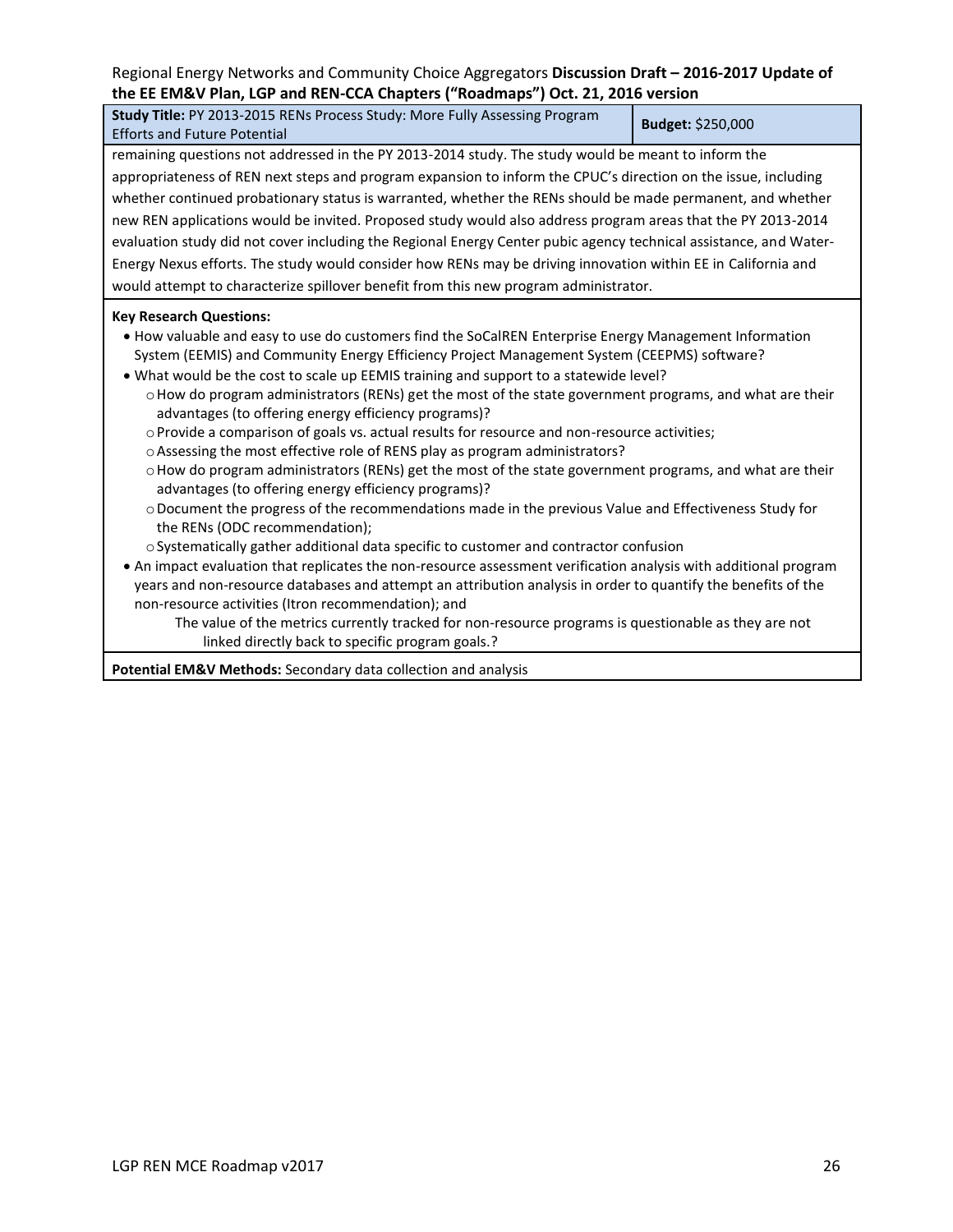| Study Title: Market Scalability Study of the RENs and MCE Multifamily Programs                                                                                                                                                                                                                                                                                                                                                                                                                                                                                                                                                                                                                                                                                                                                                                                                                                                                                                                                                                                                                                                                                                 | Budget: \$110,000                                                          |
|--------------------------------------------------------------------------------------------------------------------------------------------------------------------------------------------------------------------------------------------------------------------------------------------------------------------------------------------------------------------------------------------------------------------------------------------------------------------------------------------------------------------------------------------------------------------------------------------------------------------------------------------------------------------------------------------------------------------------------------------------------------------------------------------------------------------------------------------------------------------------------------------------------------------------------------------------------------------------------------------------------------------------------------------------------------------------------------------------------------------------------------------------------------------------------|----------------------------------------------------------------------------|
| <b>Expected Completion Date: Q4 2017</b>                                                                                                                                                                                                                                                                                                                                                                                                                                                                                                                                                                                                                                                                                                                                                                                                                                                                                                                                                                                                                                                                                                                                       | <b>Study Manager: Energy Division</b><br><b>Consultant Preparer: ITRON</b> |
| Description: This study would characterize the presence of multi-family properties in both REN and MCE territories                                                                                                                                                                                                                                                                                                                                                                                                                                                                                                                                                                                                                                                                                                                                                                                                                                                                                                                                                                                                                                                             |                                                                            |
| in order to determine the market potential of the REN multi-family whole building programs and MCE's multi-family                                                                                                                                                                                                                                                                                                                                                                                                                                                                                                                                                                                                                                                                                                                                                                                                                                                                                                                                                                                                                                                              |                                                                            |
| rebate program. This study would apply historical program and project costs to the service areas to determine                                                                                                                                                                                                                                                                                                                                                                                                                                                                                                                                                                                                                                                                                                                                                                                                                                                                                                                                                                                                                                                                  |                                                                            |
| potential ratepayer costs to reach threshold market penetration goals.                                                                                                                                                                                                                                                                                                                                                                                                                                                                                                                                                                                                                                                                                                                                                                                                                                                                                                                                                                                                                                                                                                         |                                                                            |
| Objective: To improve program design, implementation and outreach activities/outputs and outcomes as they relate<br>to savings, cost-effectiveness, etc.                                                                                                                                                                                                                                                                                                                                                                                                                                                                                                                                                                                                                                                                                                                                                                                                                                                                                                                                                                                                                       |                                                                            |
| <b>Key Research Questions:</b><br>• What are the common characteristics of the properties that have not been treated by the MF programs? Are<br>these characteristics indicative of barriers to participation?<br>. What have the RENs and MCE accomplished with their multi-family properties and what would it take to reach<br>10, 20, and 30% of market area?<br>• Would it be cost-effective to scale these programs up? At this point the TRCs of their programs are well below 1.<br>. What are the vintages, building characteristics, owner profiles, and measure needs of the buildings that have<br>been treated by the programs? In which areas are the buildings located that have participated in the program -<br>are they in lower income areas?<br>• How many MF buildings are in the REN and MCE service areas that could still be served by the programs?<br>• Since MCE's program is designed more like the IOU MFEER programs, should the study take a different approach<br>to examining the scalability of MCE's program compared to the whole building programs offered by the RENS?<br>Potential EM&V Methods: Secondary data collection and analysis |                                                                            |

### **1.2.6. 2016 and Beyond REN and CCA EM&V Studies**

**Proposed Energy Division Budget**: \$1,676,664 (2016 and 2017)

The Regional Energy Network and Community Choice Aggregator roadmap (this EM&V Plan chapter) has received new two-year (2016 and 2017) funding in the amount of \$1.6 million for Energy Division-led studies. This funding is made available to program new impact, process and market studies and evaluations to improve understanding and implementation of REN and CCA programs and activities. These proposed budgets for these studies are summarized in Table 7.

The PY 2013-2014 Value and Effectiveness Study of the RENs identified several areas for additional investigation in future studies. These questions have been incorporated into the proposed RENs study described above and titled *PY2015 RENs Process Study: More Fully Assessing Program Efforts and Future Potential.*

Additional potential future study questions for RENs that do not fit into a programmed study include:

- How valuable and easy to use do customers find the SoCalREN Enterprise Energy Management Information System (EEMIS) and Community Energy Efficiency Project Management System (CEEPMS) software?
- What would be the cost to scale up EEMIS training and support to a statewide level?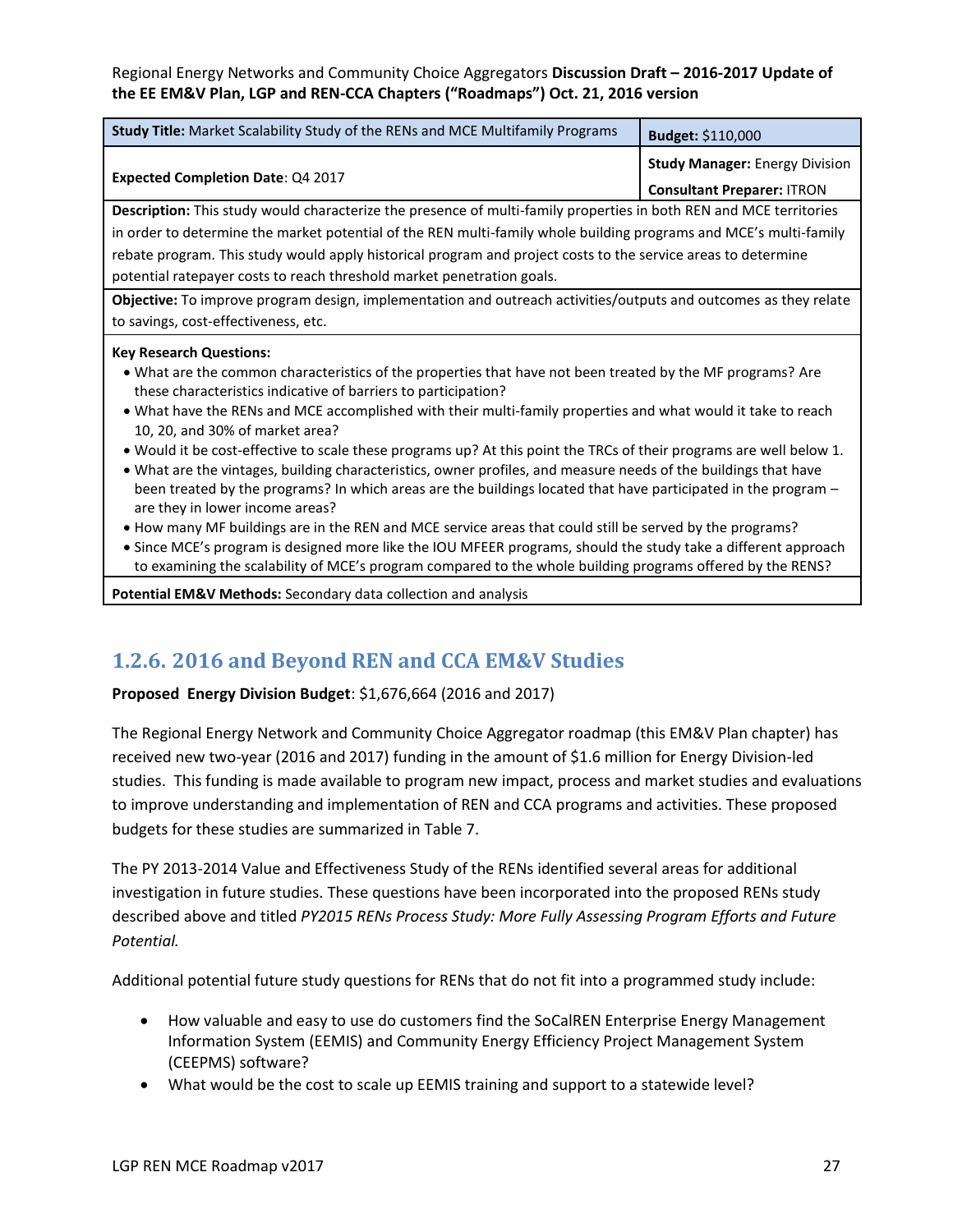- $\circ$  How do program administrators (RENs) get the most of the state government programs, and what are their advantages (to offering energy efficiency programs)?
- o Systematically gather additional data specific to customer and contractor confusion

#### **Proposed Program Administrator Budgets**: TBD

The Regional Energy Network and Community Choice Aggregator evaluation funding was approved, but the mechanics of the transfer of funds has proven challenging. Energy Division staff are working with the REN and CCA implenters to resolve the issue per Commission direction. At the time of this draft, the final budgets for the REN and CCAs was not reconciled. The budgets will be clarified in the final version of the master plan. Some early concepts for studies are provided below. Further detail on study plans will be shared as they are developed further.

This section proposes future REN-CCA studies to assess project efforts through 2017 to be funded with 2015- 2017 budget funds.

#### *Table 7. 2016 and Beyond Proposed Local Government Partnerships EM&V Studies, Budgets, and Dates of Completion (PY 2016 program funds)*

| 2016-2017 Study Area/Title                                                                                              | <b>Study</b><br><b>Type</b> | <b>Study</b><br><b>Manager</b>         | <b>Budget</b>       | <b>Completion</b><br><b>Date</b> |  |
|-------------------------------------------------------------------------------------------------------------------------|-----------------------------|----------------------------------------|---------------------|----------------------------------|--|
| <b>Candidate Study Concepts and Placeholders</b>                                                                        |                             |                                        |                     |                                  |  |
| PY 2016-2017 Enhancing and Enabling Replicability<br>Potential and Other Non-quantified Benefits of the<br>Non-IOU PAs. | Process                     | Energy<br><b>Division</b>              | \$250,000           | Q <sub>2</sub> 2018              |  |
| PY 2016-2017 EM&V Metastudy of Non-IOU PAs'<br><b>Evaluation Efforts</b>                                                | Process                     | Energy<br>\$250,000<br><b>Division</b> |                     | Q <sub>2</sub> 2018              |  |
| PY 2016-2017 Local Agency Internal EE/Sustainability<br><b>Fund Proliferation Market Assessment</b>                     | Process                     | Energy<br><b>Division</b>              | \$250,000           | Q2 2018                          |  |
| PY 2016-2017: REN/CCA Field Impact Evaluations                                                                          | Impact                      | Energy<br><b>Division</b>              | \$850,000           | Q4 2018                          |  |
| PY 2016-2017 Process Study of SoCalREN EE<br>Programs                                                                   | <b>Process</b>              | SoCalREN                               | TBD                 | Q2 2018                          |  |
| PY 2016-2017 Process Study of BayREN EE Programs                                                                        | Process                     | BayREN                                 | $\sim$ \$275,617    | Q2 2018                          |  |
| PY 2016-2017 Process Study of MCE EE Programs                                                                           | Process                     | <b>MCE</b>                             | $^{\sim}$ \$114.518 | Q2 2018                          |  |

# **1.2.7. 2016 and Beyond REN and CCA EM&V Study Descriptions**

| Study Title: Enhancing and Enabling Replicability Potential and Other Non-<br>quantified Benefits of the Non-IOU PAs. | Budget: \$250,000                     |  |  |  |
|-----------------------------------------------------------------------------------------------------------------------|---------------------------------------|--|--|--|
| <b>Expected Completion Date: Q2 2018</b>                                                                              | <b>Study Manager: Energy Division</b> |  |  |  |
|                                                                                                                       | <b>Consultant Preparer: TBD</b>       |  |  |  |
| Description: Enhancing and Enabling Replicability Potential and Other Non-quantified Benefits of the Non-IOU PAs.     |                                       |  |  |  |
| This study would propose to examine REN and CCA efforts to date that demonstrate whether these PAs' provide           |                                       |  |  |  |
| capacity-building and knowledge-transfer to other regional entities interested in borrowing know-how and lessons      |                                       |  |  |  |
| learned to initiate their own EE PAs. The study would also attempt to assess and capture non-quantified benefits that |                                       |  |  |  |
| contribute to the State's goals. Examples might include solar, DR, EV, Alison Canyon Emergency Response, and other    |                                       |  |  |  |
| non-ratepayer-funded program such as PACE that may directly or indirectly support and advance the State's energy      |                                       |  |  |  |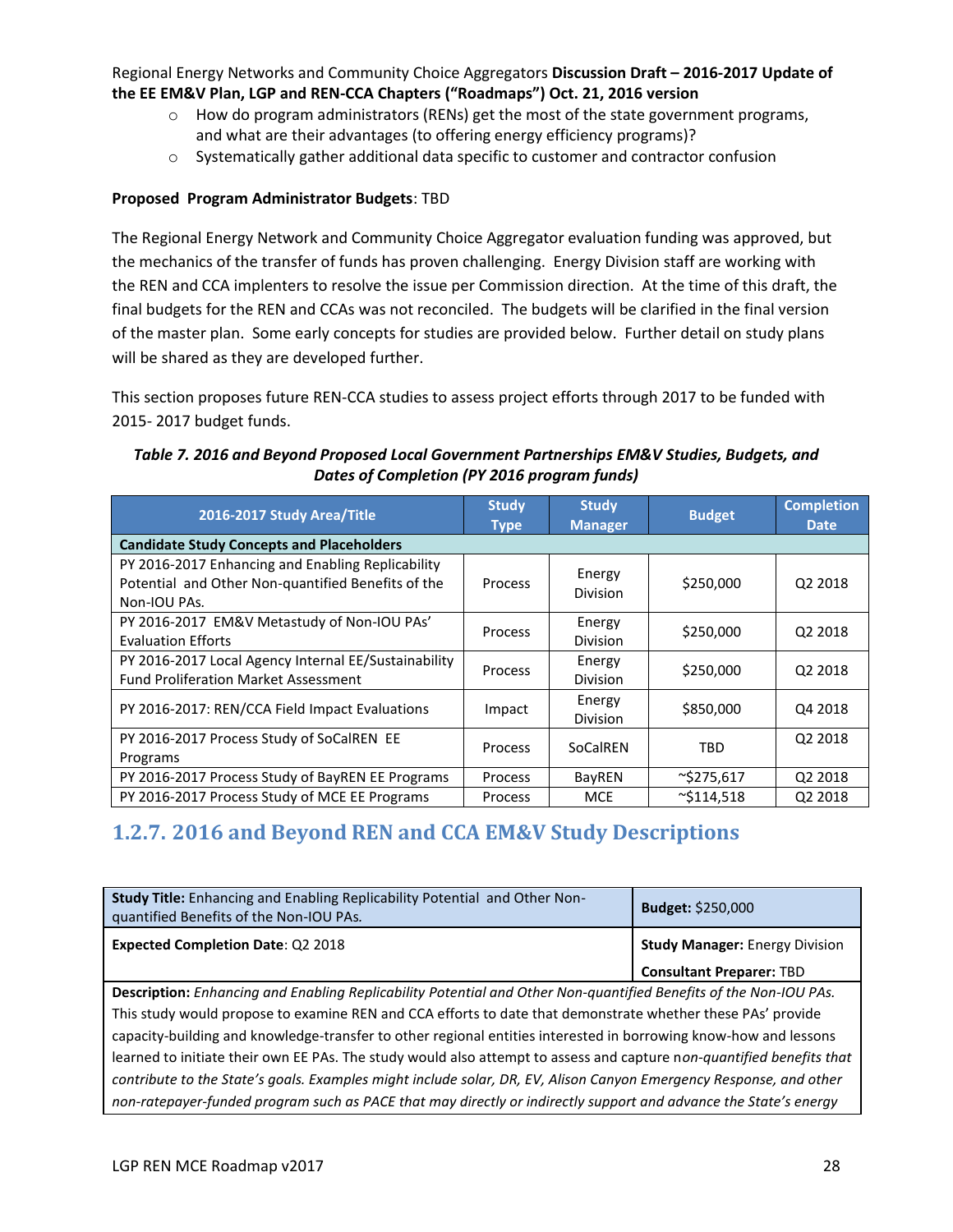| <b>Study Title:</b> Enhancing and Enabling Replicability Potential and Other Non-<br>quantified Benefits of the Non-IOU PAs.   | <b>Budget: \$250,000</b> |  |  |  |
|--------------------------------------------------------------------------------------------------------------------------------|--------------------------|--|--|--|
| and climate goals.                                                                                                             |                          |  |  |  |
| <b>Objective: TBD</b>                                                                                                          |                          |  |  |  |
| Key Research Questions: To be scoped; it should build upon the findings from the previous process evaluations in<br>this area. |                          |  |  |  |
|                                                                                                                                |                          |  |  |  |

**Potential EM&V Methods:** TBD

| Study Title: PY 2016-2017 EM&V Metastudy of Non-IOU PAs' Evaluation Efforts                                                                                                                                                                                                                                                   | Budget: \$250,000                     |  |  |  |  |
|-------------------------------------------------------------------------------------------------------------------------------------------------------------------------------------------------------------------------------------------------------------------------------------------------------------------------------|---------------------------------------|--|--|--|--|
| <b>Expected Completion Date: Q2 2018</b>                                                                                                                                                                                                                                                                                      | <b>Study Manager: Energy Division</b> |  |  |  |  |
|                                                                                                                                                                                                                                                                                                                               | <b>Consultant Preparer: TBD</b>       |  |  |  |  |
| Description: EM&V Metastudy of Non-IOU PAs' Evaluation Efforts. As the RENs and PAs begin non-direct program<br>efforts and take on for the first time EM&V efforts as lead agency, ED is interested to monitor their learning curve<br>and ensure they have resources and feedback to improve effectiveness and performance. |                                       |  |  |  |  |
| Objective: TBD                                                                                                                                                                                                                                                                                                                |                                       |  |  |  |  |
| Key Research Questions: To be scoped                                                                                                                                                                                                                                                                                          |                                       |  |  |  |  |

- Provide a comparison of goals vs. actual results for resource and non-resource activities;
- How do program administrators (RENs) get the most of the state government programs, and what are their advantages (to offering energy efficiency programs)?

**Potential EM&V Methods:** TBD

| Study Title: PY 2016-2017 Local Agency Internal EE/Sustainability Fund<br><b>Proliferation Market Assessment</b> | <b>Budget: \$250,000</b>              |  |  |  |
|------------------------------------------------------------------------------------------------------------------|---------------------------------------|--|--|--|
| <b>Expected Completion Date: Q2 2018</b>                                                                         | <b>Study Manager: Energy Division</b> |  |  |  |
|                                                                                                                  | <b>Consultant Preparer: TBD</b>       |  |  |  |
| Description: How can RENs and CCAs enable local agencies to require their departments to be held accountable for |                                       |  |  |  |
| paying for the energy they consume? What solutions can be tested and replicated that would allow muni            |                                       |  |  |  |
| departments to capture energy cost savings to replenish their operating budgets? What strategies could RENs and  |                                       |  |  |  |
| CCAs employ to have local agency energy cost savings and incentives and rebates support an internal              |                                       |  |  |  |
| EE/Sustainability fund to allow for accelerate muni EE retrofit projects.                                        |                                       |  |  |  |
| <b>Objective: TBD</b>                                                                                            |                                       |  |  |  |
| <b>Key Research Questions:</b><br>• To be scoped                                                                 |                                       |  |  |  |
| <b>Potential EM&amp;V Methods: TBD</b>                                                                           |                                       |  |  |  |

| <b>Study Title:</b> PY 2016-2017 Impact Evaluation of the RENs and CCAs | <b>Budget: \$850,000</b>              |
|-------------------------------------------------------------------------|---------------------------------------|
| <b>Expected Completion Date: Q4 2018</b>                                | <b>Study Manager: Energy Division</b> |
|                                                                         | Consultant Preparer: TBD              |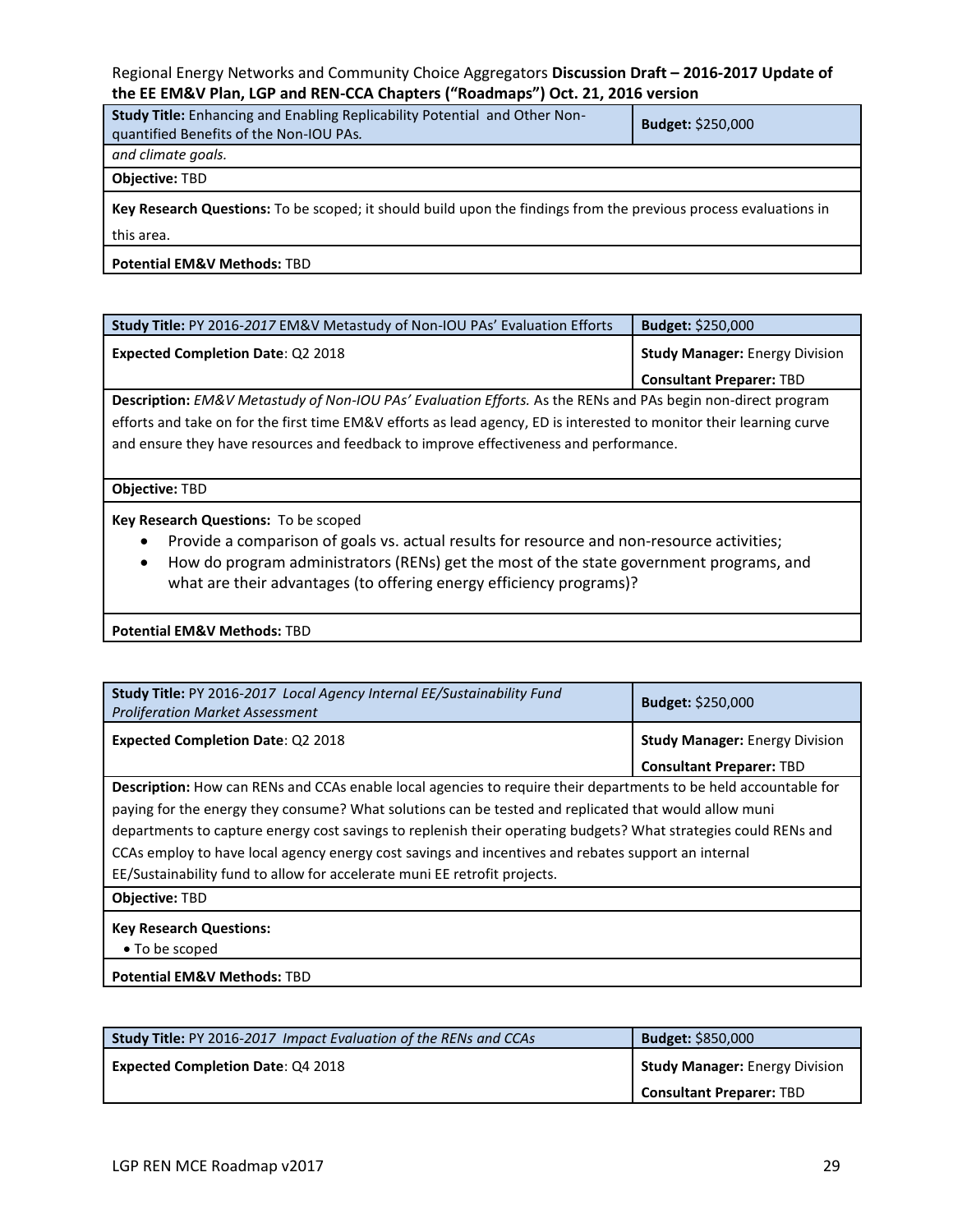**Description:** *Conduct an impact evaluation of the REN and CCA activities in coordination with other impact evluations of similar programs in the portfolio.:* This evaluation would continue to build on the current impact evaluation to determine if savings estimates are correct and appropriate for the resource programs and assess performance of program activities implemented in 2016 and beyond

**Objective:** TBD

#### **Key Research Questions:**

- An impact evaluation that replicates the non-resource assessment verification analysis with additional program years and non-resource databases and attempt an attribution analysis in order to quantify the benefits of the non-resource activities (Itron recommendation); and
- The value of the metrics currently tracked for non-resource programs is questionable as they are not linked directly back to specific program goals.
- Conduct traditional impact evaluation activities of verifying deemed and custom savings claims through field verification for resource programs.

**Potential EM&V Methods:** TBD but likely a billing analysis comparison between participants and non participants; review of program records and databases as well as field measurement.

| Study Title: PY 2016-2017 Process Study of SoCalREN Energy EE Programs                                      | <b>Budget: TBD</b>              |  |  |  |
|-------------------------------------------------------------------------------------------------------------|---------------------------------|--|--|--|
| <b>Expected Completion Date: Q2 2018</b>                                                                    | <b>Study Manager: SoCalREN</b>  |  |  |  |
|                                                                                                             | <b>Consultant Preparer: TBD</b> |  |  |  |
| <b>Description:</b> This study would identify the overall effectiveness of program operations               |                                 |  |  |  |
| <b>Objective:</b> To document the effectiveness of this program design.                                     |                                 |  |  |  |
| <b>Key Research Questions:</b>                                                                              |                                 |  |  |  |
| What are customer satisfaction and program ratings for the program operations?                              |                                 |  |  |  |
| How effective the program is in prompting energy efficiency actions by public agencies?<br>٠                |                                 |  |  |  |
| Measure how the program is leading to adoption of model codes, standards and policies supporting<br>٠       |                                 |  |  |  |
| EE and ZNE by local governments                                                                             |                                 |  |  |  |
| Assess the extent to which program actions are assisting local governments in mobilizing and<br>٠           |                                 |  |  |  |
| supporting EE and ZNE actions by their constituents.                                                        |                                 |  |  |  |
| Assessing the most effective role of RENS play as program administrators.<br>٠                              |                                 |  |  |  |
| In addition, the SoCalREN will review past EM&V recommendations on IOU Local Government<br>$\bullet$        |                                 |  |  |  |
| Partnership (LGP) programs to further identify additional future evaluations that also should be            |                                 |  |  |  |
| studied.                                                                                                    |                                 |  |  |  |
| Potential EM&V Methods: TBD: customer surveys, in-depth interviews, review of program materials and records |                                 |  |  |  |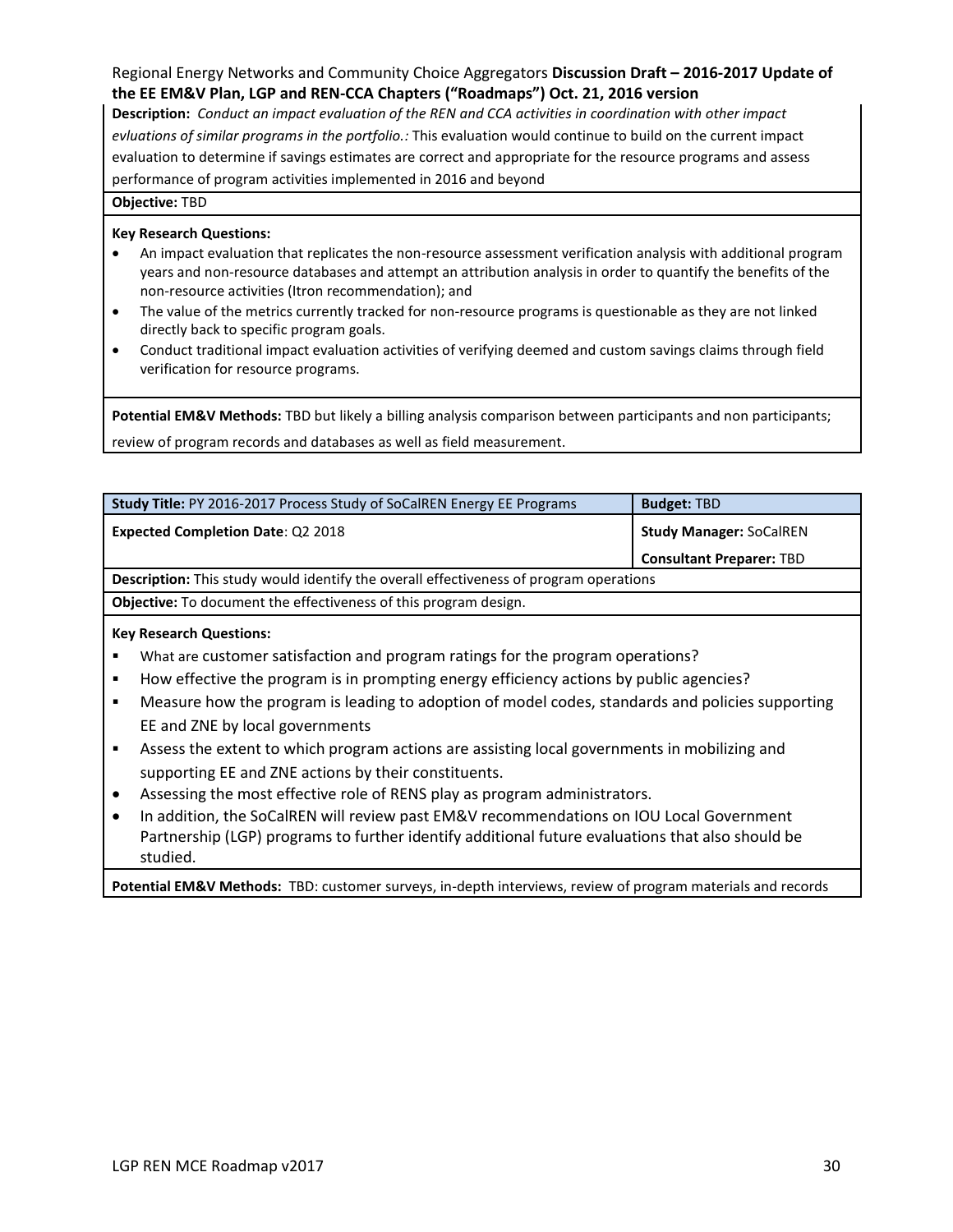| <b>Study Title: PY 2016-2017 Process Study of BayREN Energy EE Programs</b>                                 | Budget: Annual Budget: 275,617  |  |  |  |
|-------------------------------------------------------------------------------------------------------------|---------------------------------|--|--|--|
| <b>Expected Completion Date: Q2 2018</b>                                                                    | <b>Study Manager: BayREN</b>    |  |  |  |
|                                                                                                             | <b>Consultant Preparer: TBD</b> |  |  |  |
| Description: This study would conduct evaluations that seek to verify the non-resource benefits of programs |                                 |  |  |  |
| such as the Small & Medium Commercial Building Performance Advisor and C&S Program efforts to               |                                 |  |  |  |
| promote energy code best practices. In addition, BayREN may seek to identify processes and procedures       |                                 |  |  |  |
| that would allow current non-resource programs (e.g., PAYS, C&S electronic tools) to transition to          |                                 |  |  |  |
| resource programs                                                                                           |                                 |  |  |  |
| <b>Objective:</b> To conduct process evaluations regarding the effectiveness of BayREN's program offerings. |                                 |  |  |  |

#### **Key Research Questions:**

 Document the progress of the recommendations made in the previous Value and Effectiveness Study for the RENs (ODC recommendation);

 $\bullet$ 

**Potential EM&V Methods:** TBD: customer surveys, in-depth interviews, review of program materials and records

| Study Title: PY 2016-2017 Process Study of Marin Clean Energy EE Programs                                                 | Budget: TBD: MCE's 2017 EM&V funding<br>request is \$18,176 and the retrospective<br>2013-2016 EM&V funding request is<br>\$96,342. |  |  |  |
|---------------------------------------------------------------------------------------------------------------------------|-------------------------------------------------------------------------------------------------------------------------------------|--|--|--|
| <b>Expected Completion Date: Q2 2018</b>                                                                                  | <b>Study Manager: MCE</b><br><b>Consultant Preparer: TBD</b>                                                                        |  |  |  |
| Description: Conduct process evaluation to provide a deeper understanding of the effectiveness of its program operations. |                                                                                                                                     |  |  |  |

**Objective:**

- Understanding the role of incentives vs. technical assistance in generating project in the Multifamily Sector. Testing brand awareness of MCE as an energy efficiency resource in our service territory.
- Understanding customer motivation in the small commercial sector effectiveness of contractor vs. vendor driven model, how recent changes to incentive levels affected participation rates.
- Impact assessment of small commercial projects using metered energy data.

#### **Key Research Questions:**

TBD

**Potential EM&V Methods:** TBD

### *Ex Ante* **Update**

Programs and activities in this sector use ex ante savings estimates and should be aware of updates to these estimates and studies needed to improve the savings estimates. However, a section on ex ante updates is not included in this chapter. The studies planned in this sector would not likely be designed to directly inform updates to ex ante savings estimates. Please see the customer specific research plans for discussion of updates to ex ante savings estimates.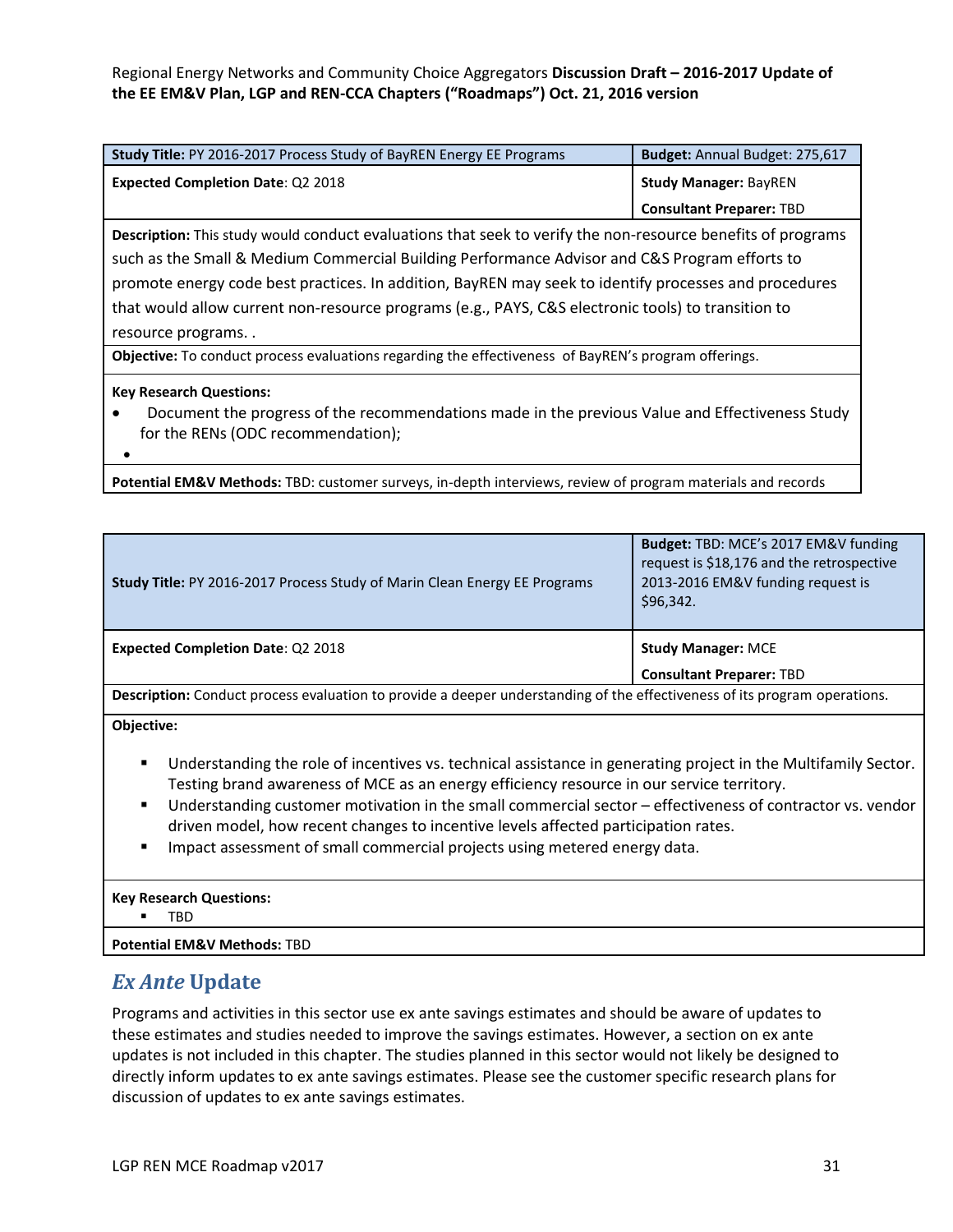### **1.2.8. Active Programs and Related EM&V Studies that Inform Evaluation of RENs and CCAs**

The current list of programs proposed for the RENs and CCAs are presented in Table 8; and set the scope for analysis that may be needed in the 2016 and beyond evaluations .

| <b>IOU</b>                                                                                                                                                                           | <b>Program ID</b>                       | <b>Program Name</b>                                                   | 2016 Revised<br><b>Budgets</b> | 2017 Proposed<br><b>Budgets</b> |  |
|--------------------------------------------------------------------------------------------------------------------------------------------------------------------------------------|-----------------------------------------|-----------------------------------------------------------------------|--------------------------------|---------------------------------|--|
|                                                                                                                                                                                      |                                         | Regional Energy Networks/Community Choice Aggregator                  |                                |                                 |  |
| <b>BayREN</b>                                                                                                                                                                        | BAYREN01                                | Single Family                                                         | 8,494,484                      | 7,173,249                       |  |
| BayREN                                                                                                                                                                               | BAYREN02                                | Multifamily                                                           | 6,476,600                      | 6,476,600                       |  |
| <b>BayREN</b>                                                                                                                                                                        | BAYREN03                                | <b>Codes and Standards</b>                                            | 1,274,500                      |                                 |  |
| BayREN                                                                                                                                                                               | BAYREN04                                | Financing                                                             | 1,535,351                      | 1,612,651                       |  |
| SoCalREN                                                                                                                                                                             | SCR-EUC-A1                              | Local Marketing and Outreach                                          | 1,806,827                      | 1,636,372                       |  |
| SoCalREN                                                                                                                                                                             | SCR-EUC-A2                              | <b>Green Building Labeling</b>                                        | 1,161,721                      | 1,005,000                       |  |
| SoCalREN                                                                                                                                                                             | SCR-EUC-A3                              | Flex Path Incentives                                                  | 5,206,770                      | 2,307,154                       |  |
| SoCalREN                                                                                                                                                                             | SCR-EUC-A4                              | <b>Contractor Outreach and Training</b>                               | 1,770,399                      | 507,125                         |  |
| SoCalREN                                                                                                                                                                             | SCR-EUC-A5                              | <b>Multifamily Incentives</b>                                         | 11,932,034                     | 4,771,901                       |  |
| SoCalREN                                                                                                                                                                             | SCR-EUC-A6                              | Low-Income Single Family Residential                                  | 199,802                        | 350,000                         |  |
| SoCalREN                                                                                                                                                                             | SCR-FIN-B1                              | Public Building Loan Loss Reserve                                     | 680,637                        | 100,000                         |  |
| SoCalREN                                                                                                                                                                             | SCR-FIN-B2                              | EUC Residential Loan Loss Reserve                                     | 3,519,109                      | 1,737,500                       |  |
| SoCalREN                                                                                                                                                                             | SCR-FIN-B4                              | Non-Residential PACE                                                  | 2,525,271                      | 705,750                         |  |
| SoCalREN                                                                                                                                                                             | SCR-FIN-B5                              | Public Agency Revolving Loan Fund                                     | 54,234                         | 236,000                         |  |
| SoCalREN                                                                                                                                                                             | SCR-REC-C1                              | Aggregated Regional Procurement                                       | 50,189                         | 3,355,771                       |  |
| SoCalREN                                                                                                                                                                             | SCR-REC-C2                              | Integrated Comprehensive Whole Building<br>Retrofits                  | 7,225,310                      | 3,328,601                       |  |
| SoCalREN                                                                                                                                                                             | SCR-REC-C3                              | Regional Climate Action and Energy Plan                               | 421,957                        | 395,120                         |  |
| SoCalREN                                                                                                                                                                             | SCR-REC-C4                              | <b>Water-Energy Nexus</b>                                             | 0                              | 253,893                         |  |
| SoCalREN                                                                                                                                                                             | SCR-REC-C5                              | Regional Energy Project Tracking and<br>Permitting (CEEPMS)           | 50,189                         | 138,735                         |  |
| SoCalREN                                                                                                                                                                             | SCR-REC-C6                              | Marketing, Outreach, Education, and Training                          | 933,137                        | 672,078                         |  |
| SoCalREN                                                                                                                                                                             | SCR-REC-C7                              | <b>Workforce Development</b>                                          | 613,417                        | 150,000                         |  |
| <b>MCE</b>                                                                                                                                                                           | <b>MCE 01</b>                           | Multi-Family                                                          | 667,555                        | 667,555                         |  |
| <b>MCE</b>                                                                                                                                                                           | <b>MCE 02</b>                           | <b>Small Commercial</b>                                               | 658,711                        | 658,711                         |  |
| <b>MCE</b>                                                                                                                                                                           | <b>MCE 03</b>                           | Single Family                                                         | 233,050                        | 233,050                         |  |
| <b>MCE</b>                                                                                                                                                                           | MCE 04                                  | <b>Financing Pilots</b><br>27,031                                     |                                | 27,031                          |  |
|                                                                                                                                                                                      |                                         | Regional Energy Networks/Community Choice Aggregator Subtotal ('000s) | 57,736                         | 39,774                          |  |
|                                                                                                                                                                                      | Total EE Portfolio ('000s)*             |                                                                       | 1,301,346                      | 928,136                         |  |
|                                                                                                                                                                                      | <b>Percentage of Total EE Portfolio</b> |                                                                       | 4%                             | 4%                              |  |
| *NOTE: The 2016 and 2017 budgets include Codes and Standards program budgets but not Low Income Energy Efficiency program budgets<br>with the exception of PG&E, which includes both |                                         |                                                                       |                                |                                 |  |

| Table 8: Revised and Proposed Budgets for 2016-2017- REN and CCA |  |  |  |  |  |  |  |  |  |  |
|------------------------------------------------------------------|--|--|--|--|--|--|--|--|--|--|
|------------------------------------------------------------------|--|--|--|--|--|--|--|--|--|--|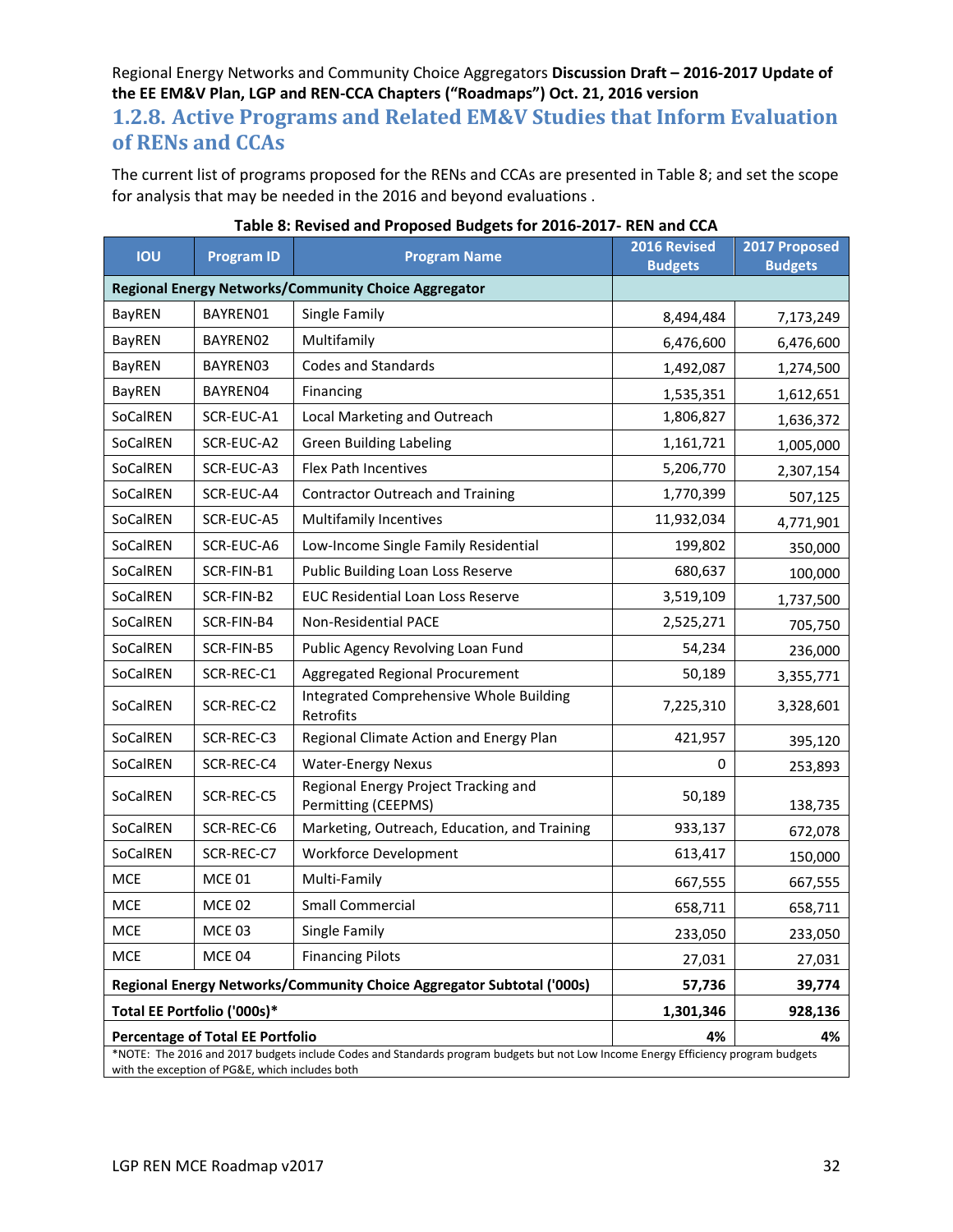There are dozens of EM&V studies planned or ongoing studies that may inform but are outside of the programmed studies included in this roadmap and which may relate to the RENs or MCE. Table 9 below, lists the other studies that may be of interest to the RENs or CCA. To find out more about these studies, go to the specific roadmap shown in the table and look in the study description area by funding cycle.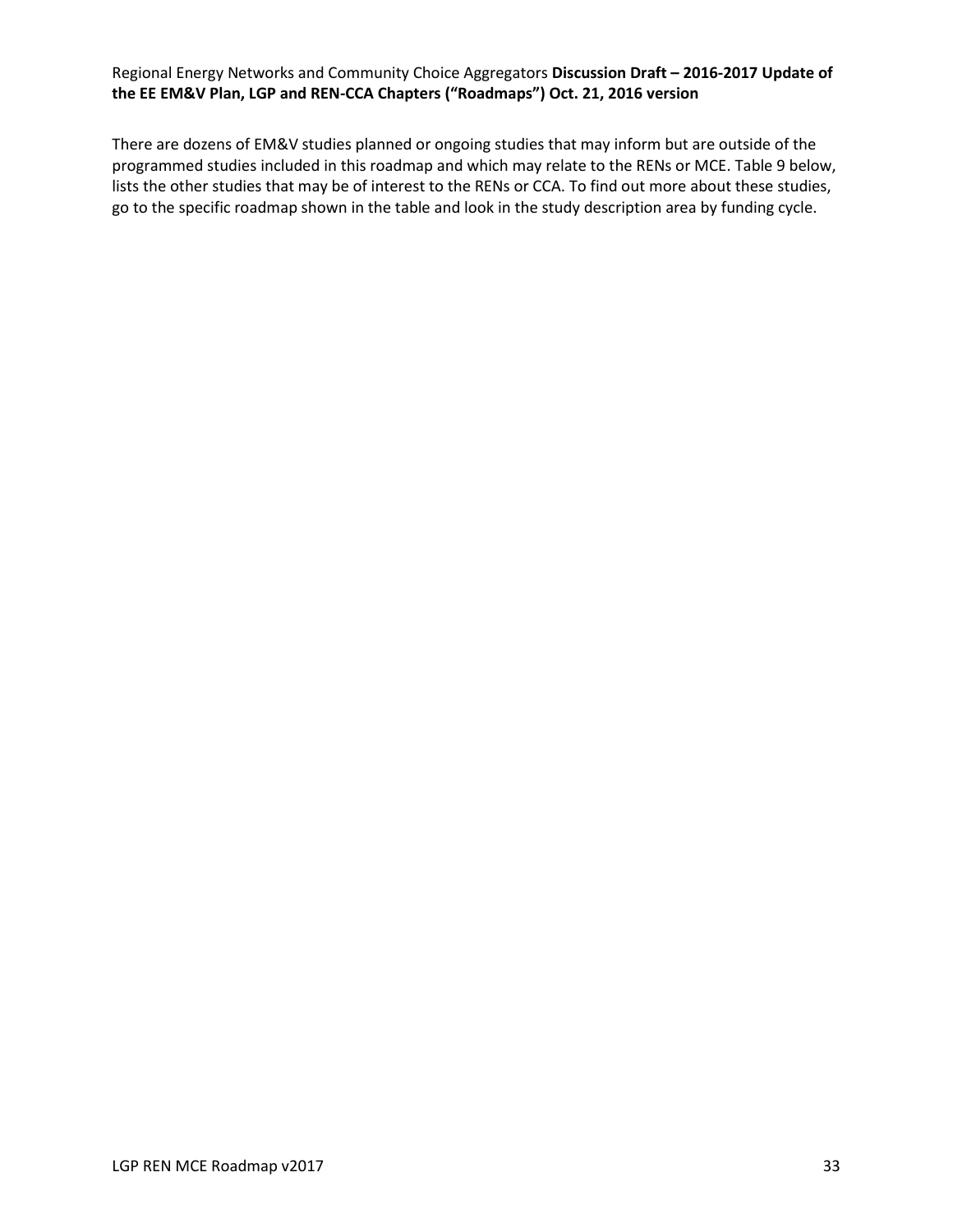| N              | <b>Funding</b><br><b>Cycle</b> | <b>Roadmap</b>                                          | <b>Study Name</b>                                                                                                           | <b>Study</b><br><b>Type</b> | <b>Study</b><br><b>Lead</b> | <b>Study</b><br><b>Budget</b> | <b>Estimated</b><br><b>Completion</b><br><b>Date</b> | <b>Notes on Study</b><br><b>Relevant to</b><br><b>RENs or CCA</b>                                                                                                 |
|----------------|--------------------------------|---------------------------------------------------------|-----------------------------------------------------------------------------------------------------------------------------|-----------------------------|-----------------------------|-------------------------------|------------------------------------------------------|-------------------------------------------------------------------------------------------------------------------------------------------------------------------|
| $\mathbf{1}$   | 2013-<br>2014                  | Codes &<br><b>Standards</b>                             | <b>Compliance Improvement Process Evaluation</b><br>for IOU Statewide Program and BayREN Codes<br>and Standards Program     | Process                     | Energy<br><b>Division</b>   | \$180,000                     | Q4 2013                                              | Assessment of the BayREN<br>delivery of their compliance<br>improvement activities                                                                                |
| $\overline{2}$ | 2013-<br>2014                  | Finance                                                 | Impact Evaluation #1 - Cross-Cutting and<br><b>Attribution Research</b>                                                     | Impact                      | Energy<br>Division          | \$350,000                     | Q2 2016                                              | Would consider the<br>attribution analysis for local<br>finance programs run by CCA<br>and RENs                                                                   |
| 3              | $2013 -$<br>2014               | Finance                                                 | Impact Evaluation #3 - Regional Pilot/Program<br>Study                                                                      | Impact                      | Energy<br><b>Division</b>   | \$250,000                     | Q4 2016                                              | Gross and net evaluation for<br>regional finance programs<br>run by CCA and RENs                                                                                  |
| $\overline{4}$ | 2013-<br>2014                  | Finance                                                 | Impact Evaluation #4 - Statewide Pilots; (4a)<br><b>Evaluability Assessment and Study Planning</b><br>and (4b) Impact Study | Impact                      | Energy<br><b>Division</b>   | \$800,000                     | Q4 2016 for<br>4a and Q4<br>2017 for \$b             | Determine data available for<br>evaluation and calculate<br>gross and net energy savings<br>from each financing pilot,<br>including those run by CCA<br>and RENs. |
| 5              | 2013-<br>2014                  | Marketing<br><b>Education and</b><br>Outreach<br>(ME&O) | <b>Cross-cutting Process Evaluation</b>                                                                                     | Process                     | Energy<br><b>Division</b>   | \$900,000                     | Q1 2016                                              | Plans to provide feedback on<br>ME&O efforts conducted by<br>CSE, the IOUs, and the RENs                                                                          |
| 6              | 2013-<br>2014                  | Residential                                             | 3A - Impact Evaluation of Comparative Energy<br><b>Usage Report Problems</b>                                                | Impact                      | Energy<br>Division          | \$584,342                     | 2014 and<br>2015                                     | Includes MCE comparative<br>feedback programs                                                                                                                     |
| $\overline{7}$ | 2013-<br>2014                  | Residential                                             | 6B - Focused Impact Evaluation of MF-<br><b>EUC/MIDI &amp; MFEER</b>                                                        | Impact                      | Energy<br><b>Division</b>   | \$200,000                     | Q1 2016                                              | Looks at data collection by<br>RENs to support program<br>impacts                                                                                                 |
| 8              | 2013-<br>2014                  | Residential                                             | 8B - Focused Impact Evaluation for SF-WH<br>Home Upgrade Basic/Flex Program                                                 | Impact                      | Energy<br><b>Division</b>   | \$300,000                     | 2015-2016                                            | Looks at data collection by<br>RENs to support program<br>impacts                                                                                                 |
| 9              | 2013-<br>2014                  | Residential                                             | 6A - MF-EUC/MIDI Pilots & MFEER Program<br><b>Change Process Evaluation</b>                                                 | Process                     | IOUS                        | \$250,000                     | 2014                                                 | Looks at interactions with<br>RENS                                                                                                                                |

*Table 9. Other Studies that Relate to or Cover RENs and CCA Program Activities*